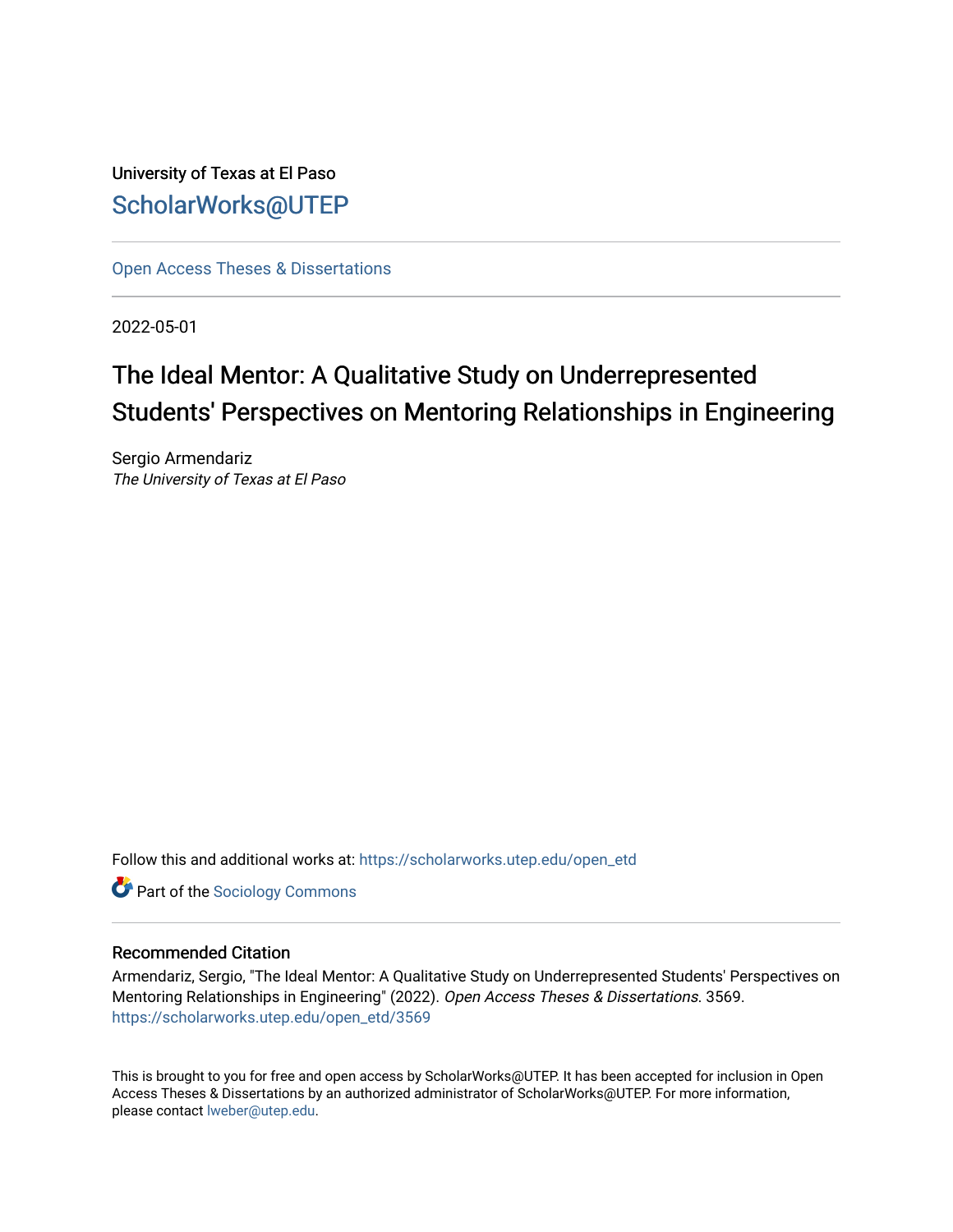# THE IDEAL MENTOR: A QUALITATIVE STUDY ON UNDERREPRESENTED STUDENT'S PERSPECTIVES ON MENTORING RELATIONSHIPS

## IN ENGINEERING

## SERGIO ARMENDARIZ

Master's Program in Sociology

Danielle Morales, Ph.D., Chair

Aurelia Lorena Murga, Ph.D.

Angelica Monarrez, Ph.D.

Stephen L. Crites, Jr., Ph.D. Dean of the Graduate School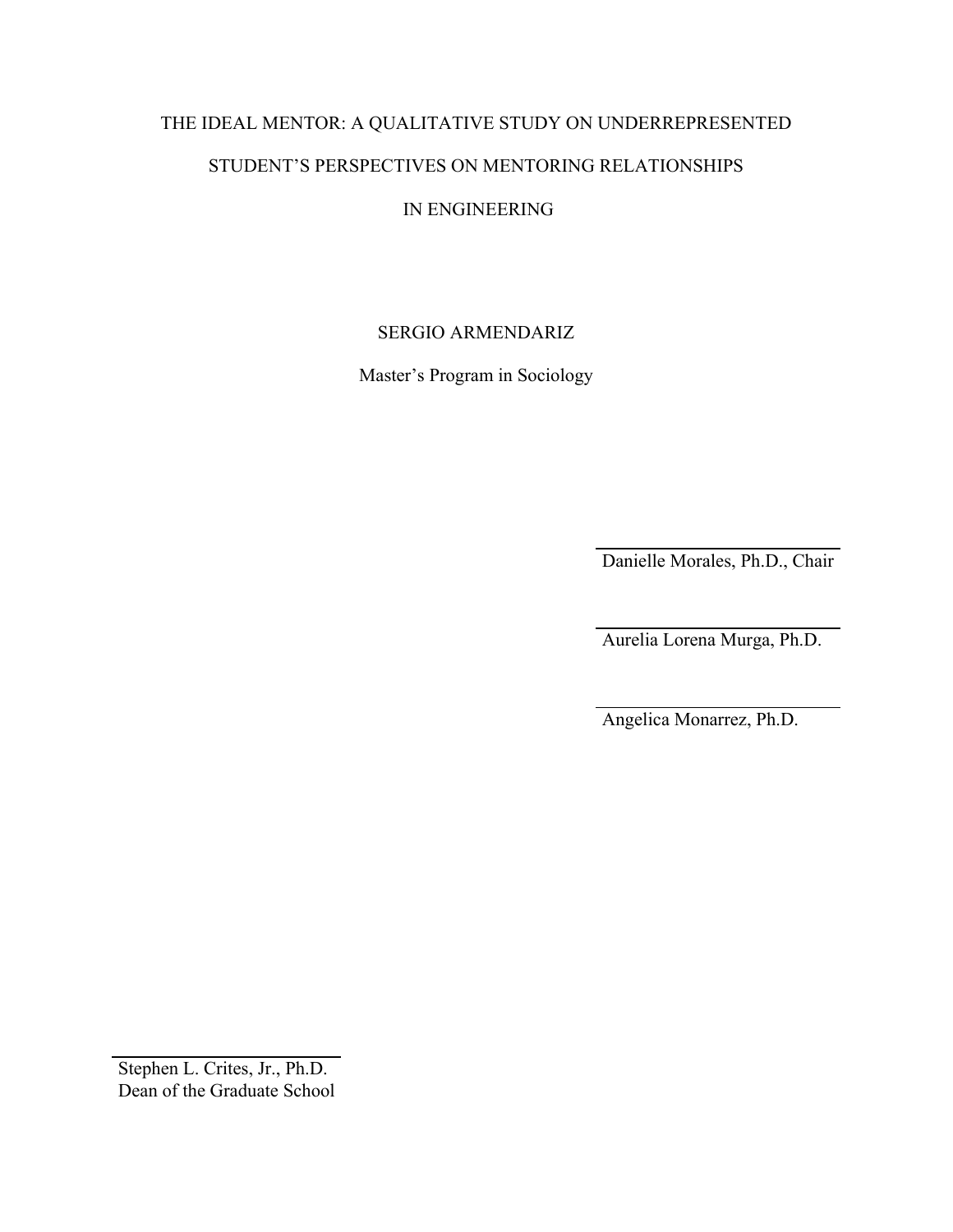**Copyright ©**

**by**

**Sergio Armendariz**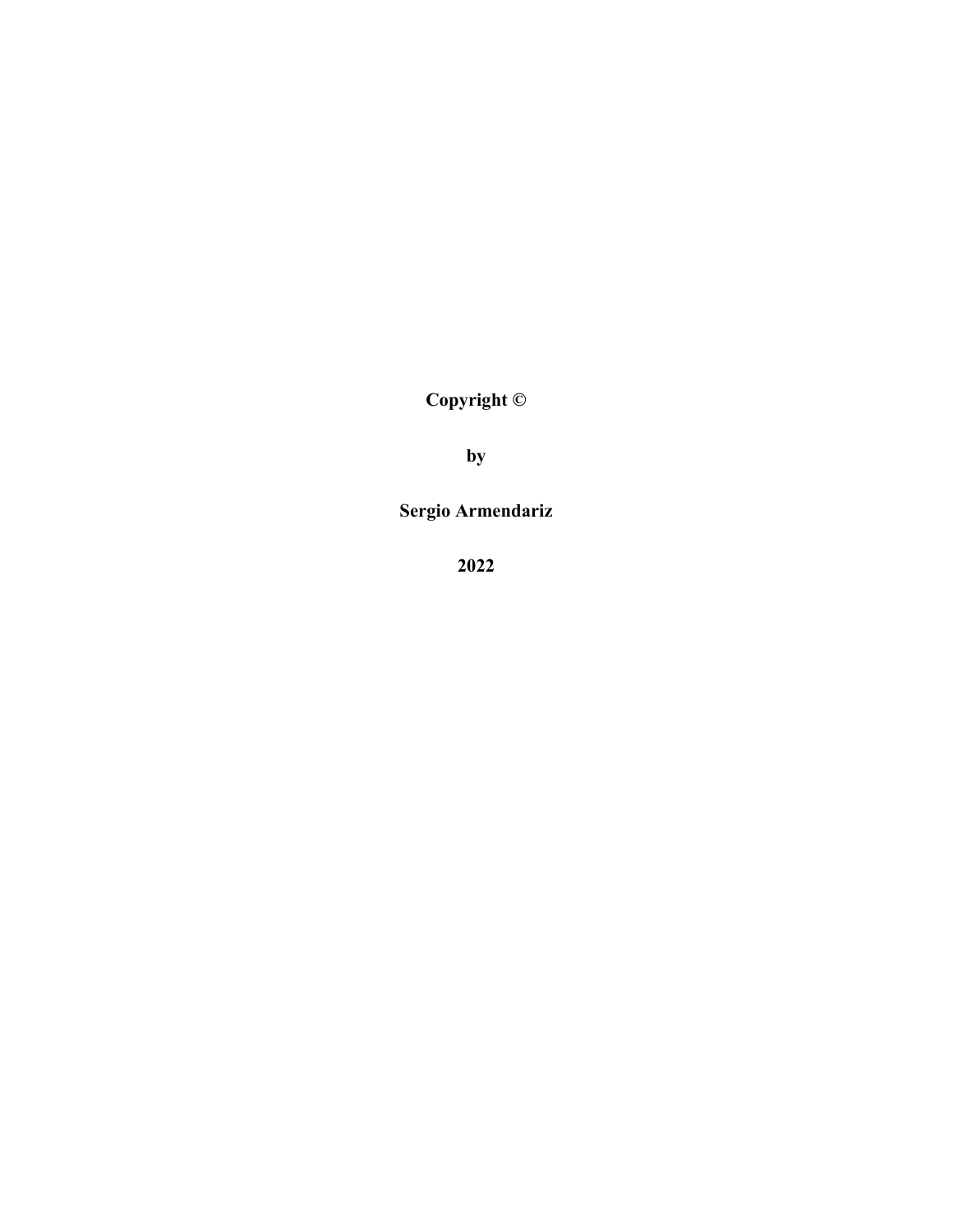## **Dedication**

I dedicate this thesis to my grandmother, Luz Olga Molina Herrera, who unfortunately passed away on June, 2017. Abuelita, thank you for your guidance, support, and unconditional love. I hope I am making you proud. Thank you to my parents, Irma Siboney Quintero and Sergio Armendariz Molina. Your advice, your love, and your support, both moral and financial, has been fundamental to my development as a student, and as human being. To my mentor, Dr. Aurelia Lorena Murga, thank you for your lectures, your advice, and the opportunities you have provided me. You are the reason I chose sociology as a career. You are my biggest source of inspiration, and I hope to replicate the impact you had on me to my own students and mentees in the future. To my friends, my peers, and the students who graciously participated in this project, thank you, from the bottom of my heart.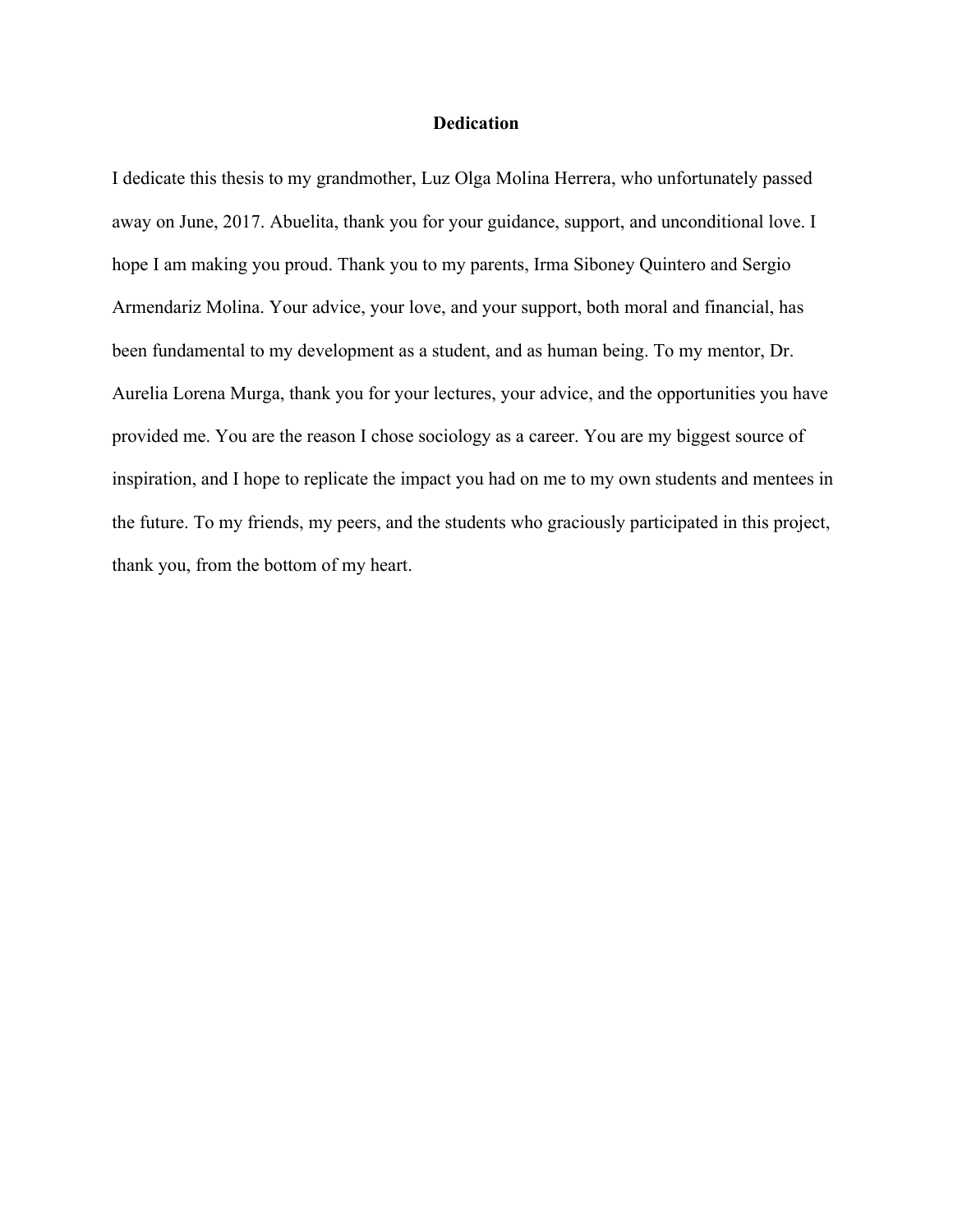# THE IDEAL MENTOR: A QUALITATIVE STUDY ON UNDERREPRESENTED STUDENTS' PERSPECTIVES ON MENTORING RELATIONSHIPS

## IN ENGINEERING

by

## SERGIO ARMENDARIZ, B.A.

## THESIS

Presented to the Faculty of the Graduate School of

The University of Texas at El Paso

in Partial Fulfillment

of the Requirements

for the Degree of

## MASTER OF ARTS

Department of Sociology and Anthropology

THE UNIVERSITY OF TEXAS AT EL PASO

May 2022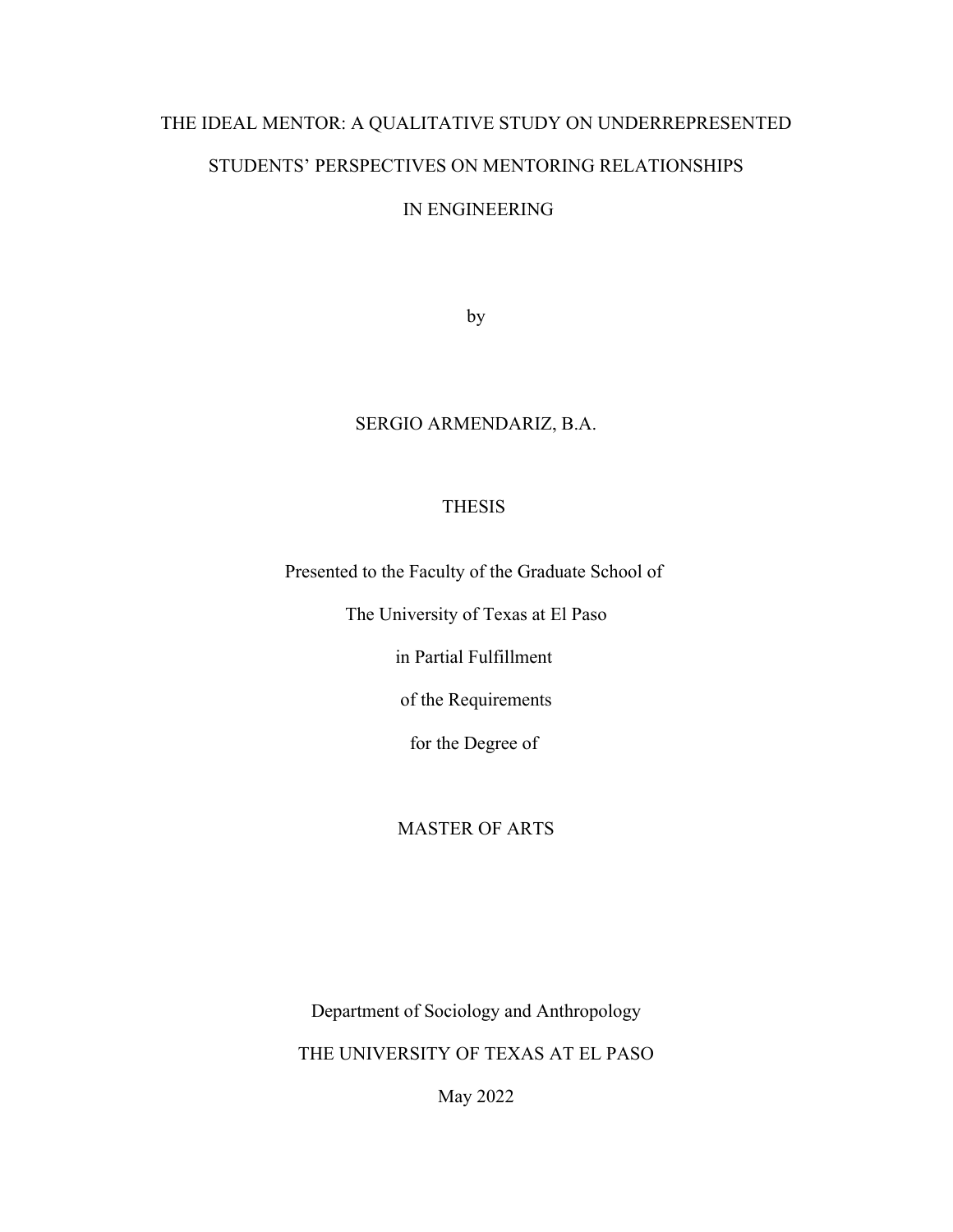#### **Acknowledgements**

I would like to acknowledge my thesis chair Dr. Danielle Morales for presenting me with the research opportunity from which this thesis is based upon. Secondly, I would like to acknowledge my thesis committee members Dr. Lorena Murga and Dr. Angelica Monarrez for their time, feedback, and support. Thirdly, I would like to acknowledge the Pathways to Success in Graduate Engineering (PASSE) cohorts for their participation on this thesis. Lastly, I would like to acknowledge my research partners, Jacob Aun and Alyssa Garza for their contributions and collaboration for this project, and their friendship. To all of you, I thank you.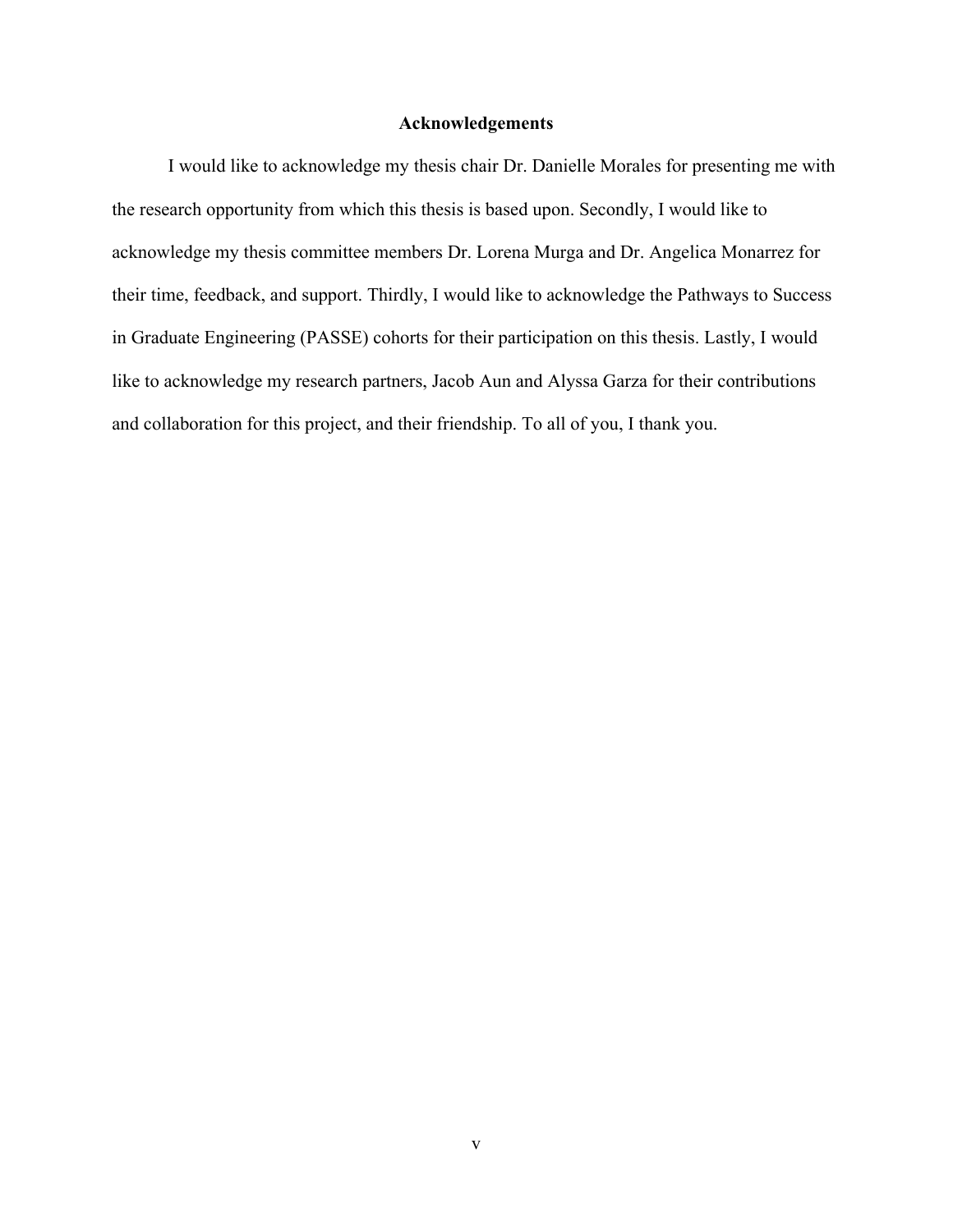#### **Abstract**

Engineering stands as one of the disciplines with the highest rates of student attrition, which is exacerbated by the misrepresentation of women and racial/ethnic minorities (Roy 2019). As a response, multiple universities have launched successful initiatives to recruit women and racial/ethnic minorities into engineering degrees, but have continued to fail in retaining that same student demographic. Mentoring relationships have been regarded as an efficient strategy to mitigate the rates of attrition in engineering degrees (Wilson et al. 2012). However, mentorship in engineering is likewise lacking in diversity, and positive outcomes of mentorship are not universal. Nonetheless, successful mentoring relationships do play a key factor in the retainment and development of future engineers, but literature on mentoring relationships in engineering rarely includes the voices of underrepresented students, let alone their thoughts on what makes a mentoring relationship successful. This thesis seeks to address this issue; provide a phenomenological understanding of what underrepresented engineering students consider their ideal mentor to be like. A total of 10 students were given semi-structured interviews where themes of engineering experiences and identity, gender and ethnic diversity, mentorship, and the COVID-19 pandemic were addressed. Results show that participants value autonomy, occupational experience, and consistent communication as more valuable assets over gender/ethnic homogeneity in mentorship. This is not to say that participants of this study did not see any value in homogeneity, or diversity in engineering education and occupations; participants endorse these traits, but place more value on the practical and occupational essence of engineering. In this sense, the ideal mentor is the one that allows mentees to be engineers.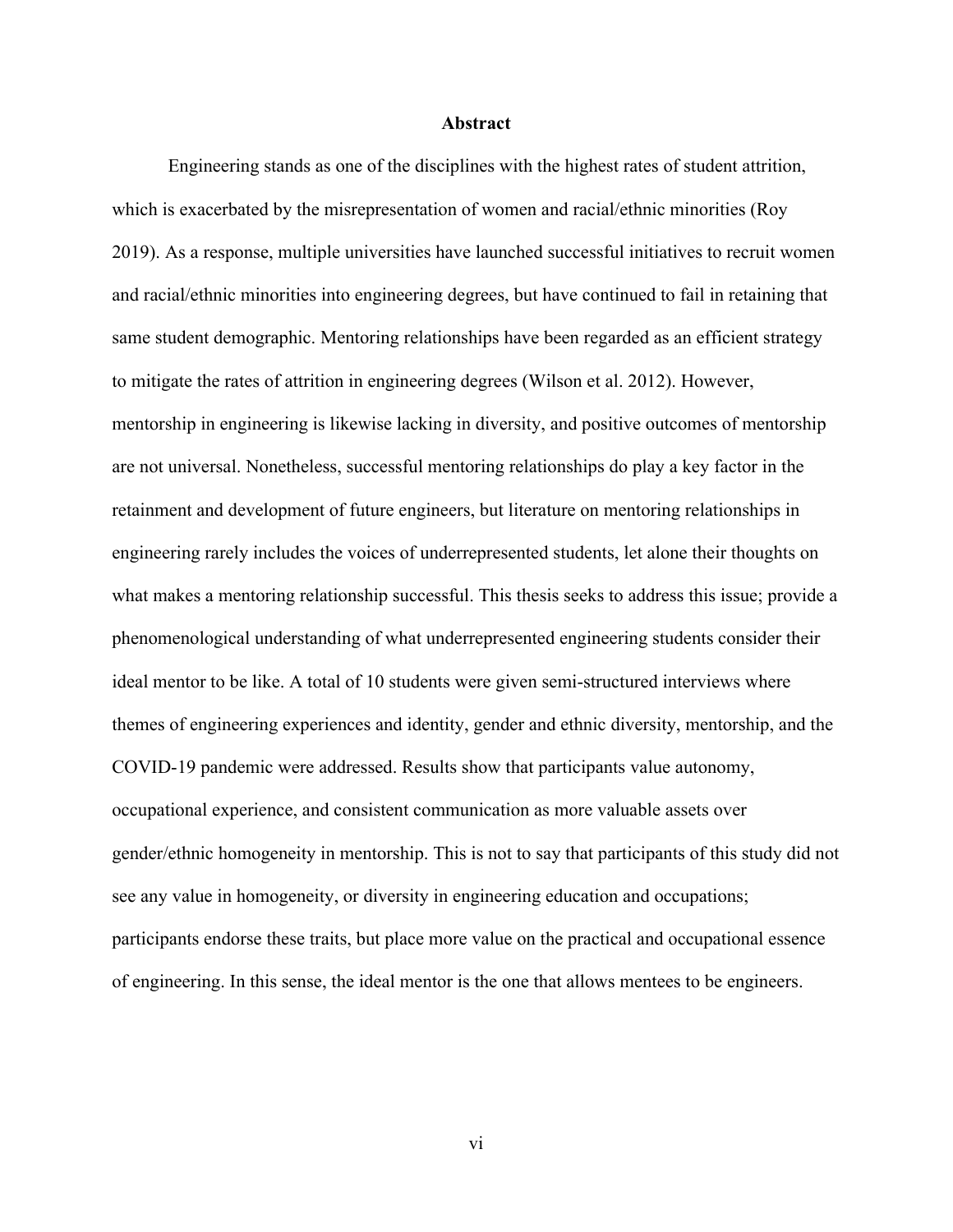| 2.1. The Importance of STEM/Engineering and the Current Worker Shortage4 |
|--------------------------------------------------------------------------|
|                                                                          |
|                                                                          |
|                                                                          |
|                                                                          |
|                                                                          |
|                                                                          |
|                                                                          |
|                                                                          |
|                                                                          |
|                                                                          |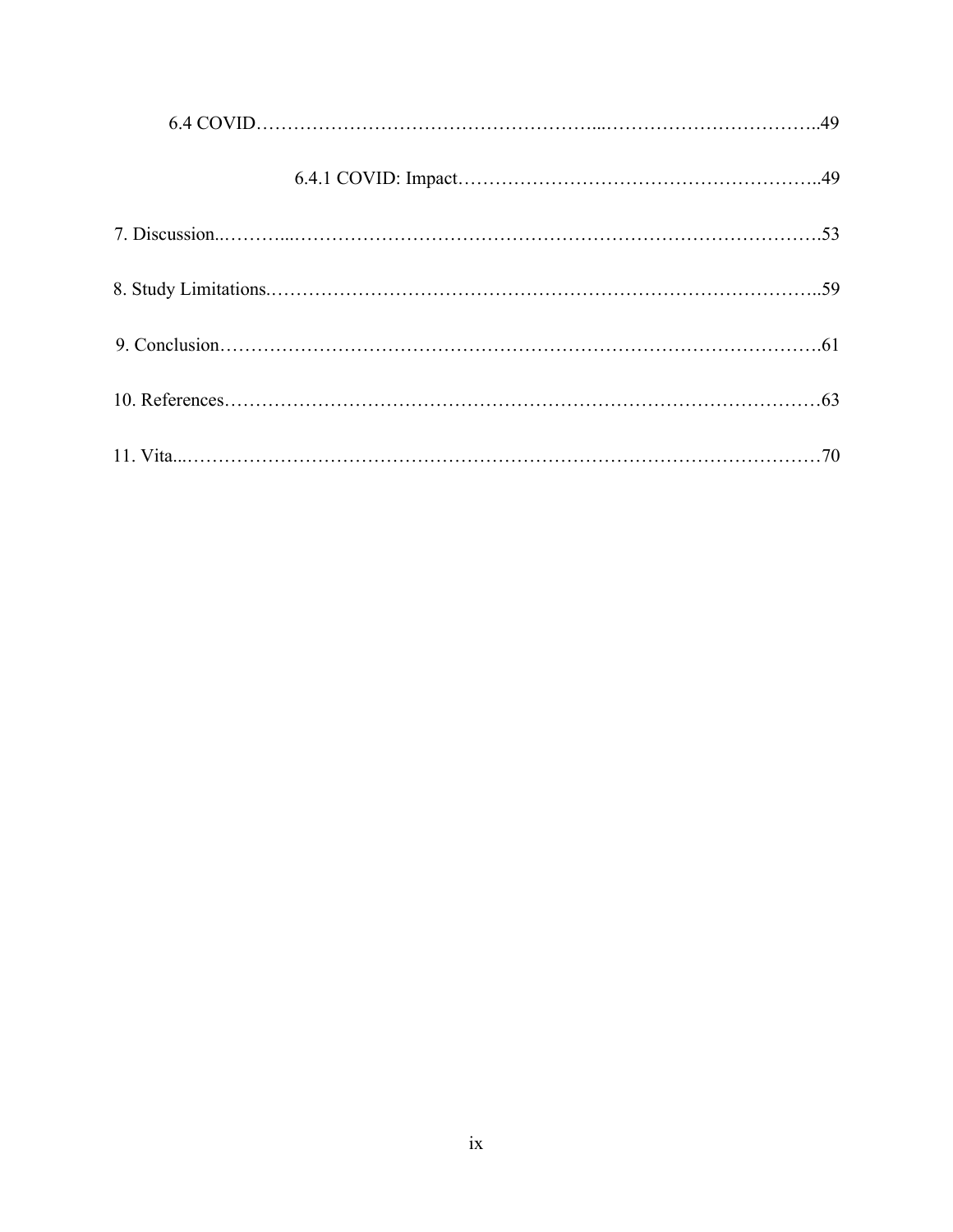#### **1. Introduction**

In America, it is estimated that two out three U.S. jobs and nearly 70% of the nation's Gross Domestic Product (GDP) is attributed to science, technology, engineering, and math occupations (STEM). Additionally, STEM occupations generate \$2.3 trillion in tax revenues annually (The American Society of Mechanical Engineers 2020). In particular, engineering jobs help develop physical infrastructure that the American population relies on – transport networks, roads, bridges, water and energy supplies, and waste management. Additionally, engineers stay at the forefront of technological innovation, which includes communication and navigation networks, and assemblies of new technologies (Winkles 2016). Due to the positive impact to the economy, and the constant innovations in technology, STEM degrees and professions take precedence over most other fields of study in the country. In fact, development in STEM/Engineering has been a priority for past administration, as billions of federal dollars have been invested on STEM/Engineering education and multiple programs have been implemented to cultivate intrigue on young students toward pursuing STEM/Engineering degrees (Handelsman & Smith 2016; Vincent 2020).

Despite federal efforts to improve STEM/Engineering education, the United States is facing a major shortage of qualified STEM/Engineering candidates. The shortage of STEM/Engineering skilled workers is exacerbated by the underrepresentation of women and racial/ethnic minorities, which drastically reduces the pool of potential workers for STEM occupations, particularly engineering ones. Furthermore, engineering is among the top disciplines with the highest rates of attrition, wherein dropout rates have consistently hovered around 50% over the last 60 years (Geisinger & Raman 2013). In an effort to address attrition and lack of diversity in STEM/Engineering education, multiple higher education institutions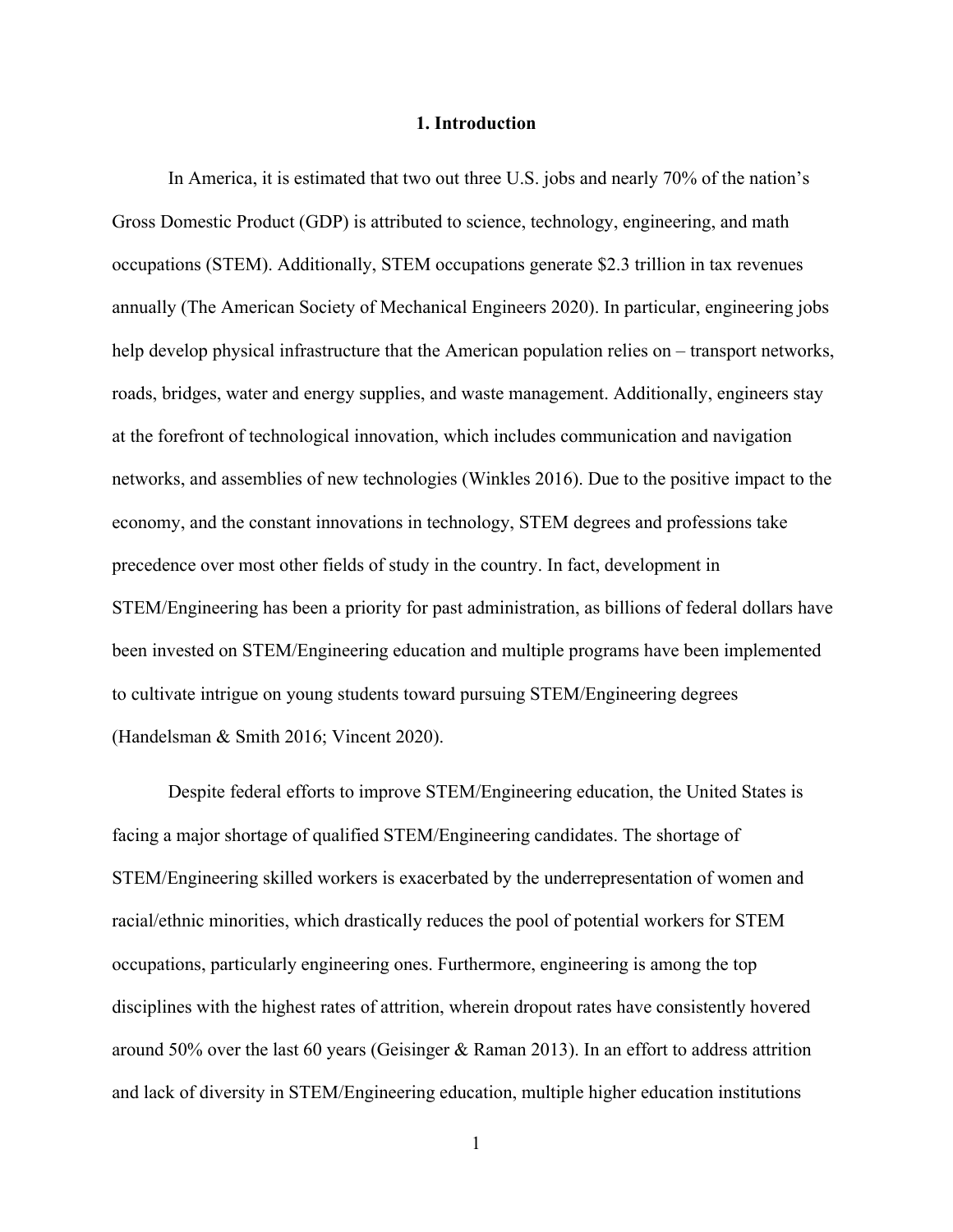have launched successful initiatives to recruit more women and racial/ethnic minorities into STEM/Engineering degrees. However, whereas higher education institutions have been successful in their recruitment efforts, they have been less successful in retaining those students they sought to recruit in the first place. Tough grading and extensive coursework, insufficient preparation as a high school student, loss of interest in the field, prevalence of gender and racial stereotypes, and lack of faculty diversity are noted as some of the most common factors that contribute to women and racial/ethnic minority students to drop out of their STEM degrees, particularly in engineering.

In spite of the daunting aura of engineering degrees for prospective underrepresented students, women and racial/ethnic minorities still desire to gain inclusion into the discipline. Motivation to study engineering in undergraduate study is very important to underrepresented students, as it encourages students to enroll in an engineering program and continue their studies without dropping out. Research indicates that most students that select an engineering major do so because of its positive impact on the community and its role in improving the way of life (i.e., water and energy supplies, waste management, technology, etc.). Underrepresented students in particular view engineering as an opportunity climb the social ladder, and hope to afford a better lifestyle for themselves and their families. Furthermore, students, no matter their background, fall in love with STEM related subjects in basic and secondary education, which leads them to pursue their dreams of becoming – in this case – engineers no matter the obstacles (Labib et al. 2021). As noted, however, despite underrepresented student's motivation to pursue an engineering degree, issues of attrition and diversity persist.

Nonetheless, successful mentoring relationships do play a crucial role in the recruitment, retainment, and development of potential STEM workers – including women and racial/ethnic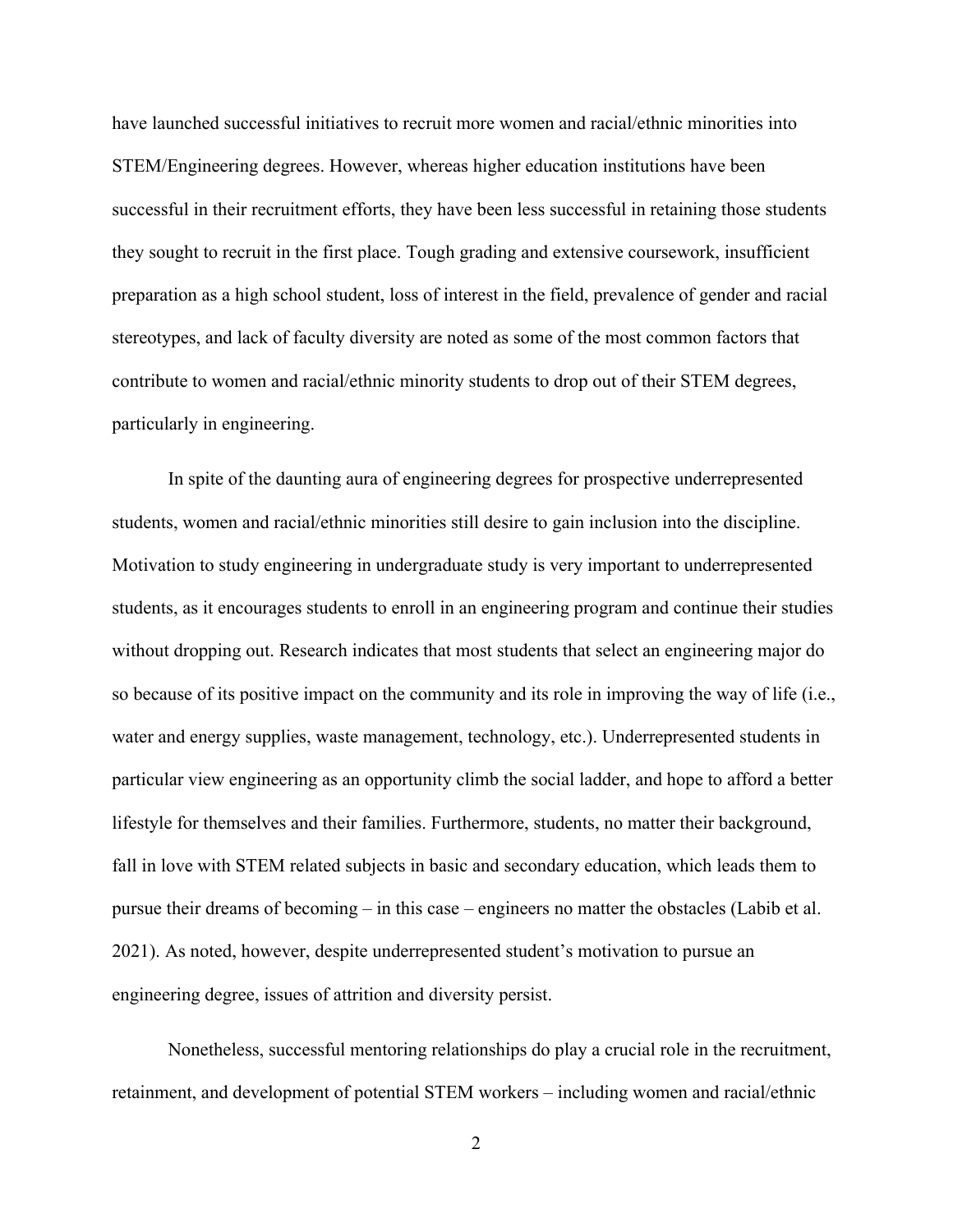minorities. Thus, if we want to address the shortage of STEM/Engineering workers, address the lack of diversity in STEM, and potentially increase the pool of skilled candidates, we ought to examine mentoring practices taking place in STEM/Engineering education. Most importantly, we must listen to underrepresented students' input on what makes a productive and satisfactory mentoring relationship. Thus, the topic of my thesis revolves around the mentoring experiences of racial/ethnic minority men and women engineering students at a Hispanic Serving Institution (HSI). In this study, I seek to analyze underrepresented engineering student's perspectives on their current mentorship relationships, assess whether homogeneous relationships matter to underrepresented students in creating good mentorship, explore what traits underrepresented engineering students value most in their mentors, and see to what degree my participants identified themselves as engineers.

In the next section, I introduce the literature background of the shortage of workers and students in STEM/Engineering education, issues of diversity and attrition in STEM/Engineering, engineering students' motivations, and mentoring within STEM/Engineering. I use these four literature themes to inform my analysis of participants' experience in my study of mentorship in the field of engineering.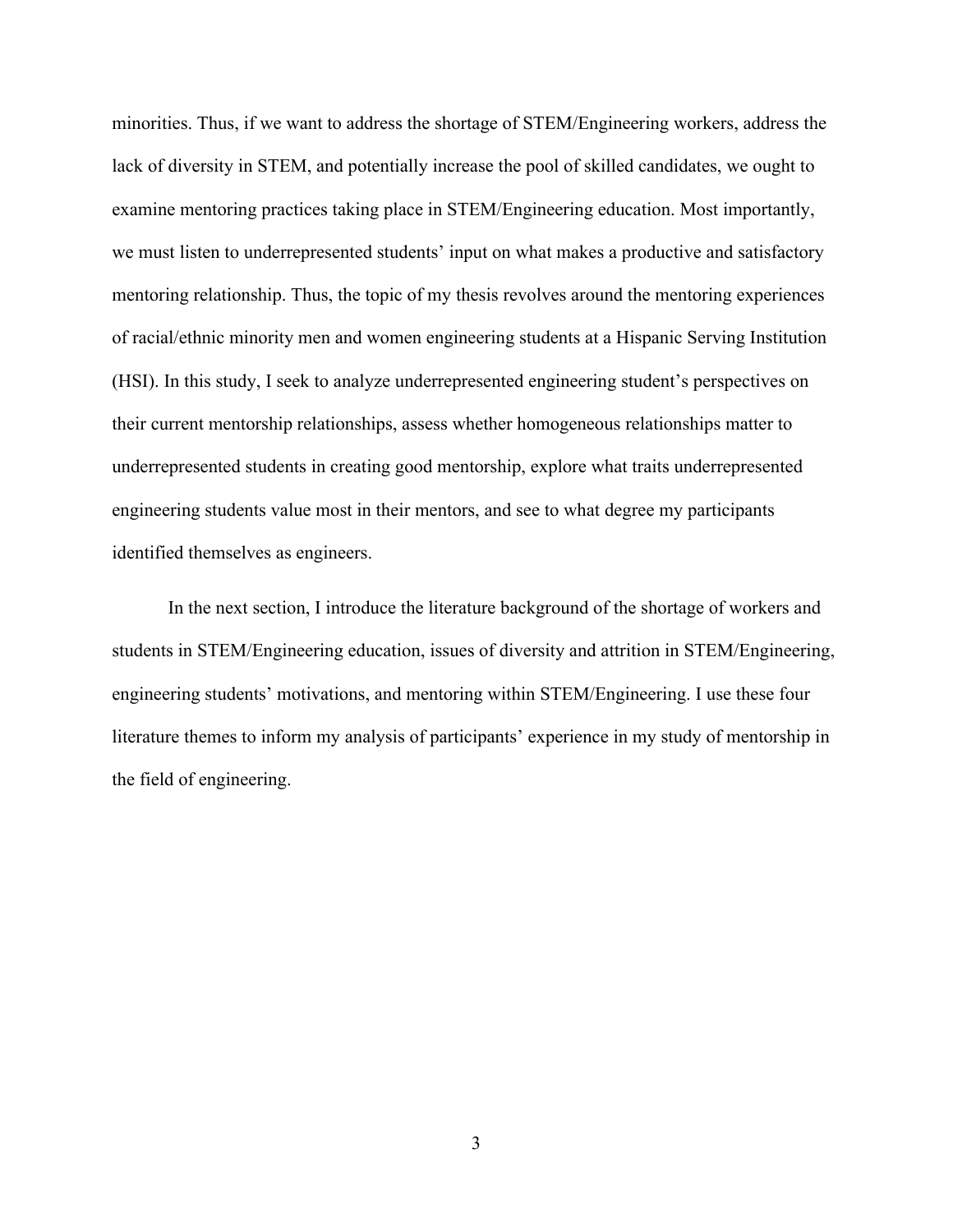#### **2. Literature Review**

#### **2.1 The Importance of STEM/Engineering and the current worker shortage**

The monumental strides in technological innovation over the years is the result of talented STEM/Engineering graduates' hard work. Not only are STEM/Engineering graduates at the vanguard of technological innovation, but STEM occupations in general play an important role in boosting the American economy. The American Society of Mechanical Engineers (2020) reports that 2 out of 3 U.S. jobs and about 70% of the nation's Gross Domestic Product (GDP) is attributed to STEM occupations. Given Western society's infatuation with high profits and the beneficial innovations that come from STEM fields (i.e., medicine, ambulatory assistance devices, phones), it makes sense that STEM education has been a priority for past administrations. For example, in 2016, the Obama administration secured more than \$1 billion in private investment for improving STEM education; incorporated STEM education into the priorities of the Department of Education; and approve \$3 billion across 14 federal agencies for dedicated STEM education programs (Handelsman & Smith 2016). In comparison, former President Trump signed the bicameral, bipartisan Building Blocks of STEM act. The bill's overarching goal was to increase efforts by the National Science Foundation to increase the participation of underrepresented populations in STEM fields, particularly women (Vincent 2020). Despite federal funding to STEM education, the United States is facing a shortage of qualified STEM graduates, and a shrinking proportion of students majoring in STEM fields (National Science Foundation 2019; Wladis, Hachey & Conway 2014). Despite a national targeted focus on STEM fields and education, The National Association of Manufacturing and Deloitte predicts that the United States will have to fill 3.5 million STEM jobs by 2025, with more than 2 million of them going unfilled due to a shortage of highly skilled candidates in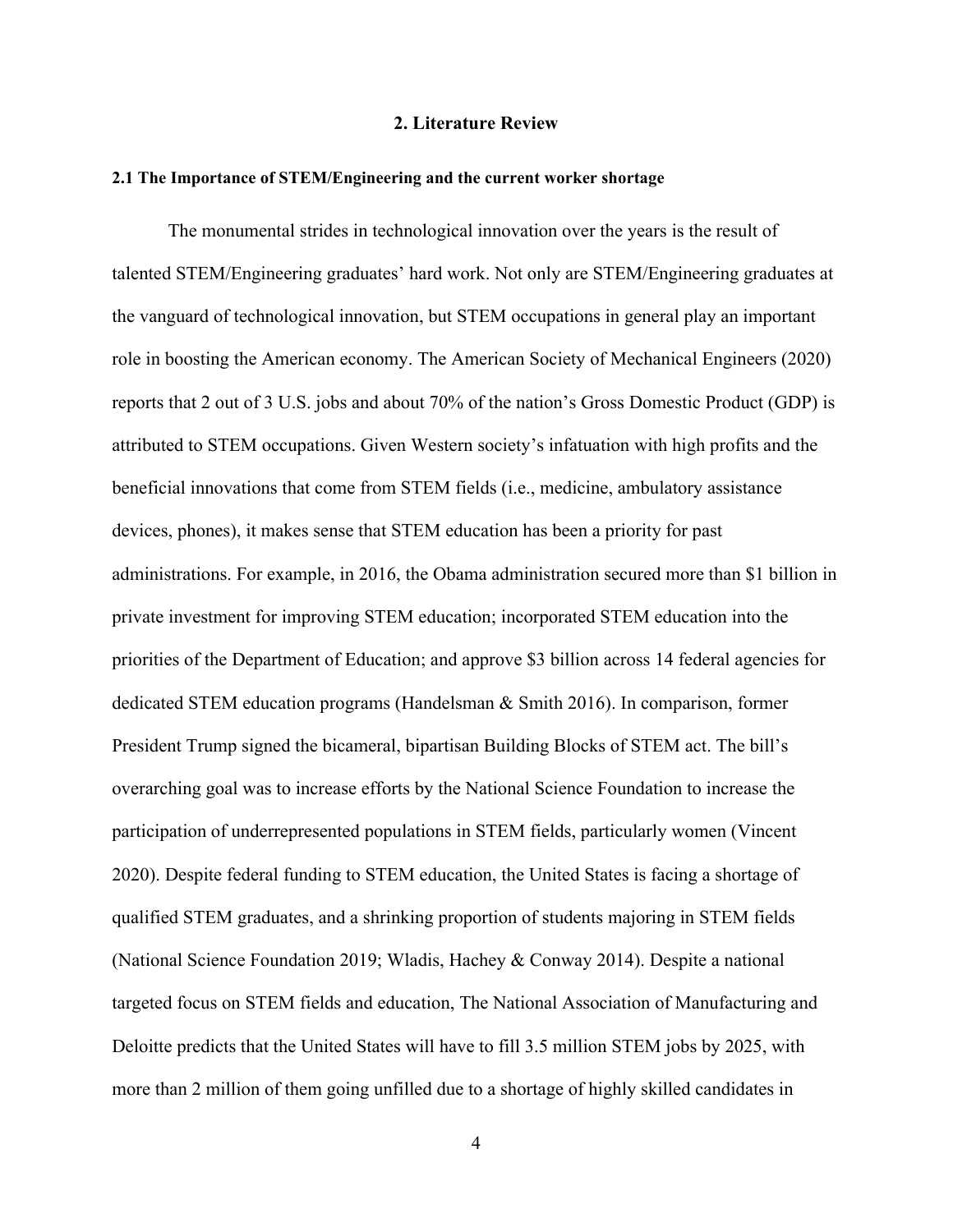demand (Emerson 2018). In addition, Bullhorn's (2018) North American Staffing and Recruiting Trends Report found that 73% of firms serving manufacturing industries, and 65% percent of firms in information technology and accounting, finance, and insurance fields listed skill shortages as one of their top challenges. To remedy the worker shortage, companies have offered higher salary packages to attract – and retain – skilled workers and invest in automation technology. However, these measures have been ineffective as the shortage has continued to increase. If the shortage of qualified STEM candidates continues to increase, it is estimated that by 2028, there will be a potential loss of \$454 billion in economic output, which equates to 17% of the forecasted manufacturing GDP in the U.S. (Brightwing 2019).

The shortage of STEM workers likewise affects engineering jobs, and this issue has concerned the American government for a while. In 1999, for instance, there were estimates that 300,000 software engineering positions would go unfilled (Jones 1999). By 2005, it was reported that universities graduated 76,000 engineering students, and 11% decrease from the graduating class of 1985. Further, attrition was a pressing issue in 2005, where approximately 17% of all engineers obtained advanced or secondary degrees in fields other than engineering, which made them marketable in business and other sectors (Carroll 2007). Two years later, in 2008, the U.S. Bureau of Labor Statistics projected that due to the aging trend of the American society, by 2018 the demand for engineers would increase by 20%. Yet, proportionate increases in enrollment in engineering programs had not taken place (Chang 2008). Shortages of skilled engineers required to complete large-scale investments of local, national and international importance (i.e., airports, hospitals, dams) are reported around the world (Mannan 2021). In the UK, for example, 1 in 2 engineering firms are concerned that a shortage of engineers is a threat to their business. In addition, there is a serious concern for a lack of experienced engineers. About 73% of employers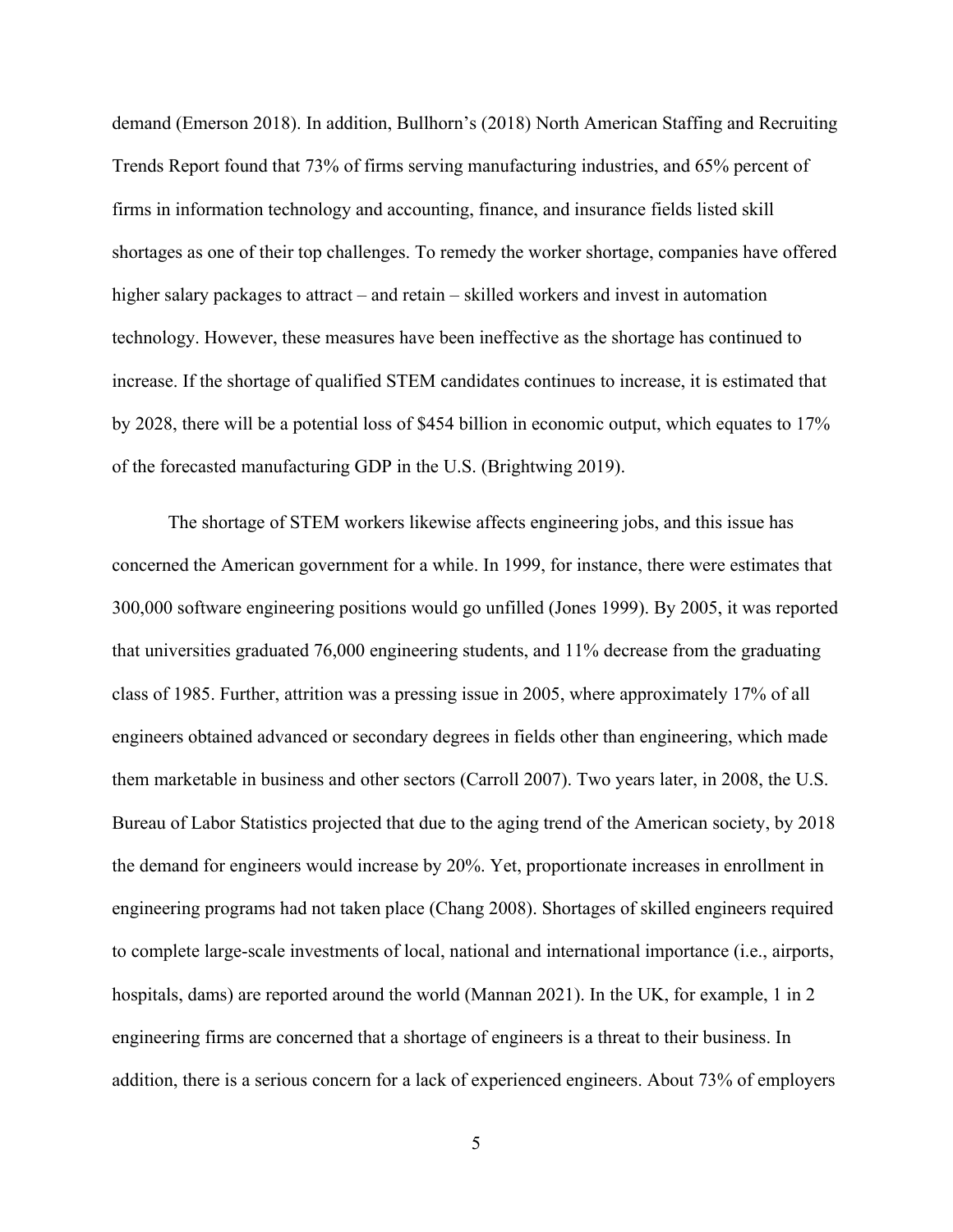experienced problems with candidates who had academic knowledge but not the required workplace skills. Although 81% of the engineering firms in the UK agreed to the responsibility of supporting the transition from education to training into the workplace, only 23% of all employers were going into schools or career events to recruit young, potential candidates (Education Journal 2019). Moreover, Russia, where STEM occupations are likewise tied with economic development, faces a mechanical engineering personnel shortage, as more than two thirds of employers report a lack of qualified engineers (Suzdalova, Politsinskaya & Sushko 2015). Currently, the American Society for Engineering Education (2019) notes that the engineering workforce requires highly skilled and trained individuals to meet the needs of the global workforce. However, many of the skills gained through postsecondary engineering programs are transferrable and desired within other areas of STEM, which reduces the pool of potential engineering candidates. Further, the American Society for Engineering Education predicts a 5% increase within engineering occupations. As important as it is to expand the pool of qualified STEM workers, engineering occupations are likewise considered a critical human resource for modern technological innovation. Unsurprisingly, lack of engineers is not only a problem for highly industrialized nations: engineers are desperately needed in many developing countries, since about 20% of the world's population lives without clean water, 40% lacks adequate sanitation, and 20% is homeless. One estimate suggests that over 2.5 million engineers are needed in Africa to ensure the achievement of basic human needs, which include infrastructure, sanitation, and potable water (Geisinger & Raman 2013).

## **2.2 Lack of diversity and attrition**

The shortage of STEM graduates and skilled candidates is exacerbated by the underrepresentation of women and racial/ethnic minorities (National Science Foundation 2019).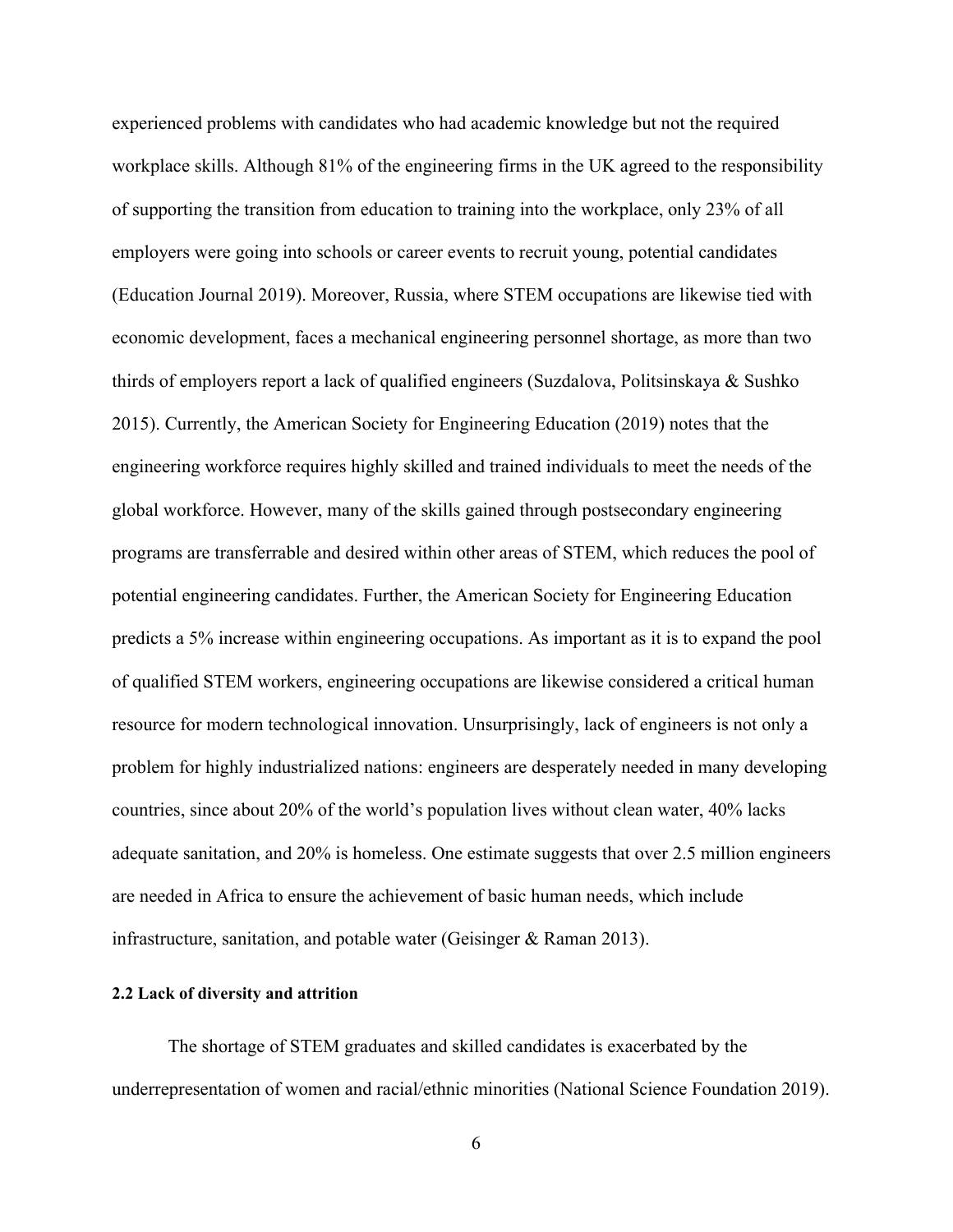Although the representation of women in STEM occupations has increased since the 1970's, women make up only 25% of STEM occupations, and remain significantly underrepresented in engineering and computer science occupations, occupations that represent 80% of all STEM employment. Furthermore, among science and engineering graduates, men are employed in a STEM occupation at twice the rate of women. Nearly 1 in 5 female science and engineering graduates are out of the labor force, compared with less than 1 in 10 male science and engineering students. Additionally, reports indicate a shrinkage of STEM employment among younger women. Indeed, racial/ethnic minorities fair only slightly better than women in the workforce, making up 33% of the overall and engineering occupations. Nonetheless, the inclusion of racial/ethnic minorities into the STEM workforce has seen limited progress. For instance, in 2011, only 6% of STEM workers were Black, which meant a 2% increase of Black candidates to STEM occupations since 1970. Hispanic inclusion into the STEM workforce has seen a higher increase than Black candidates, going from 3% in 1970 to 15% in 2011. However, Hispanics represent 7% of the STEM workforce (National Science Foundation 2019; Jensen & Deemer 2019; Landivar 2013). In terms of engineering occupations, as of 2014, just 24% of the overall engineering workforce in the U.S. was women, which is a slight decrease from the previous three years. Black and Hispanic engineers amount to roughly 12% of the overall engineering workforce. Unsurprisingly, white men occupy most engineering jobs, representing 73.6% of the overall engineering workforce (Walker 2014).

Although there is a low numerical representation of women in STEM occupations, gender inequalities in school are not as glaring. For instance, women account for roughly half of all STEM bachelor's degrees, 44.7% of master's degrees, and 41.2% of doctoral degrees. However, computer sciences and engineering possess the lowest degrees shares of women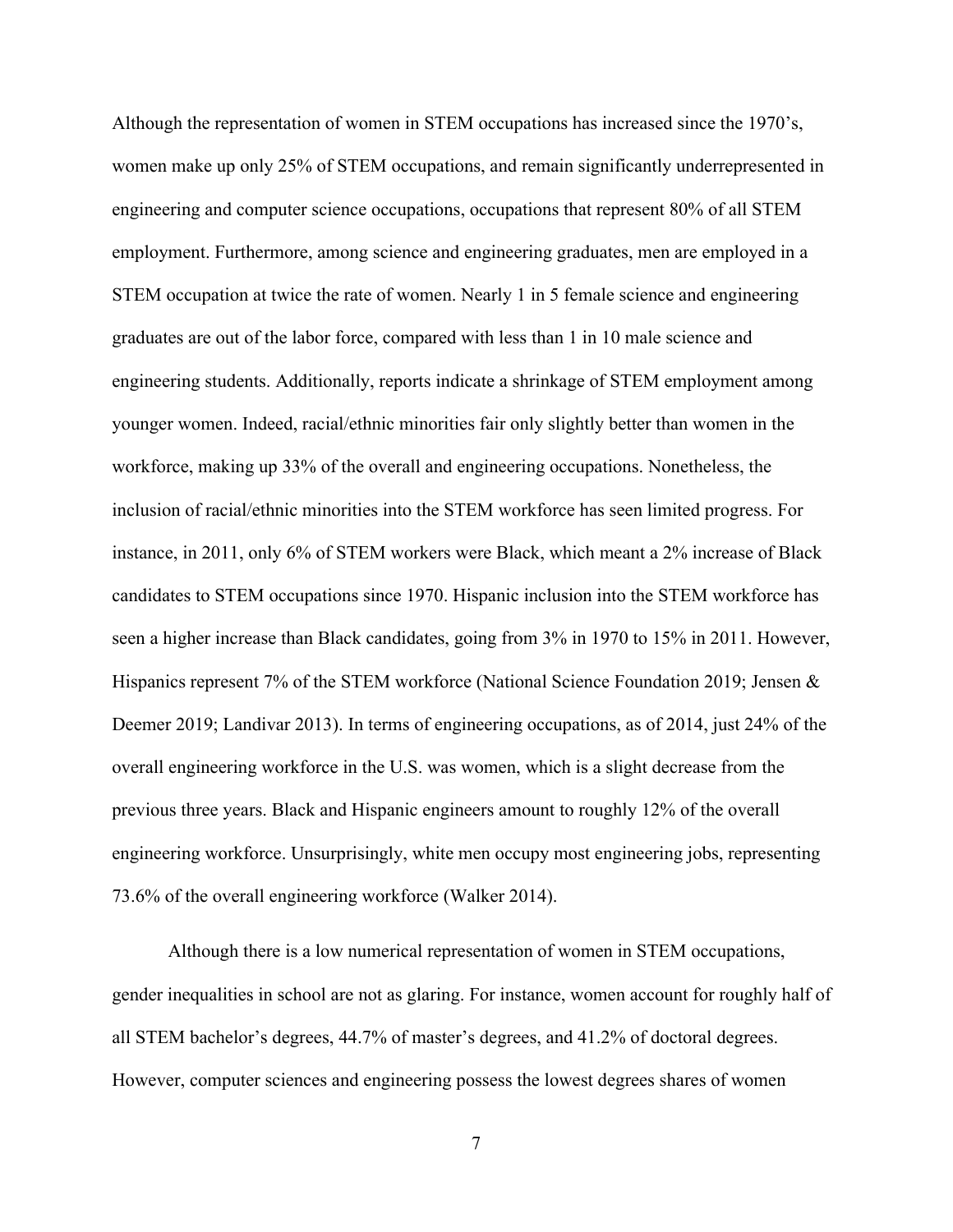(National Science Foundation 2019). Indeed, the high rate of women graduates and low rate of women workers is indicative of a gender bias in hiring practices for STEM occupations. Concerning engineering degrees in specific, however, gender disparity is once again an issue. In 2018, women earned only 21.9% of all engineering bachelor's degrees, 26.7% of engineering of master's degrees and 23.6% of doctoral degrees (Roy 2019). In contrast, racial/ethnic minorities make up 24% of all awarded STEM bachelor's degrees, 22.1% of master's degrees, and 13% of all awarded doctorate degrees. The low numbers of degree completions among Black and Hispanic students are also reflected in engineering. In 2018, Black students earned 4.2% of bachelor's degrees, 4.8% of master's degrees, and 4.2% of doctoral degrees in engineering. In contrast, Hispanic students earned 11.4% of bachelor's degrees, 8.8% of master's degrees, and 65 of doctoral degrees in engineering (Roy 2019). Similarly to women, research indicates that Black and Hispanic male college matriculants are as likely as their white male peers to enter STEM majors, and Black male youth in particular are substantially more likely to declare a physical science or engineering major than white males (Riegle-Crumb & King 2010).

In light of the occupational and educational STEM shortages, multiple universities across the country have launched initiatives to recruit more racial/ethnic minorities and women into STEM degrees. Recruitment initiatives have resulted in a steady increase of minority and female students choosing STEM degrees (Feldman, 2019). However, minority and women students do not complete STEM degrees at the same rates as their white male counterparts, which complicates racial/ethnic minorities and women's entry into the workforce (Wladis, Hachey & Conway 2014). Additionally, whereas universities have successfully implemented recruitment initiatives such as scholarships, internships, and summer undergraduate research experiences (SUREs), they lack the same focus on retention of STEM minority and female students (Reyes,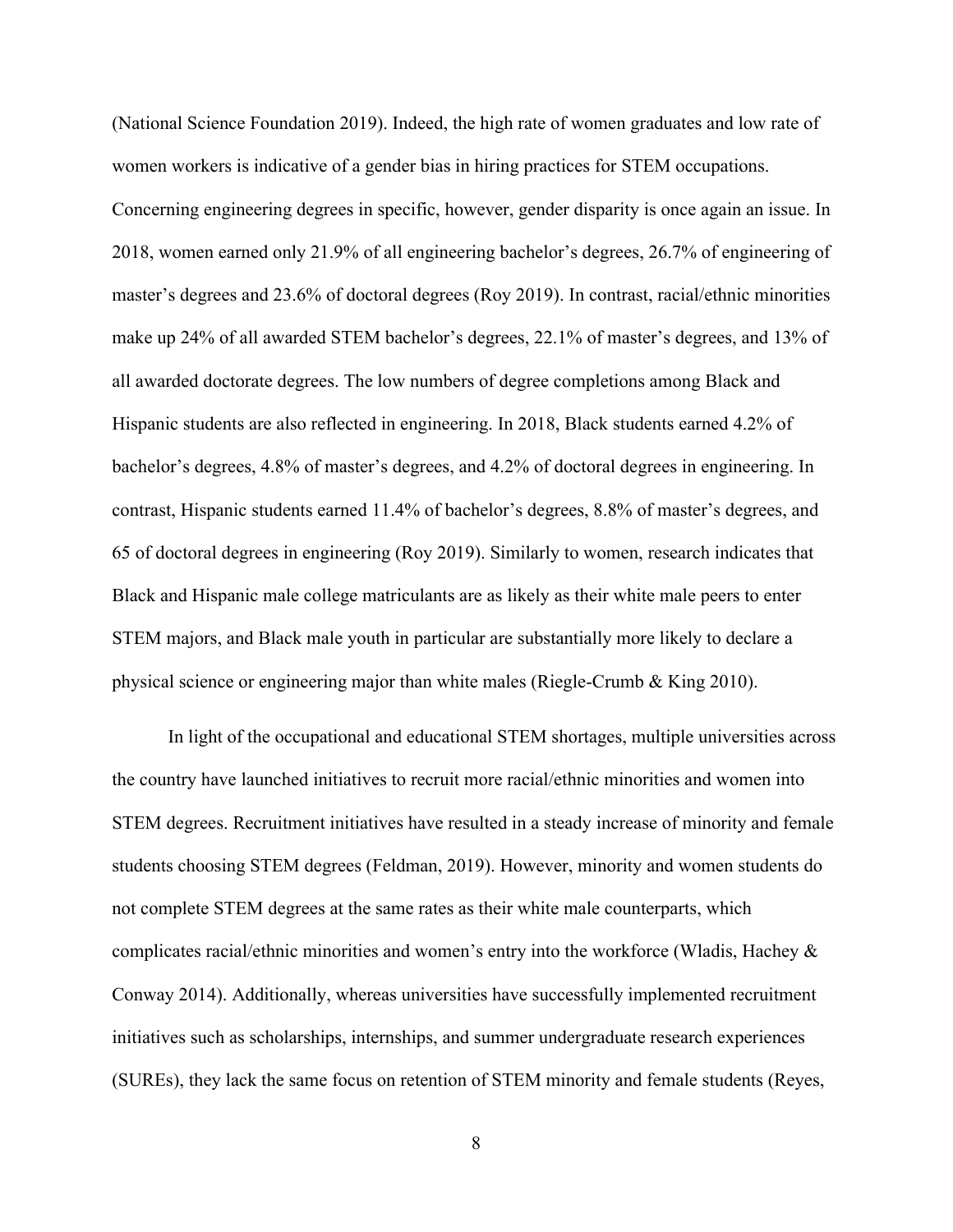2011). In fact, a National Center for Education Statistics (NCES) report showed that 48% of bachelor's degree students and 69% of associate's degree students who entered STEM fields between 2003 and 2009 had left these fields by Spring 2009. About half of the students switched their major to a non-STEM field and the rest of them dropped out of college before earning a degree. Similar studies suggest that fewer than 40% of students enrolled in STEM actually receive their degree in STEM. Indeed, women and racial/ethnic minority students are more likely to drop out of their STEM degree than their white male peers (Chen & Soldner 2013; Chen, Johri & Rangwala 2018). Multiple factors influence women and minority students to drop out of their STEM degrees, including tough grading and extensive coursework, insufficient preparation as a high school student, loss of interest in the field, prevalence of gender and racial stereotypes in STEM, and lack of faculty diversity (Lowery 2010; Chen & Soldner 2013; Shapiro & Williams 2012; Espinosa 2011). Unsurprisingly, attrition in STEM is reflected in engineering, which holds some of the highest attrition rates of all majors. Over the last 60 years, U.S. engineering graduation rates have consistently hovered around 50%, suggesting that nearly half of the students entering engineering degree programs in the U.S. leave prior to graduation (Geisinger & Raman 2013).

## **2.3. Engineering Students' Motivations**

With the current worker shortage of skilled STEM/Engineering candidates, and the issue of attrition and lack of diversity in engineering degrees, the aura of engineering degrees and occupations is understandably daunting for underrepresented students. Nevertheless, despite the clear hurdles present in engineering degrees and occupations, underrepresented students will defy expectations and pursue engineering degrees. Underrepresented student's pursuit of engineering degrees is partly attributed to universities' recruitment efforts to improve diversity in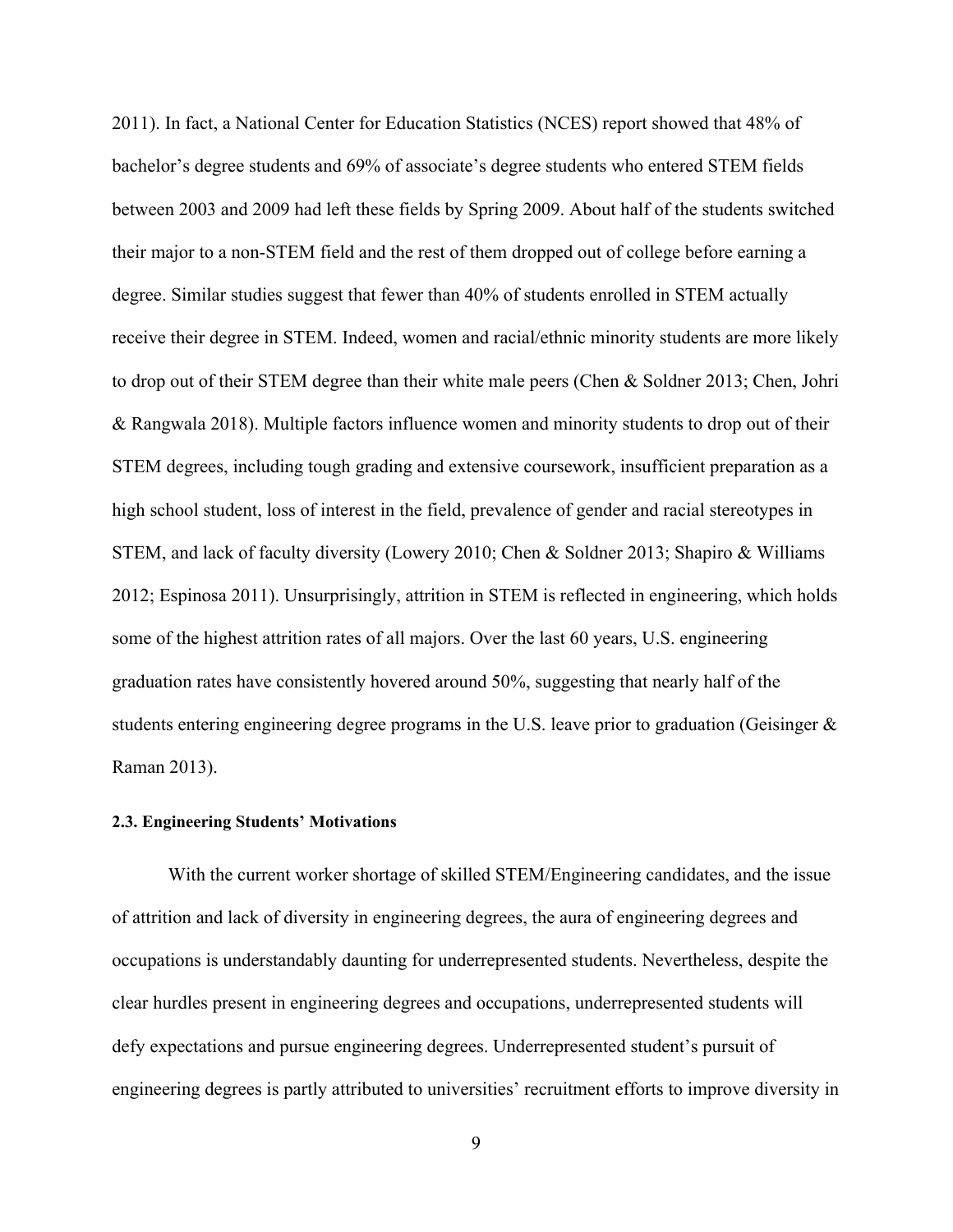their disciplines. However, a student's motivations are of great importance in encouraging students to enroll in engineering programs and continue their studies without dropping out. In an economic sense, both men and women see potential monetary value in pursuing engineering professions after graduation, which shows to be encouraging for students with low socioeconomic status as they desire to move up the social ladder (Labib et al. 2021). For women in particular, a study conducted by the National Society of Professional Engineers (2020) revealed that they see value in the field of engineering, not only monetarily, but also in the sense that engineers work on solving important problems, and that by becoming engineers, women will have the opportunity to help others and contribute to society. The study also revealed that women have a chip on their shoulder of sorts, perpetrated by stereotypes and lack of diversity. Thus, women feel confident and desire to demonstrate that they have the skills and knowledge to do the work of engineers. In fact, research indicates that women show to be more capable in math, physics, computer sciences, and craft better than their male peers (National Society of Professional Engineers 2020; Labib et al. 2021). Having a strong support network is likewise heavily important for women and racial/ethnic minorities alike. The unconditional love and support from family, and the encouragement and advice from peers and role models are strong motivators for underrepresented students to pursue and finish engineering degrees (National Society of Professional Engineers 2020: Fleming 2016).

Unsurprisingly, racial/ethnic minorities (including women) carry a chip on their shoulder, or what Smith and company (2014) denominate the "proving them wrong syndrome." The achievement gap in the United States, that is, the rates at which white and non-white individuals attain academic or professional success is exceedingly disparate. The achievement gap is exacerbated by a history of prejudice and discrimination towards ethnic minorities attaining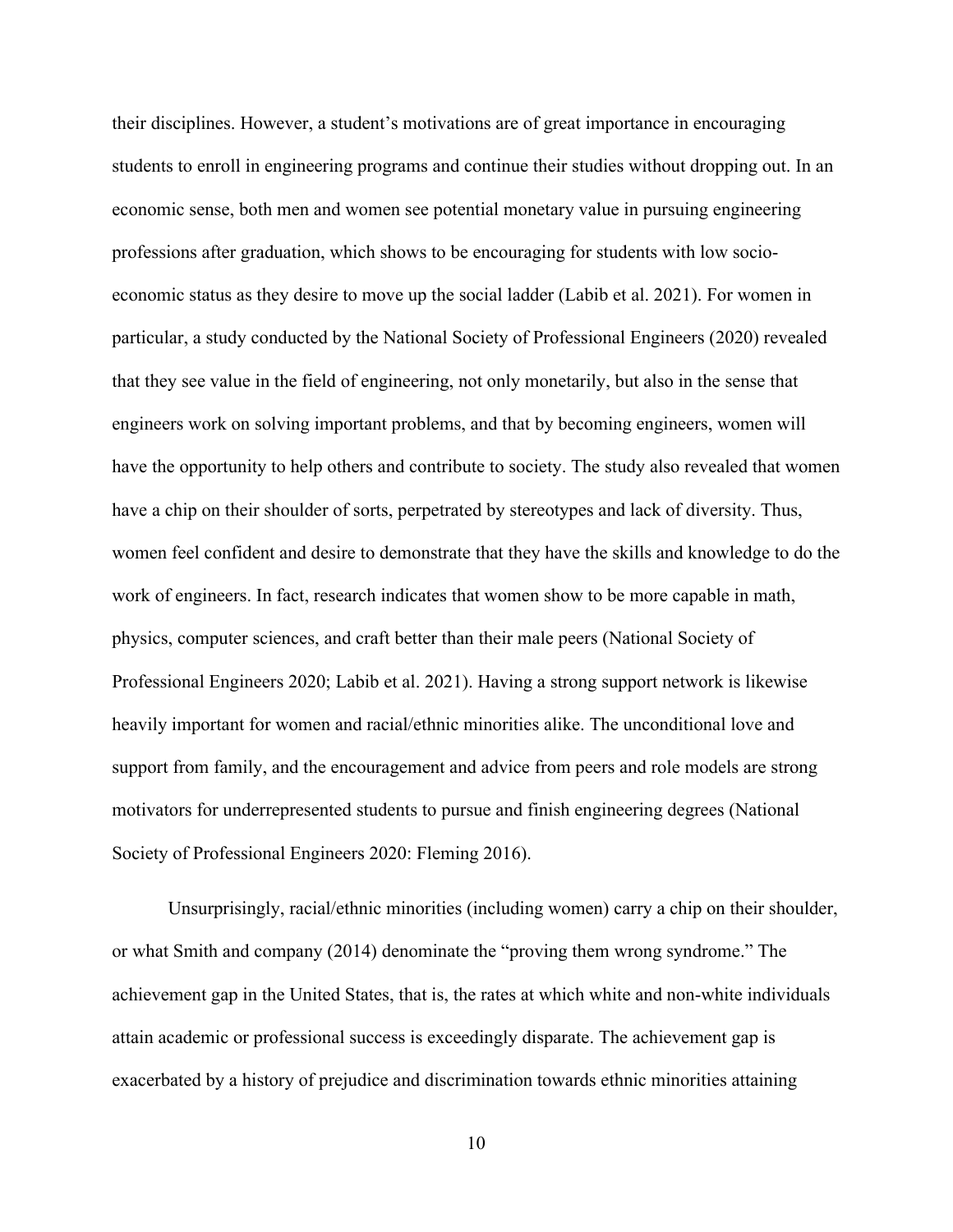education. The prejudice has had a two-fold effect: first, the denial of, and complicated access to post-secondary education, and second, a lack of self-efficacy in ethnic minority students regarding educational attainment because of the pervasiveness of negative stereotypes about their achievement (Smith et al. 2014). Of course, the negative stereotypes and continued denial of ethnic minorities into post-secondary education has served as motivation to prove nay-sayers wrong. Unfortunately, however, the desire to prove individuals wrong may actually exact a psychological toll to minority students; an added pressure that may, in fact, affect their selfefficacy and academic achievement, and ultimately lead to students dropping out, which exacerbates attrition (Smith et al. 2014). Interestingly, but perhaps not surprising, one of the key factors for women's and racial/ethnic minorities' motivation are their desire to identify as engineers, and the opportunity to be members of effective engineering programs. Women and racial/ethnic minorities actively seek out programs that provide them with components that provide practical engineering experience, such as projects or problem-based courses, research experience, industry internships, and involvement in MEP programs (Fleming 2016). Many students that pursue engineering programs demonstrate an early passion for math, and other STEM related subjects, thus, they begin forming this identity as an engineer early on, which motivates to seek out good engineering programs and identify as engineers themselves (Fleming 2016). In other words, for women and racial/ethnic minorities, the first and foremost important success factor for them in engineering is exposure to engineering itself. Indeed, their entrance and enjoyment of an engineering degree may be improved by the guidance and support from a mentor.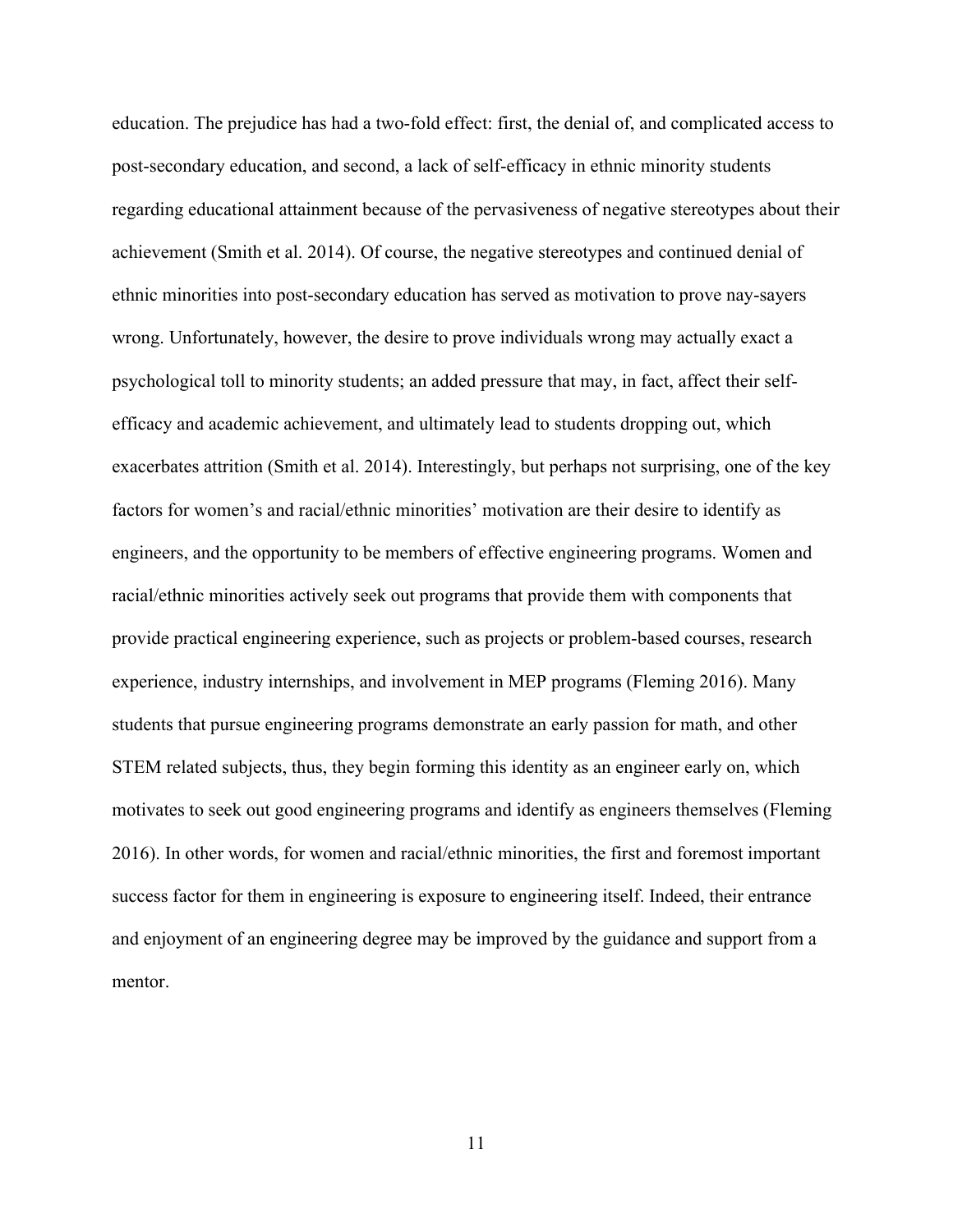#### **2.4 Mentoring in STEM/Engineering**

Many studies agree that student attrition in STEM can be effectively countered through strategic academic interventions into structured research programs (such as summer undergraduate research programs), and mentoring relationships (Wilson et al. 2012). Mentoring, in fact, has become a popular strategy for addressing STEM degree drop-outs, stimulating interest in STEM, and building STEM skills. Furthermore, having close relationships with mentors while pursuing STEM degrees enhances mentees' self-efficacy for conducting research; contributes to a stronger interest in, and commitment to, having a STEM career; and fosters mentees' identities as scientists (Stelter, Kupersmidt & Stump 2021). Indeed, mentoring through research programs and graduate school pipeline and preparation programs are likewise an effective way of countering student attrition in engineering (Oppliger 2002; Postmore, Rogers, & Pickering 2003; Bubbar et al. 2016). In fact, research indicates that engineering mentorship programs can also indirectly assist in the achievement of critical student outcomes for accreditation. In addition, mentorship in engineering degrees provides the opportunity for students to set themselves up for the expectations of the workplace, and garner the occupational experience that employers look for in candidates (Kaul et al. 2015).

Unfortunately, women and racial/ethnic minorities are less likely to receive mentoring than their white male peers. This mentoring disparity is due in part to less access to formal or informal connections to individuals in STEM fields (Beech et al. 2013). Moreover, positive outcomes of mentorship are not universal as disputes over work philosophies and styles, scheduling conflicts, quality of interactions, and heterogeneous relationships may complicate the establishment of productive and positive mentoring relationships (Schwartz 2012; Morales et al. 2018). Although extensive research has been done to examine mentoring in STEM, most studies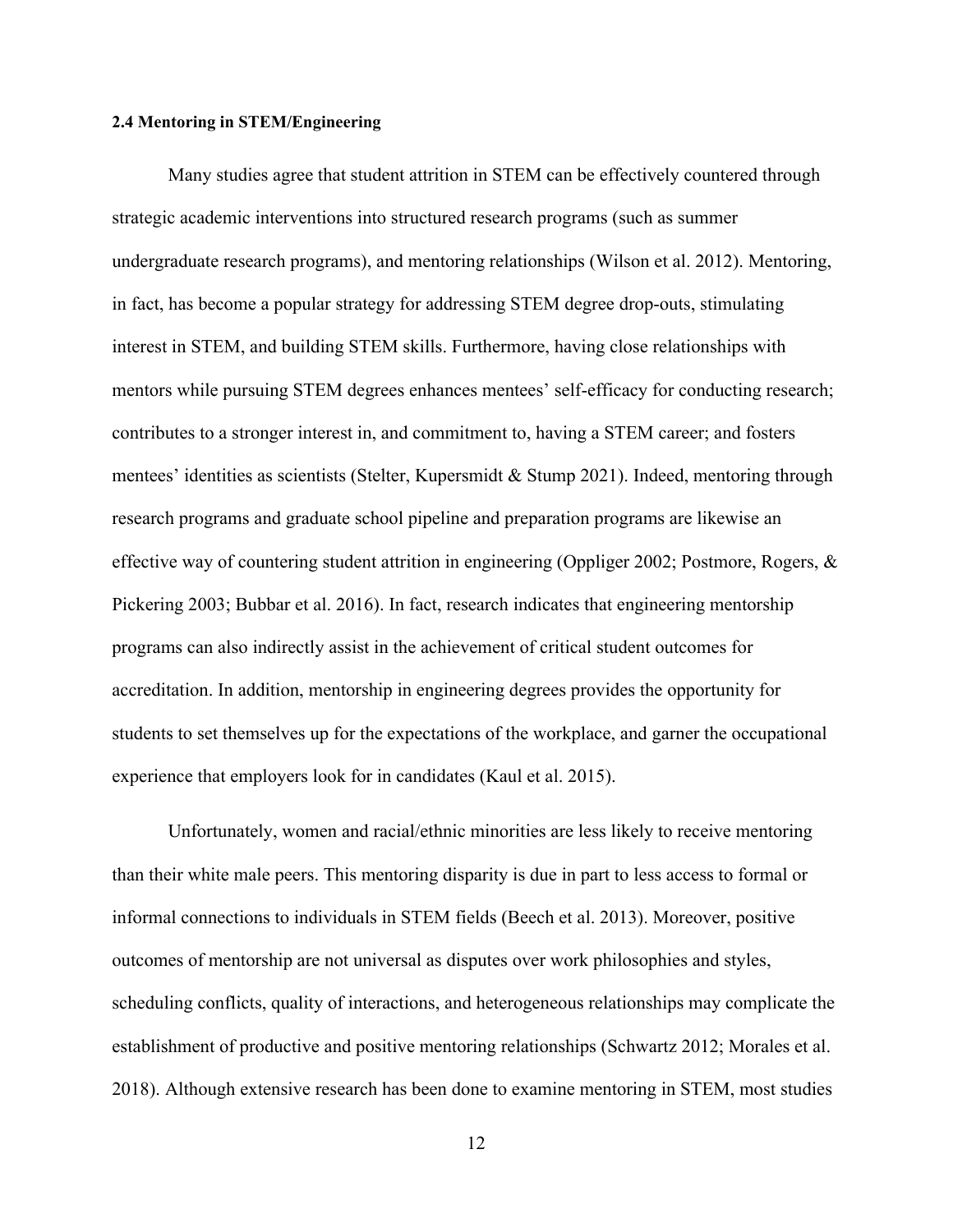focus on mentoring and pedagogical practice recommendations, and showcasing the benefits of successful mentoring relationships. In addition, many studies on mentoring in STEM take a quantitative approach to assess the productivity and satisfaction of mentoring relationships as they occur. However, there is limited research on mentee outcomes for women and racial/minorities in STEM, and most research overlooks what these students in specific consider to be a productive and satisfactory mentorship in their own words. Likewise, literature on mentorship in engineering degrees is outdated, and focuses mostly on how to establish mentorship programs to increase recruitment and retention, but very few focus on student experiences and outcomes. Further, there appears to be more research on mentorship experiences in engineering degrees in other countries, compared to the U.S. (McGuire 1996; Leao & Ferreira 2013).

Although engineering makes up about 19% of STEM jobs, engineering remains a key component of STEM education/employment, and the need to increase the pool of potential candidates is paramount for technological innovation, and to sustain public works such as roads, bridges, dams, tunnels, buildings, water, and sewage systems. By adhering to the notion that increasing the pool of qualified STEM/Engineer candidates will significantly benefit the United States' economy, by noting the fact that women and racial/ethnic minority students yearn to be involved in engineering, and by understanding the crucial role that mentorship plays in recruiting and retaining potential engineering students – particularly women and racial/ethnic minorities, it is important to address and examine what these underrepresented students consider what their ideal mentors ought to be. Without their voices, it is difficult to assess their needs, concerns, and suggestions for better mentoring relationships, which will ultimately provide a foundation for a more efficient way to prevent STEM, and particularly engineering pipeline leakage. Thus, this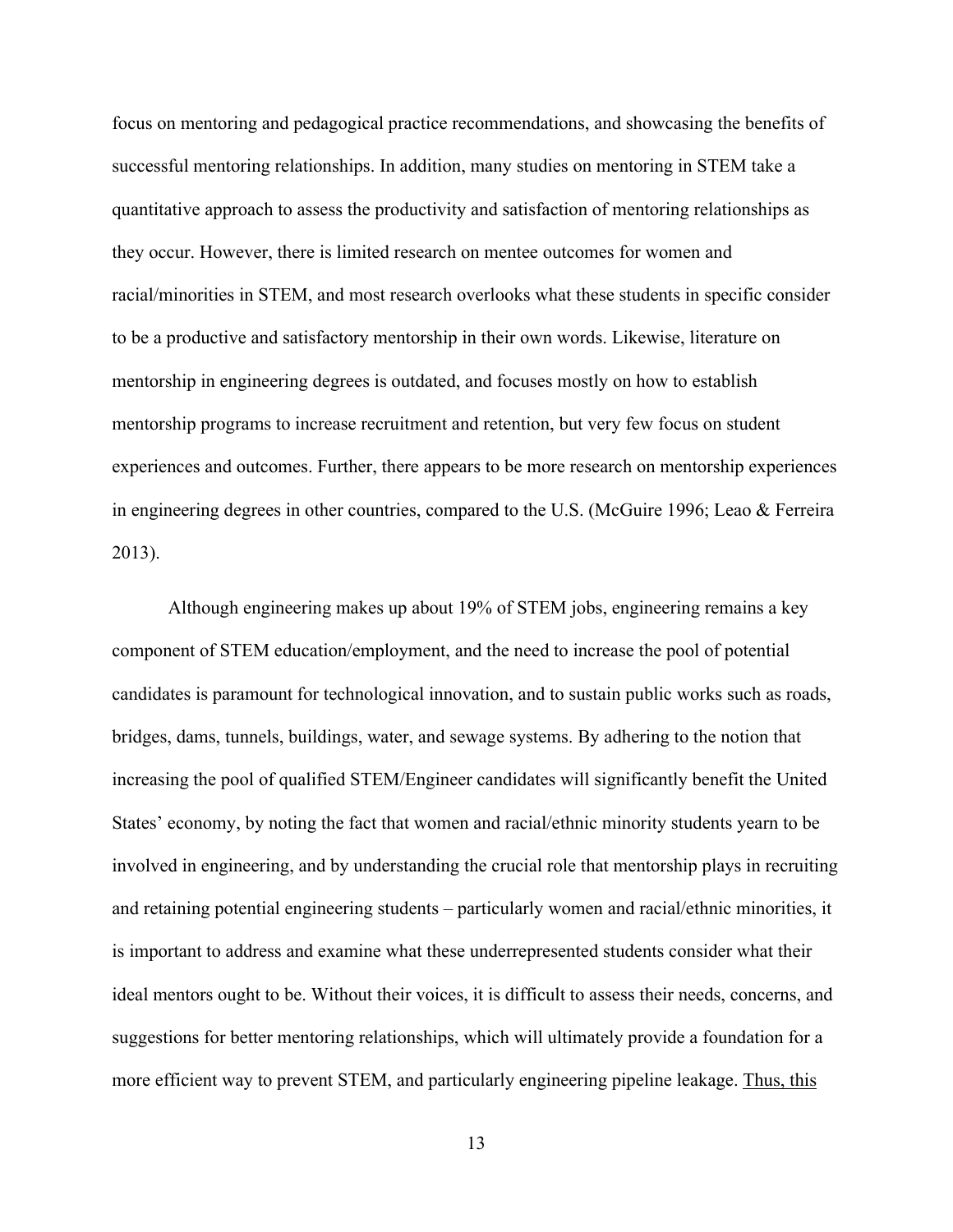study poses the following research question: what do underrepresented engineering students consider their ideal mentor to be like?

#### **Summary of the Literature Review**

In this chapter, I presented four literatures introducing the shortage of STEM/Engineering workers, the issue of diversity and attrition, engineering students' motivation, and the benefits and issues of mentorship within STEM/Engineering disciplines. The purpose of this literature is to illustrate the value and importance of women and racial/ethnic minority inclusion into STEM, but most specifically engineering programs, as well as to demonstrate the limited state of literature concerning mentorship in engineering. In particular, I bring focus to the fact that current literature on mentorship is oriented in facilitating mentorship programs, and advising future or current mentors, as opposed to exploring the experiences and outcomes of women and racial/ethnic minority students. Before engineering programs concern themselves in diversifying their student bodies and improving their programs, based on their own perspectives of betterment, they should instead allow their women and racial/ethnic minorities to voice their opinions on what makes an engineering program better and inclusive.

In the next section, I present the purpose and rationale for this thesis, which largely presents a phenomenological approach to improving mentoring programs and relationships in engineering disciplines.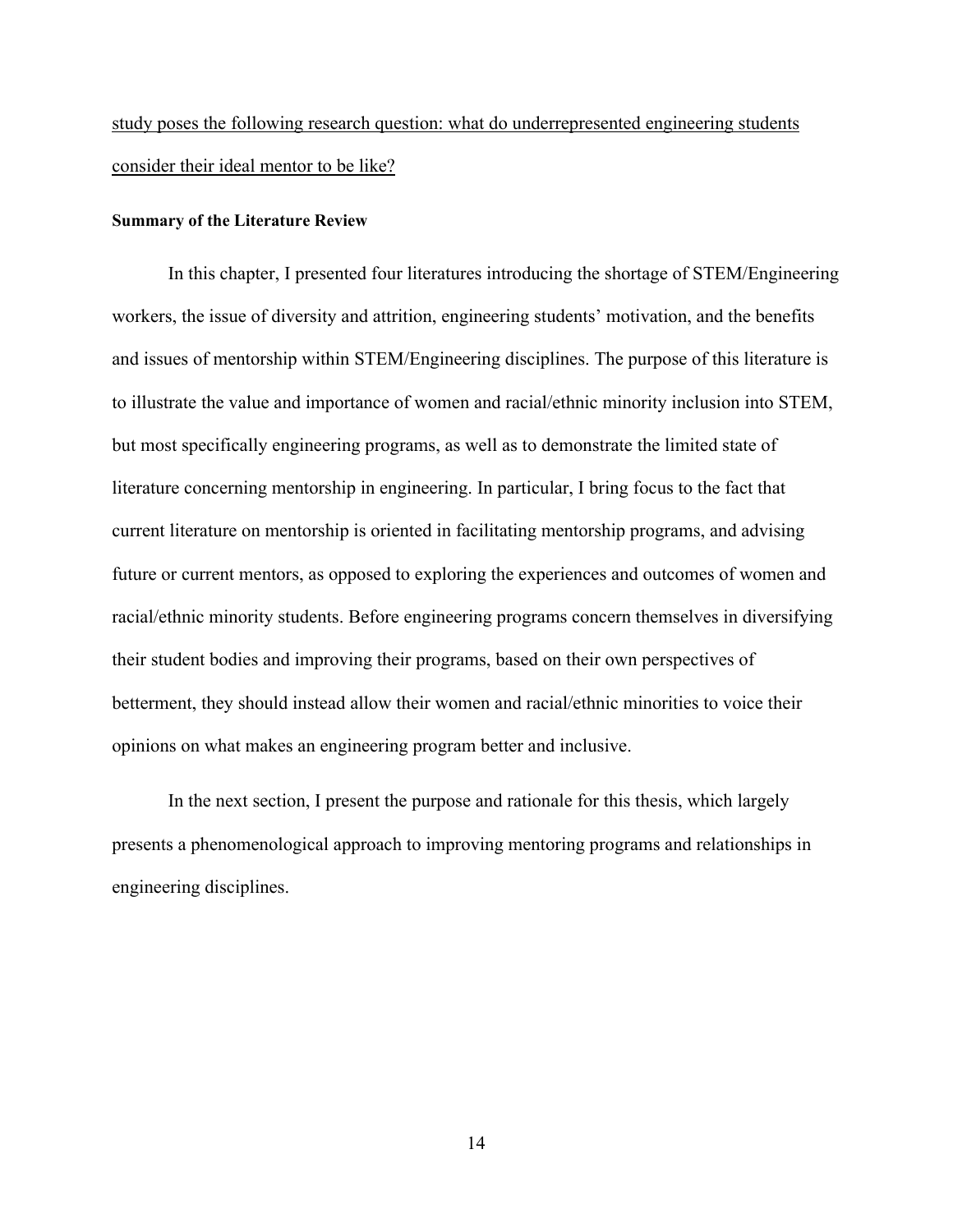#### **3. Purpose and rationale for the thesis**

The intent of this thesis is to learn about the circumstances, experiences, and challenges of women and racial/ethnic minority engineering students as they pursue their degrees, and interact with their mentor(s). Moreover, this study seeks to enable a platform for underrepresented students to assess their current mentoring relationships, and discuss what traits and qualities a mentor should possess to establish a productive and satisfactory relationship in an engineering degree. The focus of this study will be on selected students from a mentorship and professional development engineering program, which for the purpose of confidentiality will hereafter be named MPDE. The MPDE program's goal is to increase recruitment, retention, student success, professional development and graduate degree attainment in Engineering, with an emphasis on low-income academically talented students with a demonstrated financial need (Morales n.a.). Central questions to the study include: Do these students identify themselves as engineers? How do these students feel about their mentors? Do homogeneous relationships matter in establishing good mentorship? How has the COVID-19 pandemic affected their mentoring relationship? Of course, more questions may arise as the research process continues and the author continues to obtain more clarity on what it means to have an ideal mentor in STEM as an underrepresented student.

This study seeks to provide a comprehensive look at mentoring relationships within the College of Engineering at HSI to assess the needs, concerns, and circumstances of underrepresented students and their mentors. It is the author's purpose to enable a way for underrepresented students to rationalize their mentorship relationships outside of a professional scope. Furthermore, this study will create alternate ways of understanding mentorship relationships for underrepresented students, which will create the foundation for more efficient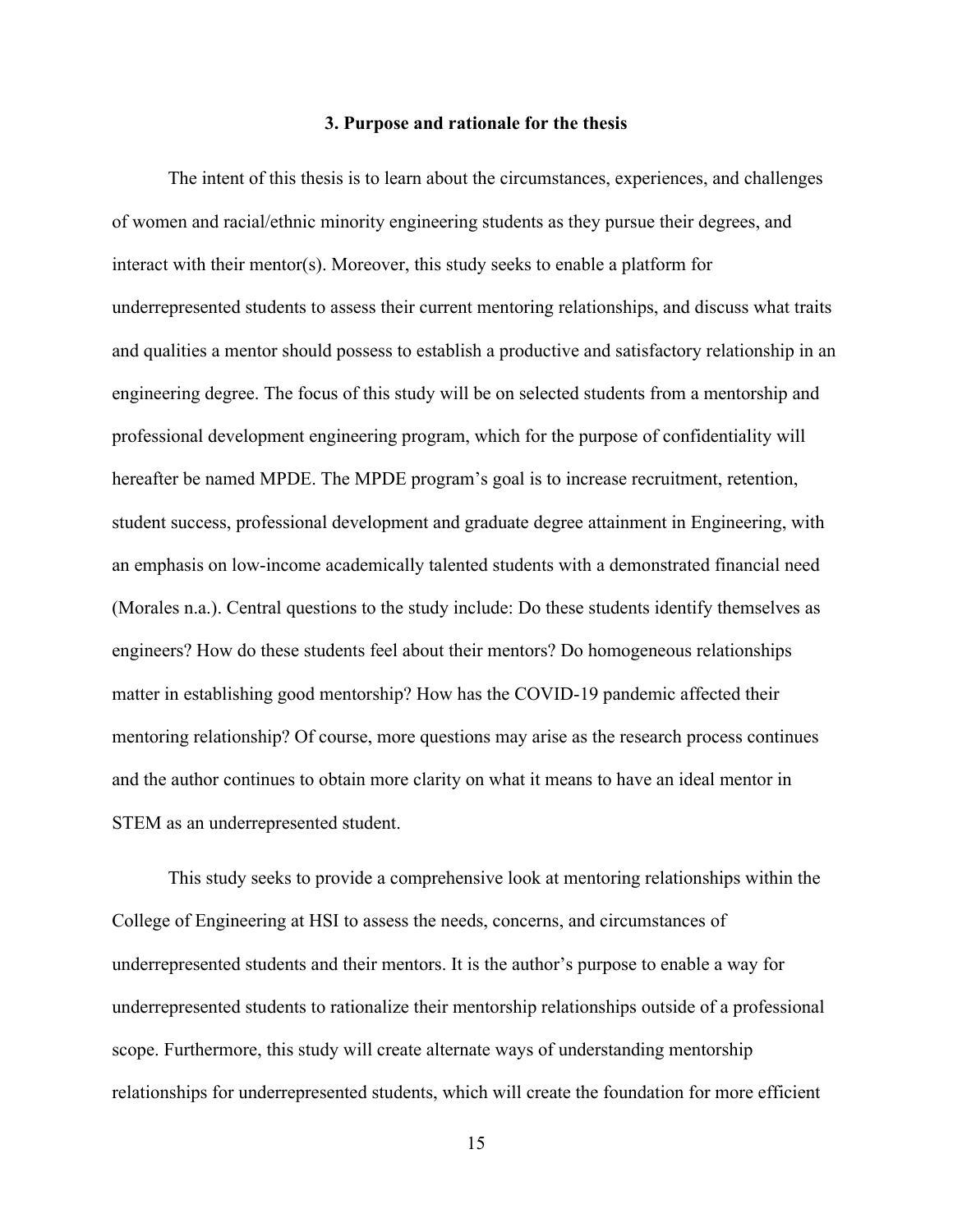and humane mentorship in STEM – particularly within engineering - and function as a way to improve current mentorship. It is the hope of the author that findings of this study will likewise aid potential mentors from different disciplines to establish productive mentoring relationships, and offer guidance to students seeking a mentorship collaboration. Moreover, this study seeks to add a qualitative perspective to an overwhelmingly quantitative literature on the topic of mentorship in STEM. In addition, this study seeks to fill in the gap of student's perspectives on what encompasses a successful mentoring relationship. Ultimately, this study seeks to aid the engineering community in preparing underrepresented student's success in engineering careers.

In the next section, I present the theoretical framework of this study, which is based on Pierre Bourdieu's theory of capital, and a tenet of critical race theory. This framework guides my analysis of the experiences of underrepresented students as they interact in their engineering programs, and with their mentors.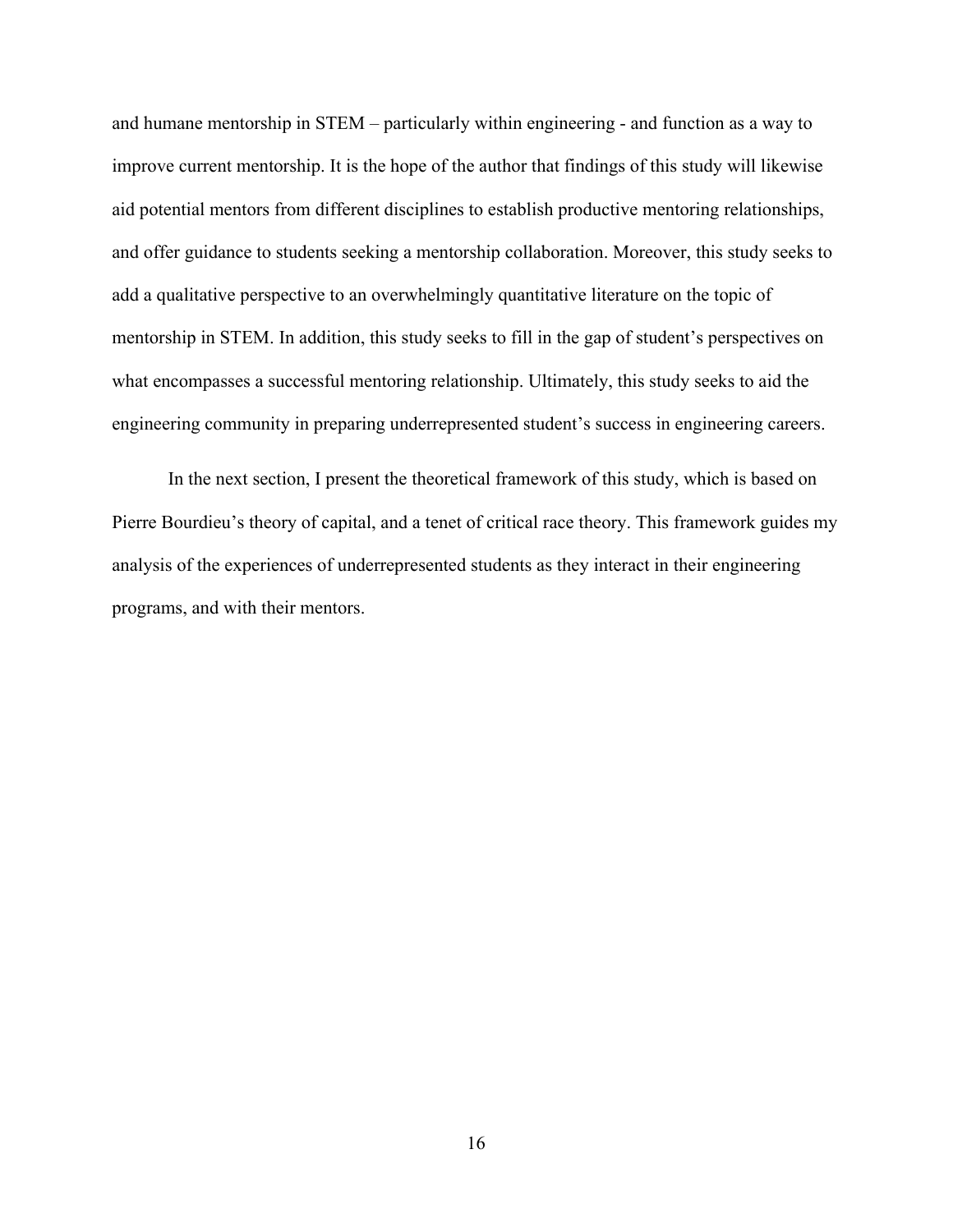#### **4. Theoretical Framework**

For this thesis, I adopt and adapt Pierre Bourdieu's theory of capital, and incorporate a tenet of critical race theory as it pertains to capital to frame my understanding of the experiences that underrepresented engineering students have in their mentoring relationships. Braun's, Gormally's, and Clark's (2017) "Deaf Mentoring Survey," a mentoring survey built upon capital theory and critical race theory made to assess relationships between deaf mentees and their research mentors, is the inspiration for this framework. In particular, I focus on Braun's, Gormally's, and Clark's claim that attrition is not related to either initial motivation or ability. Instead, feeling disconnected to a STEM community, or in this sense, an engineering community, is the most important factor for persistence.

#### **4.1. Bourdieu and Capital**

Habitus, the cornerstone of Bourdieu's theory of capital, is the mental filter that structures an individual's perceptions, experiences, and practices. It refers to an individual's character through which the social world is apprehended and expressed through verbal and bodily language (Appelrouth & Desfor 2016). Habitus, Bourdieu contends, is structured by one's position in a social space, wherein an environment and people living in a similar conditions will dictate the habitus on an individual. Capital is what Bourdieu uses to situate people in social spaces, or "fields" as Bourdieu labels them. In simple terms, capital can be thought of as vouchers people use in social spaces, wherein these vouchers allow them admission to these spaces, and the acquisition of goods and services these spaces provide. There are three forms of capital, but for the sake of this thesis, I mainly focus on two: social and cultural capital. Social capital is essentially who you know; networks or relationships whose resources can be used to secure or advance one's own position. Cultural capital refers to the collection of symbolic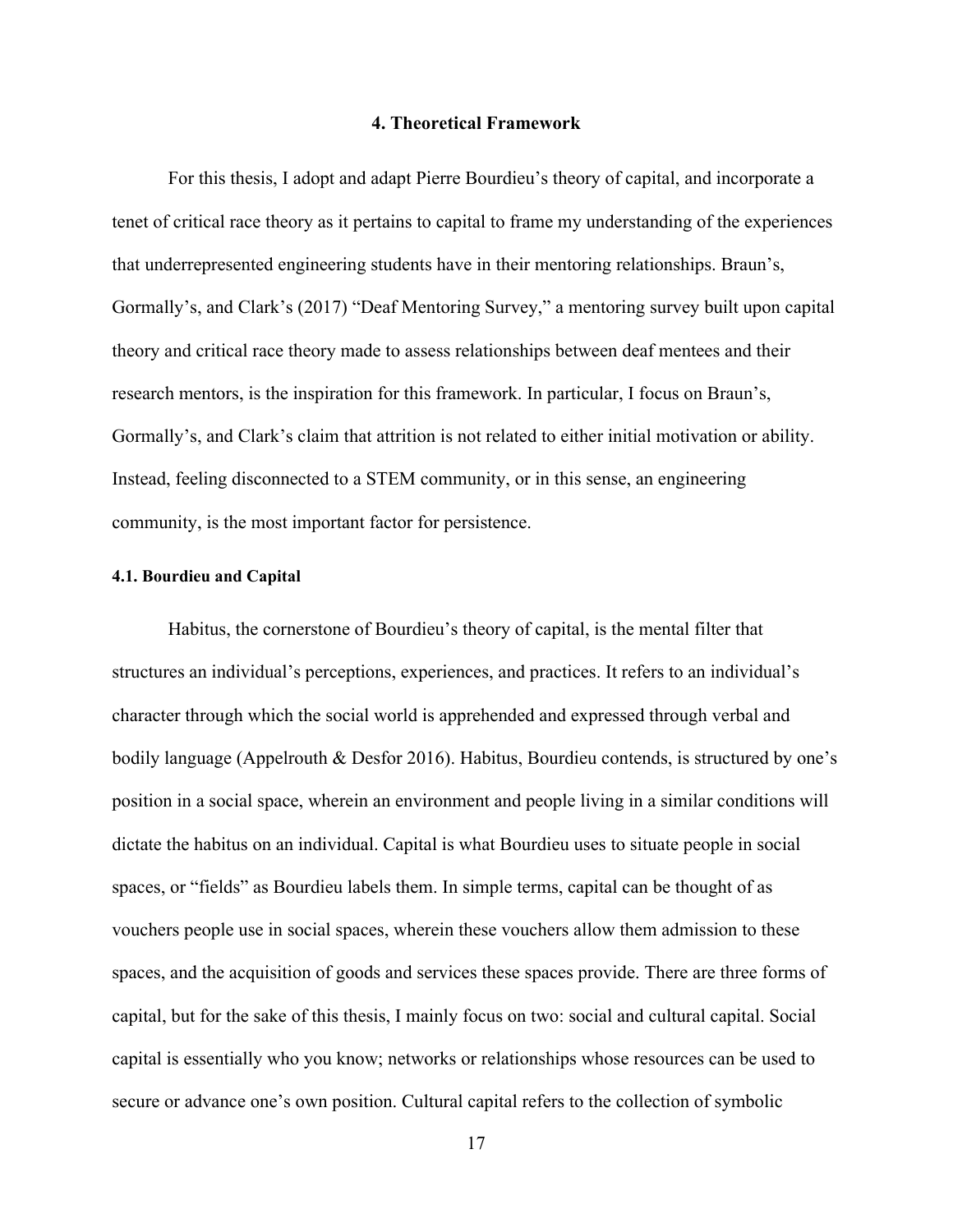elements such as skills, tastes, posture, clothing, mannerisms, and material belongings that one acquires through being part of a particular social class (Appelrouth & Desfor 2016). In this sense, engineering programs and professions can be labeled as fields with social and cultural capital abound, wherein habitus is developed. For example, engineers benefit greatly from networking; engineers possess a particular set of skills, knowledge, and mindset that is often unique to their field; and as the literature showed, prospective underrepresented engineering students seek to identify as engineers, and completely immerse themselves in the engineering experience.

## **4.2. Tenet of Critical Race Theory**

Bourdieu's theory of capital is a useful tool in explaining the dynamics that take place within engineering programs, however, it is not sufficient on its own to understand the experiences of underrepresented engineering students in particular. This is because capital is mandated by the majority group, as it reflects the cultural tastes and practices of those in power. In the case of engineering, the majority group includes white male, able-bodied, middle class/affluent individuals. In turn, underrepresented engineering students are expected to adopt these predominant tastes and behaviors, and if they fail to adopt these traits, they are deemed culturally poor. In other words, they are made to feel inferior, or in the sense of this thesis, not able to identify as an engineer. Critical race theory becomes useful in this sense. In simplified terms, critical race theory posits that reality is situational and a social construct. One's reality differs from others' depending on one's cultural background, race, and socioeconomic status. In very simple terms, the experiences of white male engineers will greatly differ from those of a Latina engineer.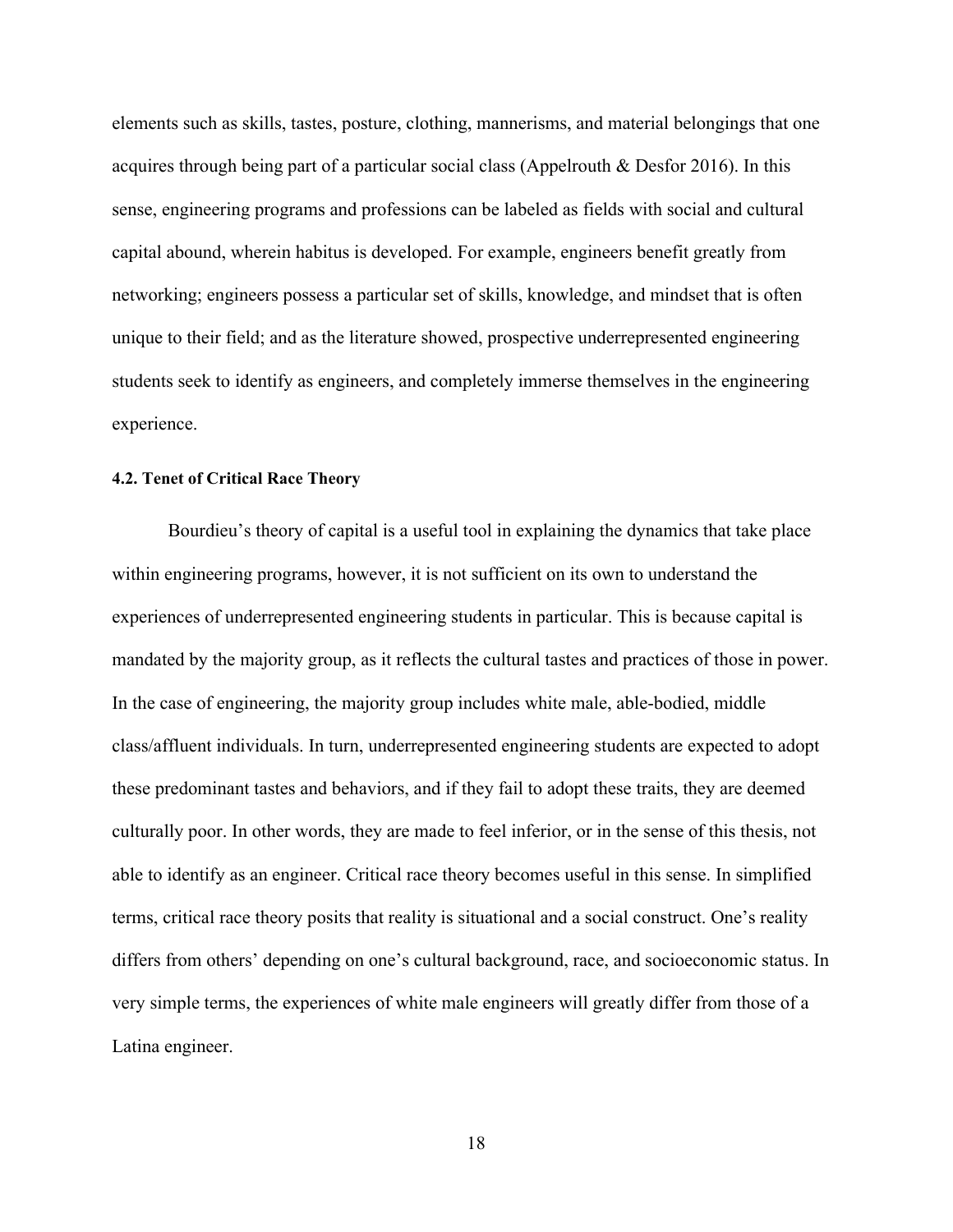In essence, it is important to understand the cultural and social capital that takes place within engineering programs, and observe how these forms of capital affect or benefit underrepresented engineering students. In particular, this framework will provide better context to these questions:

- Do underrepresented students identify as engineers?
- Do homogenous relationships matter in establishing good mentoring relationships?
- How do underrepresented students feel about their mentors?
- What are the traits that underrepresented engineering students value most in assessing good mentoring relationships?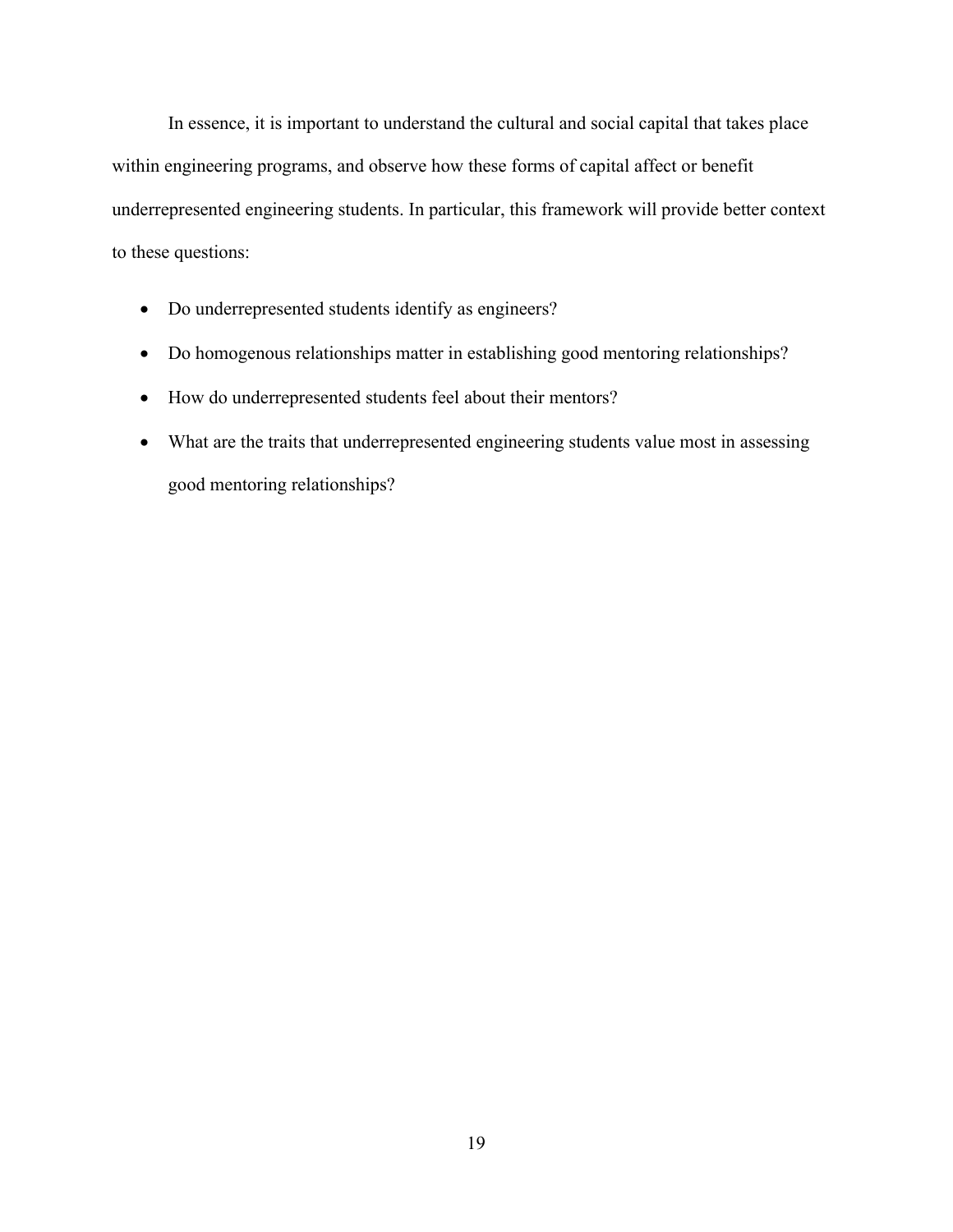#### **5. Methods**

In this chapter, I discuss the methodology of my work. I address how I was introduced to the research topic, introduce the research participants and settings, and the data collection and analysis procedures. I must note that his work is part of a larger, three-year long research plan, wherein surveys and semi-structured interviews were the two main methods of data collection. For the purpose of this thesis, I focus solely on the data collection and analysis from the semistructured interviews.

#### **5.1 Study Context**

The mentorship and professional development in engineering (MPDE), from which the sampling of this study is done, is a program devoted to increase recruitment, retention, student success, professional development and graduate degree attainment in engineering, with a focus on low-income academically talented students with a demonstrated financial need. The program funded 20 students who enrolled in the Fast-Track BS/MS programs in engineering. In addition to providing funding to engineering students, the MPDE program has implemented a set of interventions to assess the effectiveness of the program. The interventions include a multifaceted student support-system (includes mentor and family/social support), a research training program, a professional development program, and leverage established programs to optimize student participation in research experiences and internship opportunities. In order to examine the impact and the effectiveness of the interventions on students' decision to pursue and succeed in graduate school, the MPDE program implemented a research plan of three years, beginning in the fall semester of 2019, and culminating in the fall semester of 2024. The MPDE program selected Dr. Danielle Morales to lead the research plan; consequently, I, along with Alyssa Garza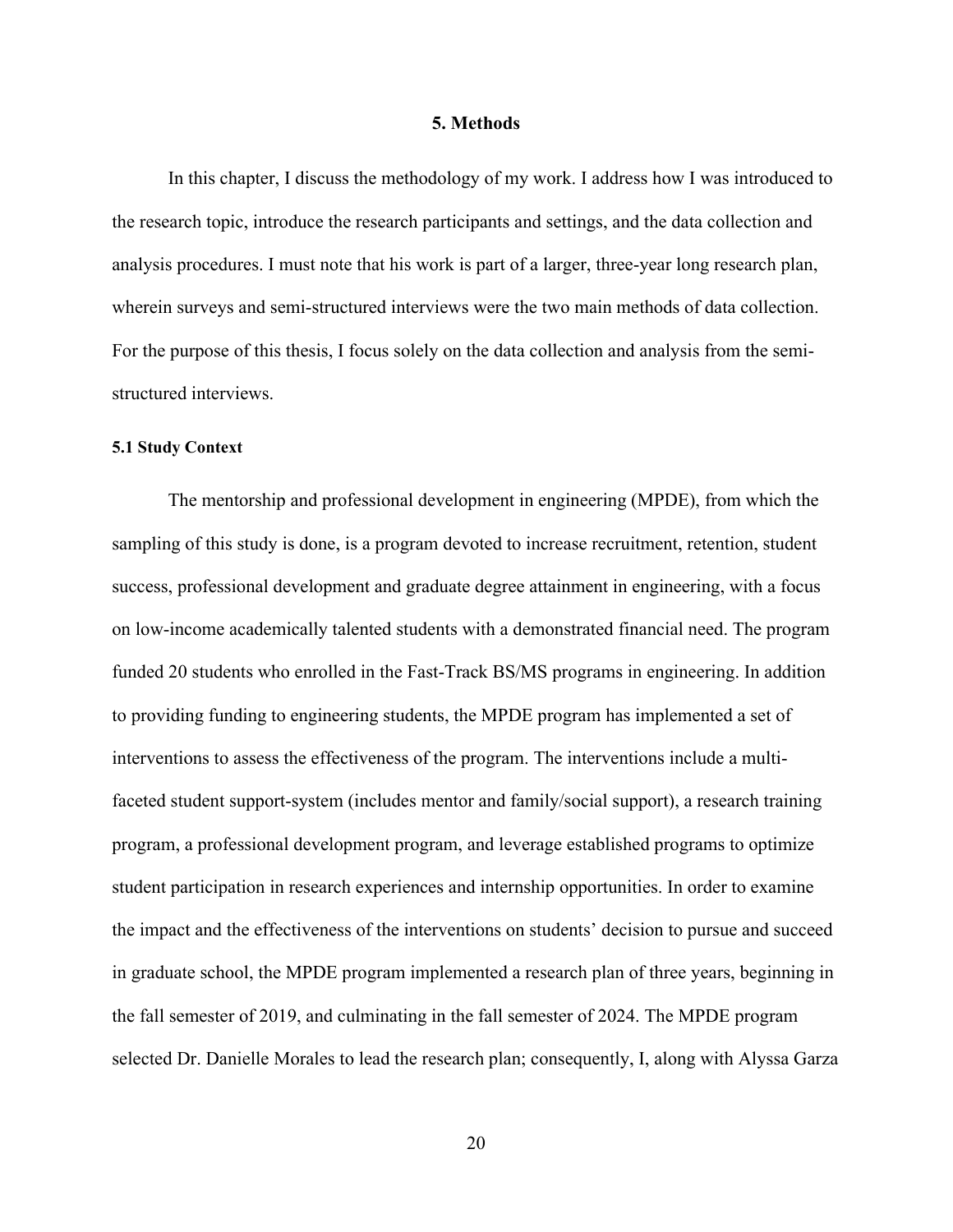and Jacob Aun were selected to conduct data collection and data analysis for the 2021-2022 academic year.

As noted, data collection and analysis will be an ongoing process that will culminate in the fall semester of 2024. However, the data to be used for this study was collected in the fall semester of 2020, and has continued up until the fall semester of 2021. As part of the funding that the MPDE program provided, students were given the choice to become participants of the ongoing research plan. Thus, the MPDE program served as the pool from which the sampling of this study was done.

#### **5.2 Participants and Setting**

Participants of this thesis were recruited as a convenience sample (Singleton and Straits 2017). As previously noted, the MPDE program funding allowed students the opportunity to participate on the ongoing research plan. Thus, participants of this study include a 3-student cohort from the fall semester of 2020, and a new 7-student cohort from the fall semester of 2021. To be part of the cohorts, students had to have earned 90 undergraduate level semester credit hours; be Pell-grant eligible; be currently enrolled full-time in an engineering major; be a U.S. citizen, permanent resident, national, or refugee; and be currently pursuing an engineering fasttrack program. Due to the social distancing efforts as a result of the COVID-19 pandemic, most data collection occurred online through the Zoom video-conference application. One face-to-face interview was conducted by one of my research teammates. First cohort members (Fall 2020) had already transitioned into graduate school and most obtained a part-time engineering position; second cohort members (Fall 2021) are current rising seniors preparing to make the transition to graduate school. Pseudonyms were provided for the cohort members that agreed to participate in the research study.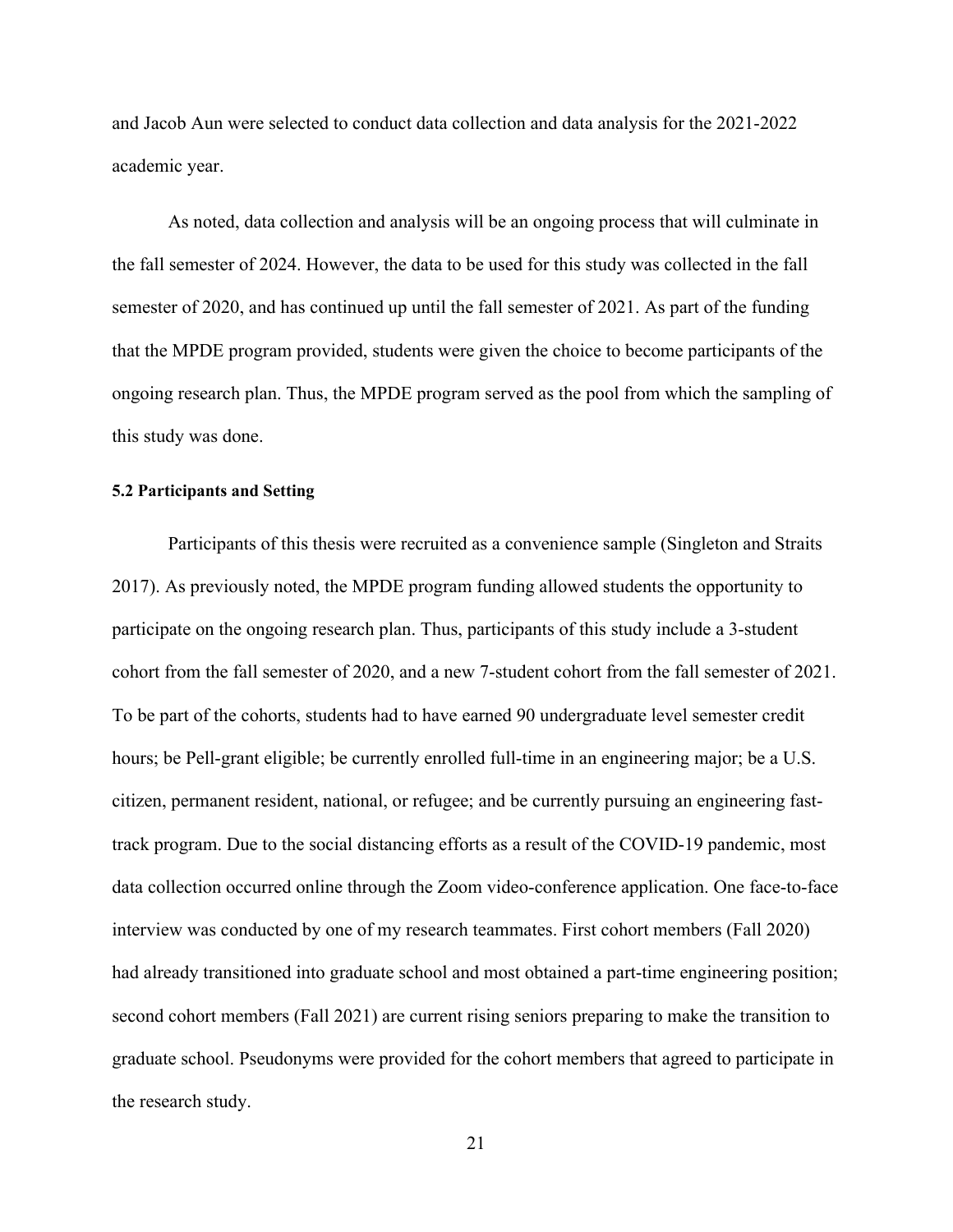#### **5.3 Data Collection**

Before data collection began, Institutional Review Board (IRB) approval was granted by the Hispanic Serving Institution (HSI) from which this study is based. As previously noted, this study is part of a larger, three-year long research plan. Data collection for the research plan was/is collected through two methods: survey and semi-structured interviews. These data analysis methods were/are utilized by the research team. However, for the purpose of this study, I chose to implement a qualitative data collection/analysis approach. Given the phenomenological nature of this study, I believe a qualitative approach will be the best way to obtain an insider's view of reality (Singleton and Straits 2017). As part of the interview method, participants agreed to be interviewed through Zoom, the video-conference application, and one interview was conducted face-to-face. The interview revolved around topics such as MPDE program assessment, long term goals, fear and challenges, education, engineering experiences and identity, gender and ethnic bias, mentorship, and the COVID-19 pandemic. Interview sessions were video and audio recorded through the record function of the Zoom application. Prior to the formal interview, participants received verbal and written (through email, and prior knowledge from the MPDE program) information that introduced the study, its purpose, the right to withdraw from the interview at any time, and the confidentiality of data. Likewise, participants provided consent for the video and audio recording of the interviews, the transcription of the interviews, and its subsequent analysis for themes. Interview sessions averaged 1 ½ hours.

#### **5.4 Data Analysis**

Data analysis for this study was conducted by using primary data collected on Cohort 1 and Cohort 2 through the semi-structured interviews. Interviews enables us to address the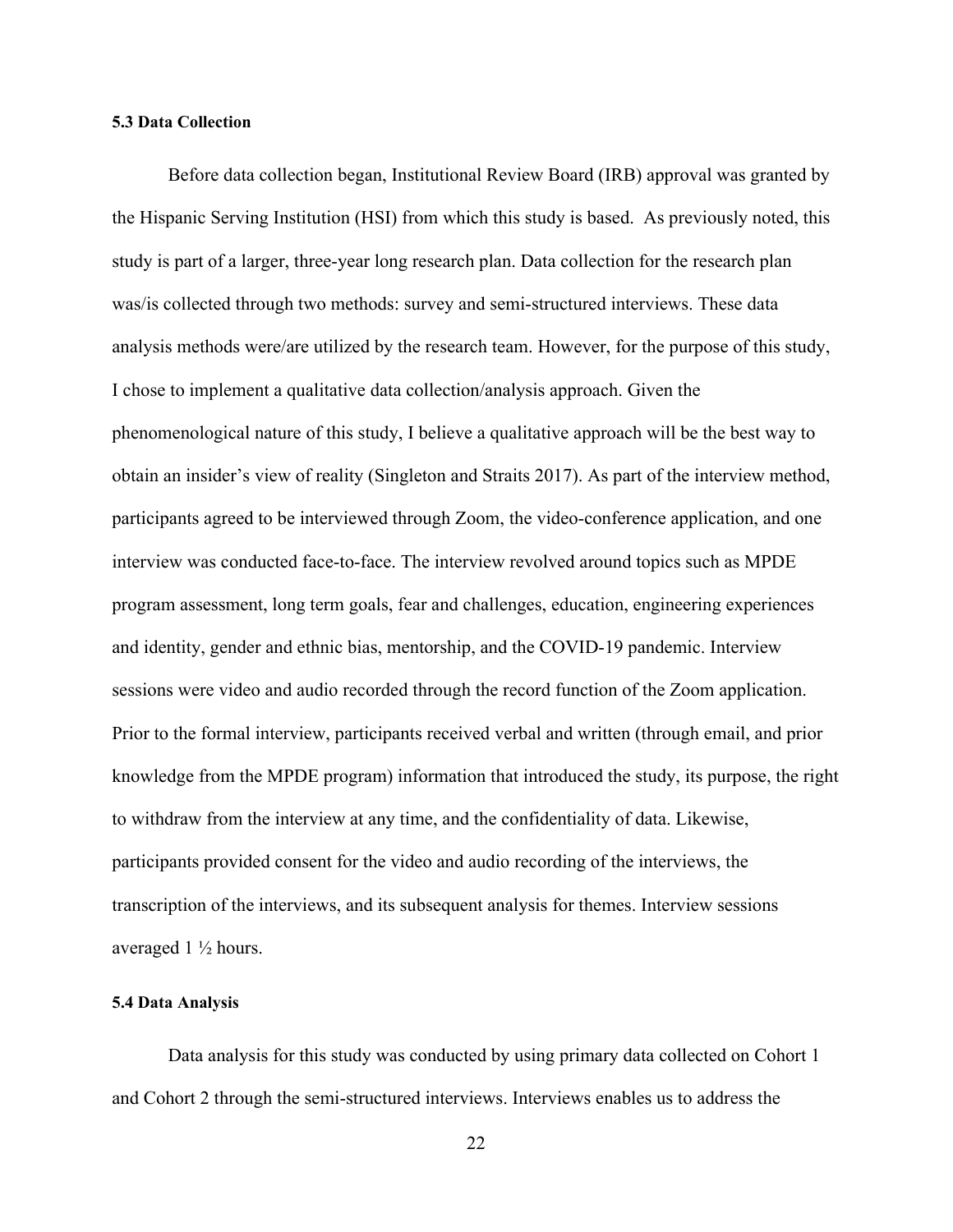limitations of the quantitative portion of the larger study. One of the key strengths of the qualitative approach is subjectivity, for it allows me to gain the perspectives of participating students on their educational and mentorship experiences. Furthermore, a qualitative approach is best suited to examine social processes (i.e., what qualities students look for in mentors). The data analysis process followed common coding practice. First, interviews underwent a transcription process. Second, interview transcriptions were coded into four main themes, which include mentorship, engineering, diversity, and covid. Coding was done through the NVivo qualitative analysis software. Additional sub-coding took place after, whereby initial codes (parent nodes) were broken down into more specific codes (child nodes). For instance, "mentorship" (parent node) included child nodes such as introduction, experience, and expectations. To improve validity, we paid keen attention to the piling of evidence that came from multiple observations within the same interview within each case.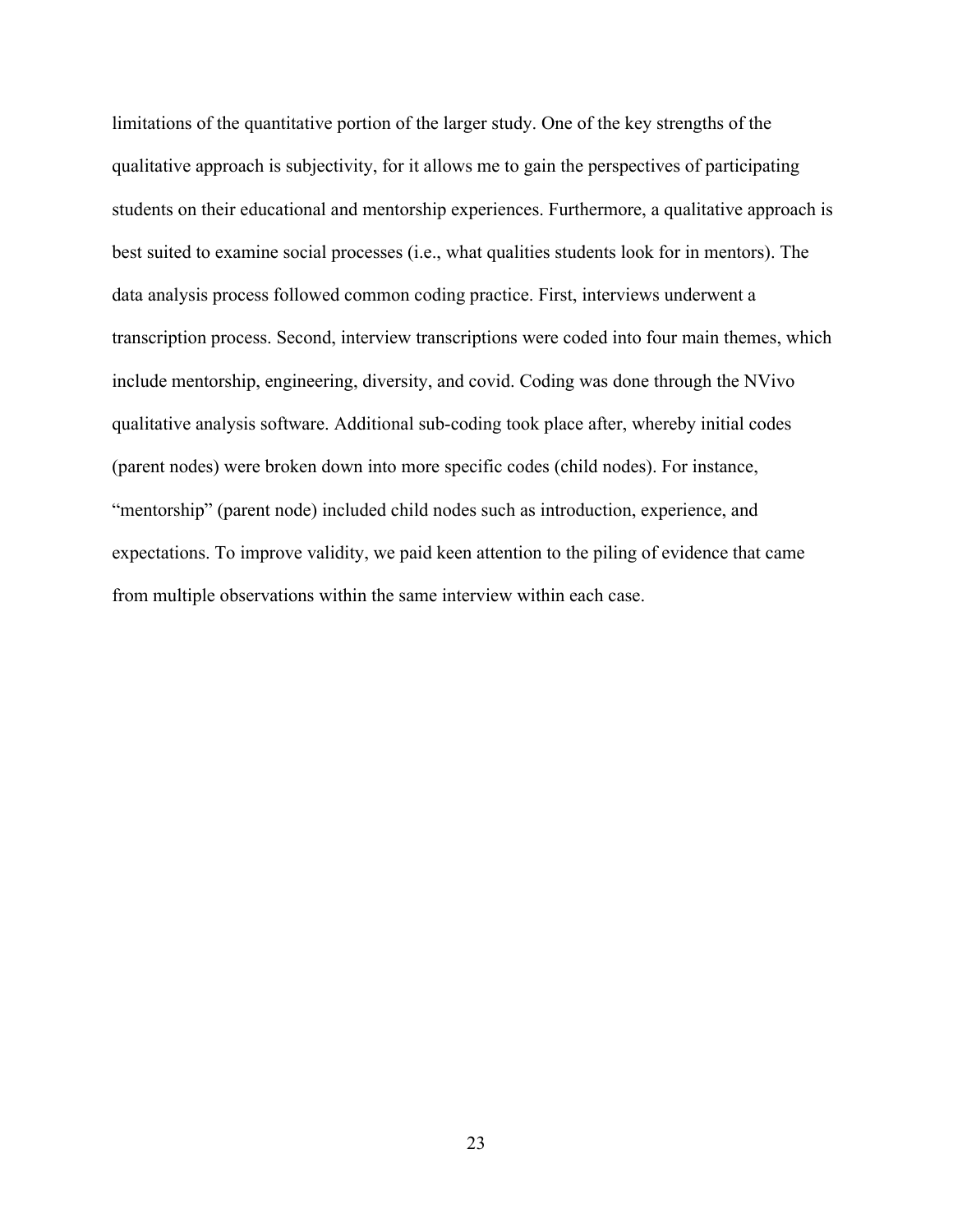#### **6. Findings**

This chapter is informed by the engineering student participants' experiences in their degrees and mentoring relationships. By analyzing these experiences, I am able to expand on Fleming's (2016) conclusion that minority students' foremost factor for success in engineering is the exposure to engineering itself, and that mentorship relationships play a key factor in engineering student's success (Kaul et al, 2015). In the following sections, I provide the thematic coding of the interview transcriptions in detail. The following pie charts provide a demographic breakdown of the study sample.



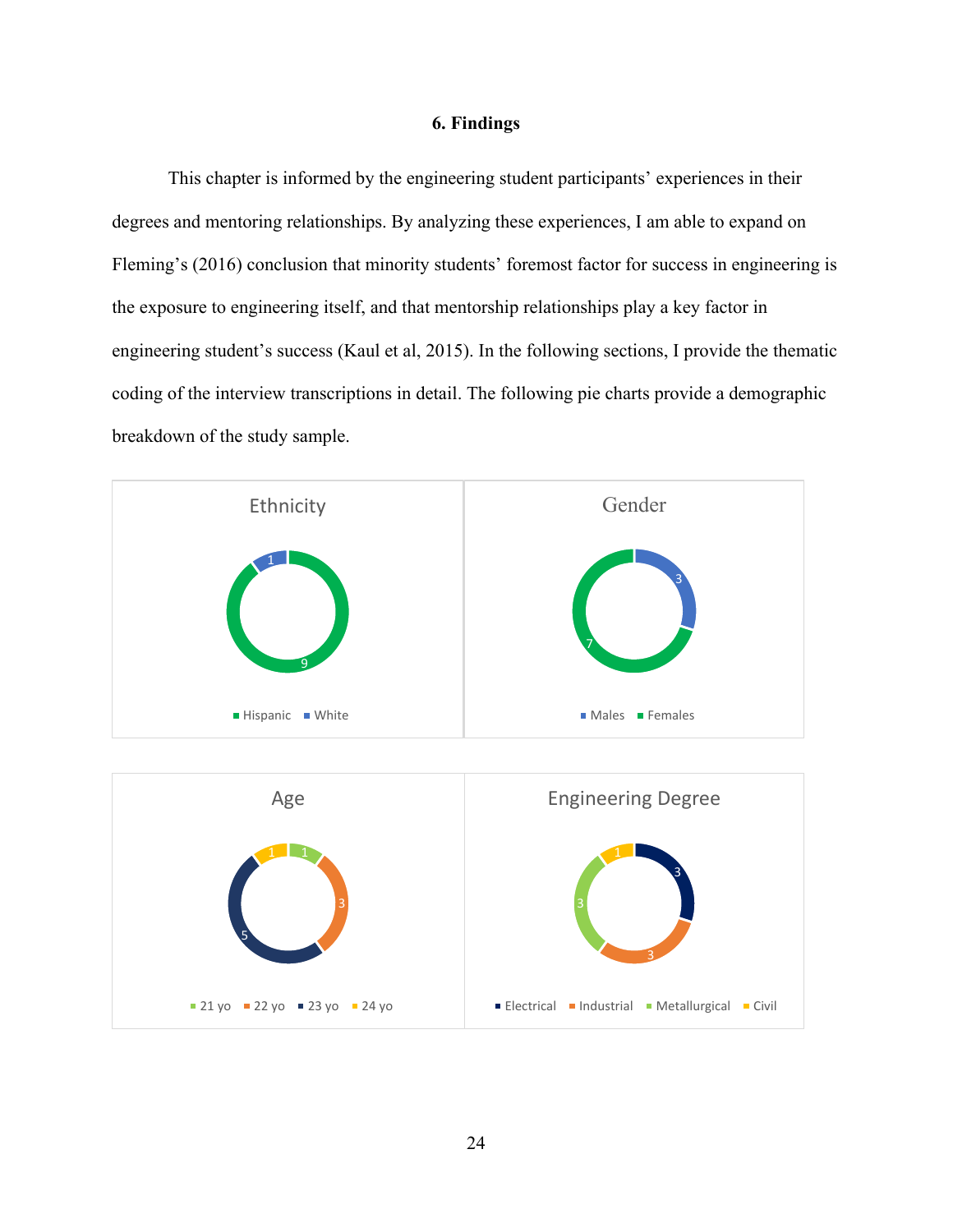It must be noted that the sample originally included 11 participants, but one student was not included in the coding process. The participant in question identified as a white, 34-year-old male, which made him ineligible for the denomination of women or racial/ethnic minority, which is the target group of this thesis. Additionally, another participant identified as white, but I decided to keep her in the sample as she identifies as a woman, a target group of this study. As noted, with the exception of one participant, all participants identified as Hispanic. Most participants are women, totaling 7, and the remaining 3 are men. The median age of all participants is 23 years of age, wherein 5 out 10 participants were aged 23; 3 out of 10 were aged 22; and the remaining two participants were aged 21 and 24. In terms of engineering backgrounds, 3 participants are electrical engineering students, 3 participants are industrial and systems engineering students, 3 participants are metallurgy and materials engineering students, and one participant is a civil engineering student. Through inductive thematic analysis I found that four main themes emerged from the interviews, which include mentorship, diversity, engineering, and COVID-19. Below, I begin the discussion of my findings by addressing the new ways in which mentorship impacts my participants' academic lives.

## **6.1 Mentorship**

Literature on mentoring in STEM notes that mentorship and professional development programs are regarded as an efficient strategy to mitigate rates of attrition in engineering degrees (Wilson et al. 2012). In particular, close relationships with mentors enhance mentees' selfefficacy for conducting research; contributes to a stronger interest in, and commitment to, having a STEM degree; and fosters mentees' identities as scientists (Stelter, Kupersmidt & Stump 2021). As such, a key aim of this study is to get an insight of underrepresented engineering student's overall experiences with their mentors. As we conversed with participants about their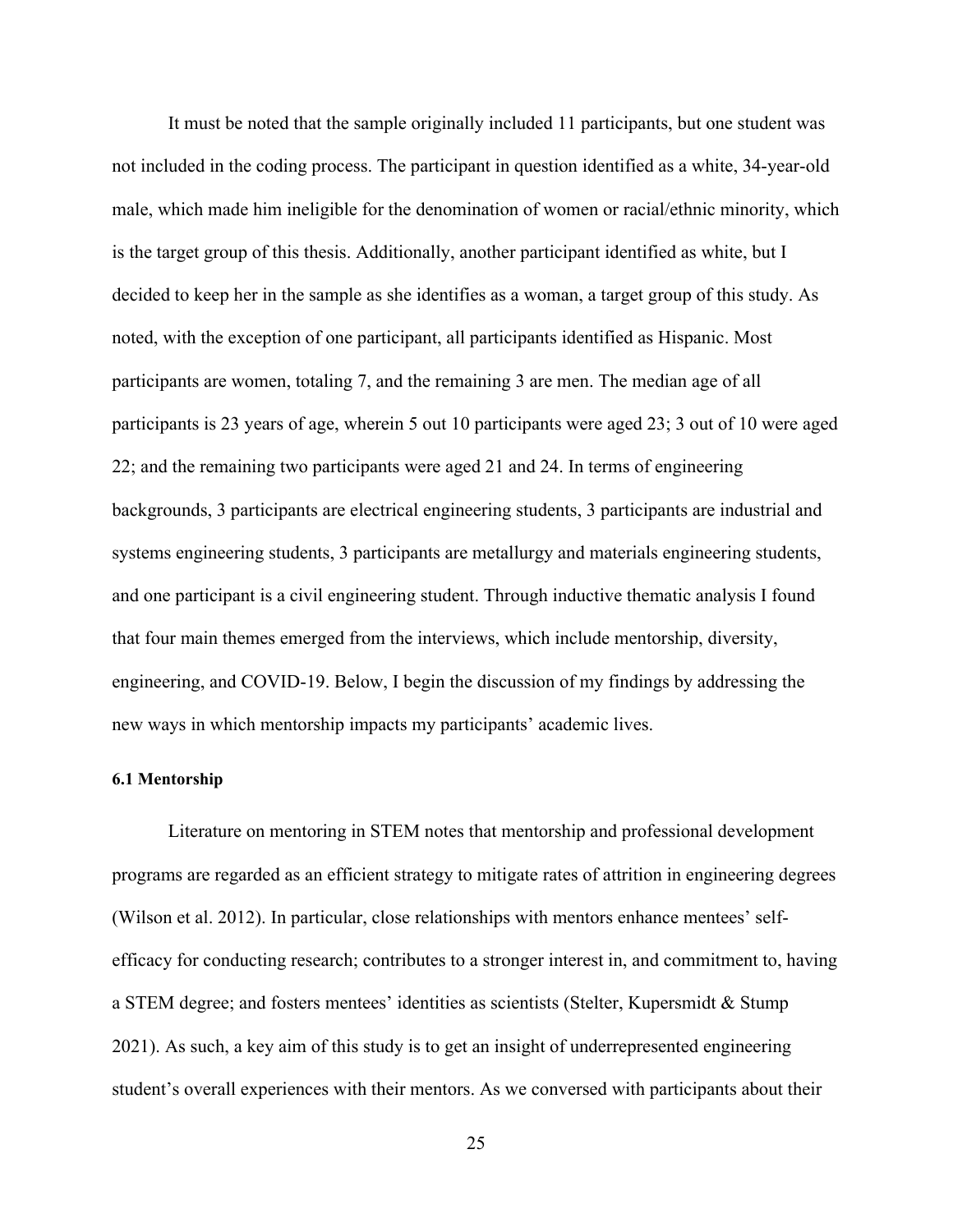experiences with their mentors, there were four main themes that arose out of the larger mentorship theme. Introduction (how participants were introduced to their mentors), expectations, interactions, and homogeneity emerged out of the interviews with students.

#### **6.1.1 Mentorship: Introduction**

Participants were introduced to their engineering mentors in a variety of ways. For example, there were participants who were assigned to their mentors by the MPDE program. The mentor/mentee match-ups were based on similar engineering background, as in, faculty members that specialized in civil engineering would be matched up with students majoring in that area. If this match up was not possible, mentors and mentees were paired together based on similar research interests, or similar interests in engineering. Alex's introduction to her mentor is the former. She explains,

So, the mentor was assigned to me, it was the only professor that was part of the [MPDE] program from my degree, or I believe he picked me. I'm not sure how that went, but he connected with me like "hey, I'm going to be your mentor. These are going to be the requirements. Let's meet".

Alex was not exactly sure how her mentor picked her, but there was little pressure for her to choose someone from the faculty to ask to be her mentor. In this way, being part of the MPDE program facilitated the opportunity for her to connect with someone that she would advise her about what she should be doing as part of the graduate program. Still, sometimes match-ups happened because professors had agreed to be a part of the MPDE program and may have not been in the same area of engineering, but did have some of the same interests as their assigned mentees. Ultimately, the MPDE program did their best in pairing mentors and mentees in a way that would benefit mentees. There were also participants who reached out to their mentors, often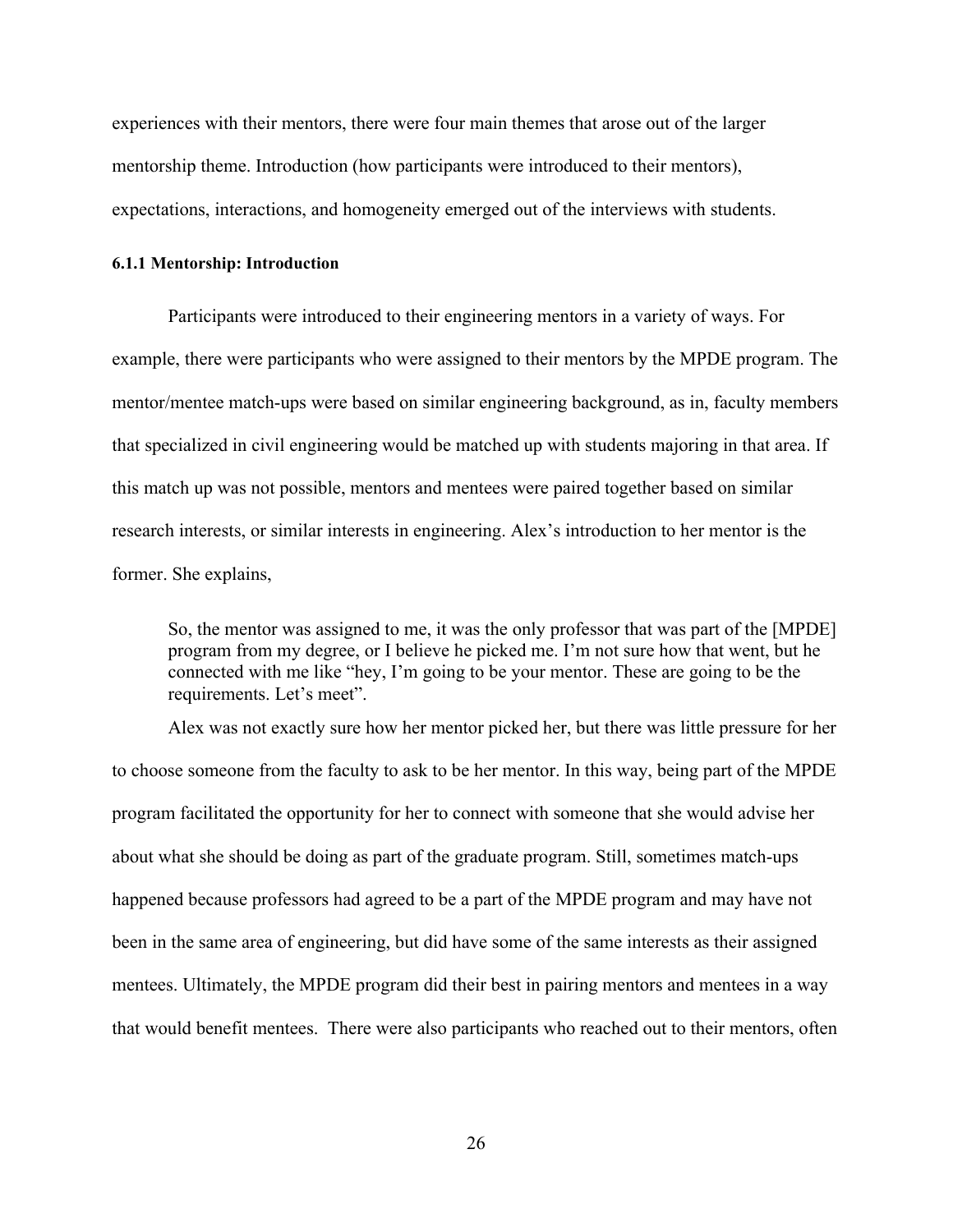establishing early rapport because they were going to be enrolled in professors' courses. For instance, Nick talked about how he approached his mentor first. He shared,

I approached her as an undergrad and I told her I was interested in research, so she took me in.

There were also instances in which students were also reached out to by their mentors, usually for research opportunities that invariably evolved into mentoring relationships. Much like the previous example, participants who were students in their (future) mentors' courses, were likewise asked by professors to work with them. Such is the case with Daniel Ray, who excelled as a student in his current mentors' course. This caught the attention of his professor who offered to mentor him. Daniel commented,

He [professor] noticed that I was trying to get my presence known. And I guess he started reaching out to me because, what he tells me now is that he saw a lot of potential in me, and he wanted to make sure I reached that potential.

Interestingly, the classroom was not the only social space (or field) in which professors scouted students for research opportunities, or vice versa. The engineering departments at the HSI have set up a welcoming environment where students can interact before or after classes. Some of these spaces are the student lounges. Here, students often work on homework, rest, eat, or socialize with one another. Unsurprisingly, professors occasionally come down to these lounges to mingle with students, sometimes simply to socialize, or as was the case with Hugo, to scout students for research. In the case of Hugo, it was a two-sided introduction.

He would always come into the lounge and I would see him often, and I just kind of figured out that I would ask him [to be his mentor]. He reached out to me for research, and I mean, that's how it happened.

The classroom and student performances in those spaces allows professors to identify students that can potentially work with them on research projects, internships, and who would make good graduate students that they can mentor. Nick, Daniel, and Hugo took the initiative to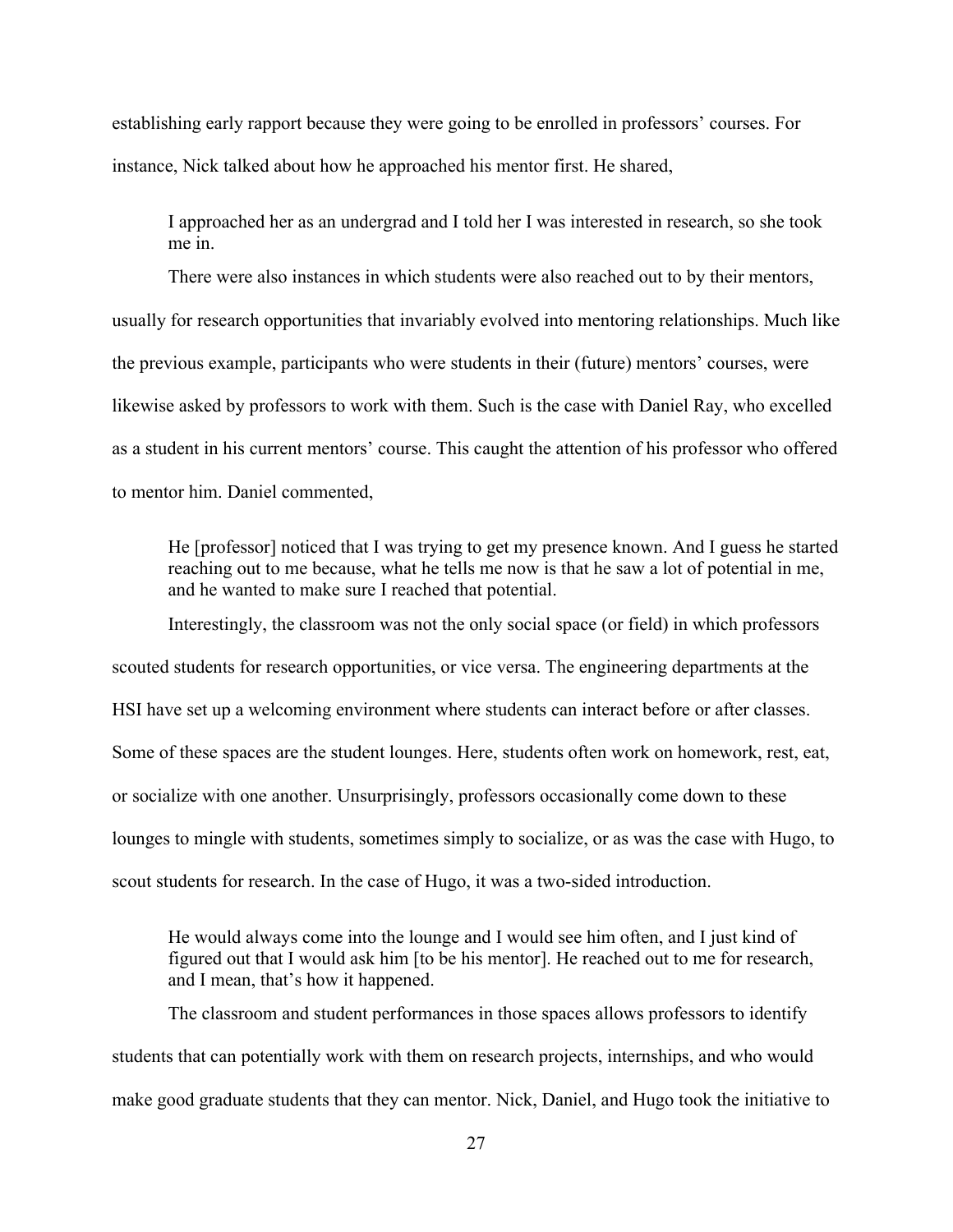make themselves known, whether it be by approaching a professor and asking about research positions and whether they were taking on or mentoring students, and by performing well in the classroom. These interactions resulted in positive outcomes for students since they were able to gain mentors from these early actions.

Most introductions with mentors took place within the engineering fields, which in the experiences of participants included the classroom, engineering departments' lounges, and through the MPDE program. The introduction of Anne to her mentor stands out, since it offers a unique look at social capital being used through family connections, as opposed to students asking peers or professors for research opportunities. Anne met her mentor through her sister, who attended the same program years before. She recalls,

So my sister actually went to this program, and they helped her get scholarships for college and everything. So I was the next one to go into this program, and they knew me since I was little. I would go to their office at [HSI] and we would just talk about mentorship.

There were participants who had relatives (usually parents) who were engineers themselves, but Anne was one of the only students who had early childhood connections to the engineering department, which developed through her sister's experience as an engineering student. What is also important to note is that Anne's early interactions provided her the opportunity to speak with people from the program about funding opportunities. She not only felt welcomed in the department, knew the school, and people from the program, but she was also advised early on about scholarship opportunities. Her social capital helped to frame her identity as an engineer, and made her inclusion into the engineering program smoother and fruitful.

Introductions to mentors varied for the students we interviewed. It is interesting to note the importance of networking in the introductions of mentors and mentees. With the exception of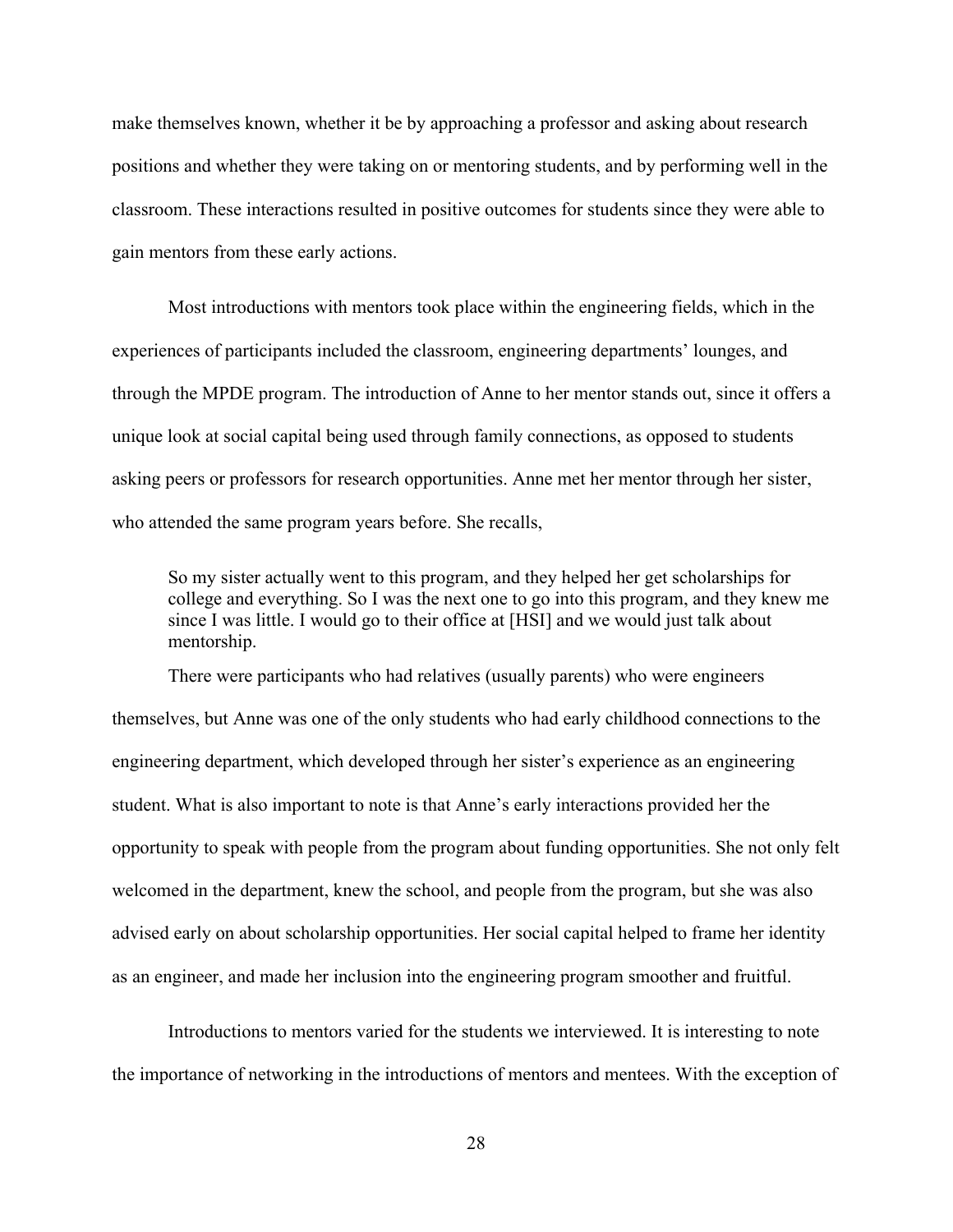being assigned a mentor through the MPDE program, mentors and mentees interacted with one another for research opportunities, or connected through a family member in order to obtain mentorship. Of course, as participants reach out to, are reached out by, or are assigned mentors, they possess a number of expectations of what their relationships will be like. In the following section, I explore what expectations participants had on their mentoring relationships.

#### **6.1.2 Mentorship: Expectations**

Practically all participants expect their mentors to keep consistent communication with them to offer advice, and to provide them autonomy when conducting projects. As noted, the MPDE program recruits students enrolled in Fast-Track B.S/M. S engineering programs, which essentially means that they are very busy as they are completing their bachelor's degrees and also conducting graduate level work in engineering. Participants of this study devote their attention to their courses, their research tasks, their jobs (sometimes already as engineers), and their personal lives. As such, their time is of the essence, as emphasized by Maggie,

I think I really like for them to respect my time… so I think that is something really important for me, that he let me be in the end working. And you [mentor] be there if I have questions and stuff like that, but let me do my work.

Maggie was efficient with her time and did not expect her mentors to be looking over her shoulder at all times. Instead, she wanted her mentor around if she had questions about the work she was doing. Because participants have various responsibilities, they appreciate mentors who afford them a bit of autonomy, as in, mentors that allow students to work at their own pace in research projects, or as Nick puts it, mentors without micromanaging tendencies. In simpler terms, participants, such as Nick and Alex, expect their mentors to be "hands-off". Nick noted that he and their mentor were a good fit for each other,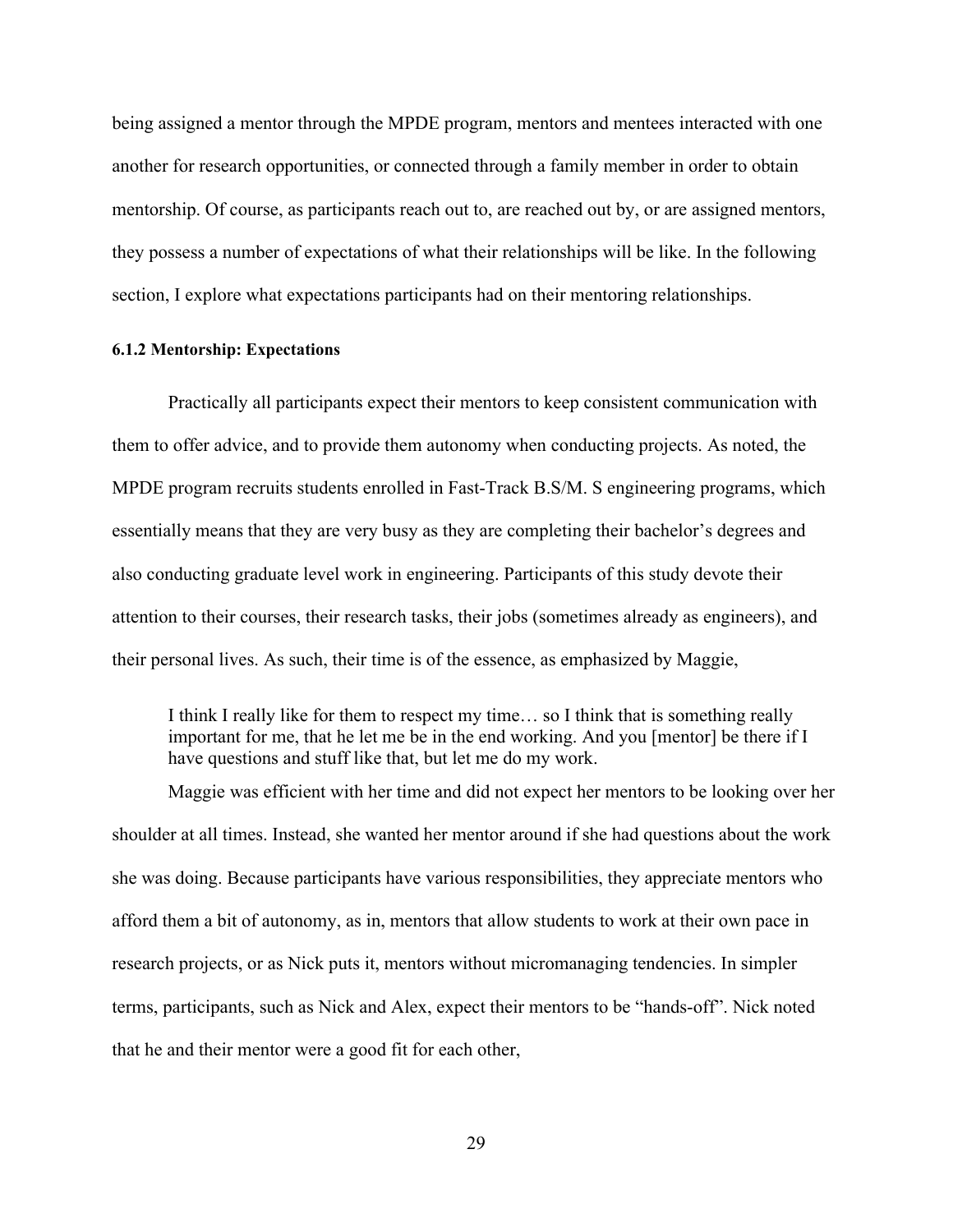I guess in a way that we are kind of perfect for each other. Also, I'm not someone who likes to be micromanaged and she was definitely – she was a very hands-off mentor. So I like that, too. Yeah, she was very hands-off, so I was able to do whatever I wanted and told her what I was doing.

Alex had a similar experience, below she notes,

Allowing them [mentees] to make their things at the time they want. Of course, giving them deadlines, but not like "for tomorrow you need to do this and then on Wednesday you need to do this, and then by Friday you need to do this…" Allowing my mentee to work at their pace.

Some participants explained that they did not feel it necessary to schedule daily or

weekly, as long as communication between mentors and mentees is consistent. Hugo expressed

this sentiment, noting that meeting with mentors can be unnecessary. Below he explains,

I mean, I personally don't feel like I have to see them [mentors] every week, or see them every day or I have to have their input all the time. I feel like emails can be just enough to stay in touch.

In addition to wanting a sense of autonomy, and keeping consistent communication,

participants expect mentors to provide a space where mentees feel comfortable asking for

anything, whether it be professional or personal advice. Reyna and Anne expressed this

expectation. Reyna shared that,

It's the feeling of confidence that you're… it's more like that there's a safe place for you to ask questions, and that they understand you.

The feeling of being understood by their mentors seemed to be an important factors for

students, and the autonomy encouraged and provided by mentors led to confidence building for

students. This helped students develop their identity as future engineers. For instance, in the

following quote the participant share how much they value guidance and good communication

with their mentor:

In a mentor, I look for somebody that, I guess, can get to know me just not so much as his student but maybe share professional development of just guidance overall. That's what I value. Just a guidance, I think, on how they can help me. Being with them, having good communication.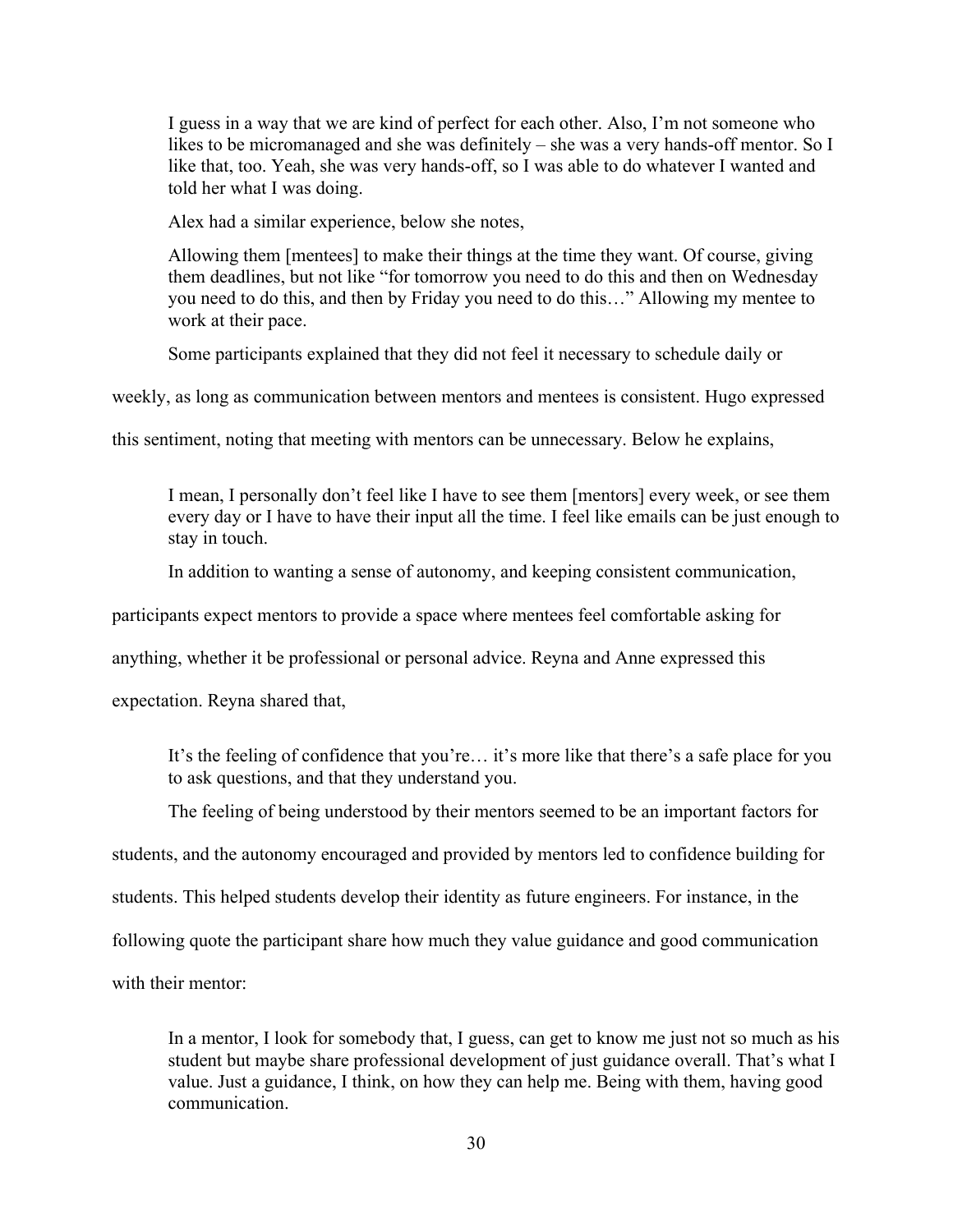Anne's response reflects most of how the other participants felt toward the prioritization of autonomy when interacting with their mentors. As noted, participants undertake many responsibilities inside and outside of their engineering field, and because of this, there is a feeling that time and time management are very important. Fortunately, most of these expectations were met by participants' mentors. In fact, participants primarily described their interactions with mentors as positive. In the following section, I present some of the ways that participants described their interactions with mentors.

# **6.1.3 Mentorship: Interactions**

As noted, participants mostly experienced positive interactions with their mentors, because they felt a sense of autonomy and received guidance when necessary. Interestingly, however, is the way that "positiveness" is described by participants. For example, there were instances when mentors provided consistent and useful final project or thesis oversight. There were also times when mentors provided students with career advancement opportunities (i.e., research; or internship opportunities). These were referred to by mentees as positive interactions. Likewise, instances of mentors making themselves available, approachable, and offering support were deemed as positive. Daniel's experience with his mentor illustrates this point, below he expresses gratitude and praise for the advice, approachability, and availability of his mentor.

There's been many times where I refer to him if I have any questions about how to expand my career, right? Over spring break, I didn't know what concentration to go for in electrical engineering and I decided to go ask him about it. And he sat down with me very last minute for like two hours, trying to figure out what to do with my life, basically. He was giving me a lot of advice.

Often students do not know what future career opportunities may look like for them and, like Daniel, they appreciate mentors taking the time to help them figure out what possibilities may be out in the job market. This practical advice often helps students relieve some of the stress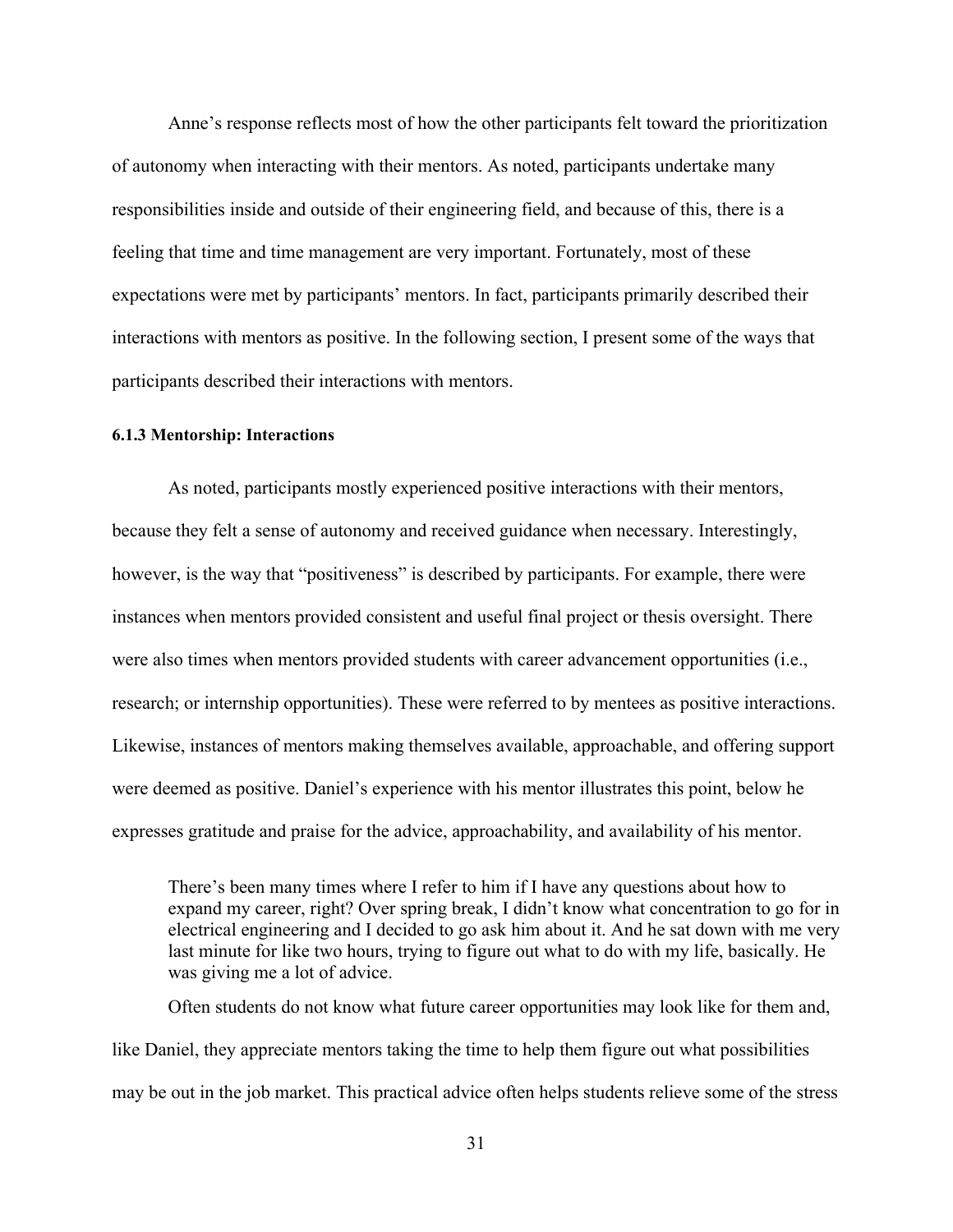of not knowing what the future may hold. Practical advice and support, as in mentors encouraging mentees to continuously apply to internships, is very valuable for participants. Maggie, for instance, describes her mentor as being really good because he provides encouragement for career advancement opportunities. Here he shares,

He [mentor] helped me a lot. He's a really, really good mentor. He puts that pressure on you to get that internship that is good, to keep applying, to keep having interviews. And then he taught me a lot. He helped me a lot to decide which internship should I take because I got a couple of offers.

Maggie's mentor encouraged her to apply to several internships, and she was able to secure one after multiple offers. These kinds of experiences are invaluable for students who often do not realize what the application process for internships may be like or that they need to apply for multiple opportunities in order to receive just one offer sometimes. These experiences allow students to use this knowledge in the future.

Although mentor/mentees interactions with were similar to Daniel's and Maggie's accounts, there were still a couple of negative interactions that participants experienced. For instance, Reyna noted being frustrated with her mentor, who was new to the engineering program and was also a first-time mentor. Reyna acknowledged that her mentor was open about his struggles, but she still found difficulty in establishing good communication with her mentor. Reyna said,

He's barely getting the hang of what's going on here and stuff, but I think he's very open about it. He has a little bit of issues of just communicating, but he says things with technical knowledge like, "oh, you're going to do this, this, this, and that, and we're going to do this". Then when I'm not really sure, I don't have the technical works, I don't really know what you're talking about.

Reyna's mentor lack of experience as a mentor hindered their communication, and made research tasks for Reyna unclear, and complicated. Reyna nonetheless accomplished her tasks,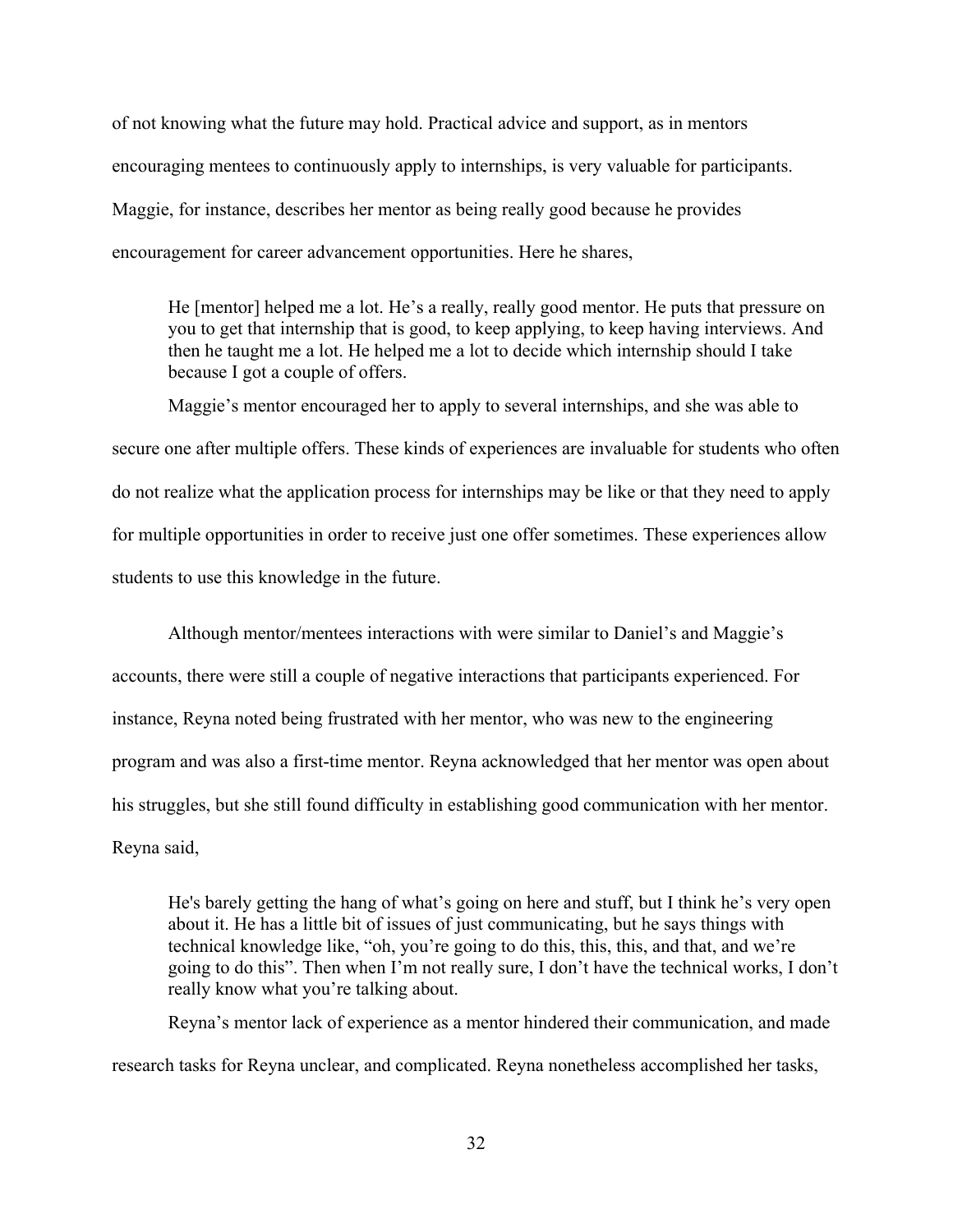but her experience reveals the importance of clear, and consistent communication with mentors, one of the assets that students value most in their mentors.

Anne's account is also interesting, because she shared her desire for her mentor to be more affable. Unfortunately, for Anne, her mentor placed more relevance on the completion of research tasks and took no time to get to know Anne beyond her research assistantship. Anne shares,

I wasn't very connected with my mentor. For example, the mentor only got to know our progress in a research-level, but never cared. I didn't want to talk about it, but he never really cared how we were as a student, what we were going though, or how we were overall. It was just what matters was the deliverables that we had weekly

Students have noted practical traits they look for in their mentors, such as being given a sense of autonomy, and advice. However, Anne's experience reveals the importance of having affable mentors, even in disciplines as practically oriented as engineering. Anne wanted to get to know her mentor as a person, not just as a professional. Mentors with affable personalities make it easier for mentees to get comfortable in their positions as research assistants, and makes communication between mentors and mentees better.

Participants spoke fondly of mentors who provided career advancement opportunities, such as in professional advice, or help with internship and job applications. Participants also appreciated mentors who offered professional advice, such as in Daniel's case. With the exception of Anne, most interactions with mentors were assessed as either positive or negative in a practical sense. In the case of Reyna, for example, she showed frustration with the lack of communication, which stunted her ability to complete research tasks. Interestingly, this perspective of practicality also comes across in conversations of gender and racial/ethnic homogeneity with participants. In the following section, I explore participants' thoughts on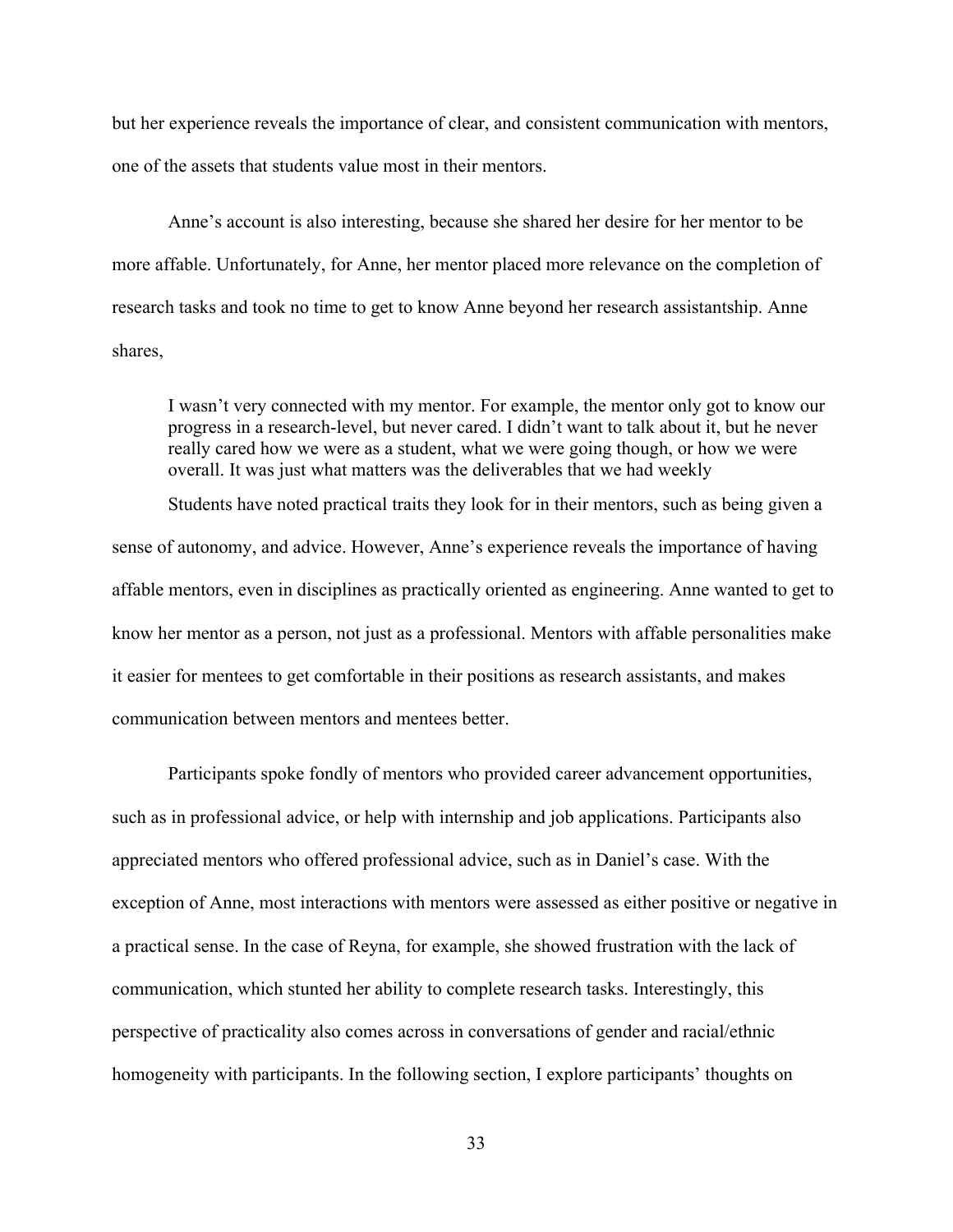homogeneity (i.e., where mentor/mentees share the same race/ethnicity or gender) within engineering programs.

#### **6.1.4 Mentorship: Homogeneity**

One of the central questions of this study is whether homogeneity is important in seeking out mentorship relationships. Homogeneity refers to a mentor and a mentee sharing similar social denominations, such as gender, race or ethnicity. As such, we specifically asked participants if they felt it was important that their mentors shared the same or similar ethnic and gender background as them. Most participants stated that both gender and race/ethnic identity were nonfactors in seeking out mentorship, or in determining good mentoring relationships. Despite not personally considering homogeneity as a factor for themselves, participants nonetheless endorsed the diversification of engineering programs, particularly calling for the inclusivity of women in prominent positions within engineering. However, the context of these responses varied between male and female participants. For example, although men endorse diversity in engineering, they place more value on the practical aspect of engineering. Nick's and Daniel's account illustrate this finding. Nick shared,

I don't look at that [relating to race and gender]. I think the match up [of mentors] should be focused on similar interests, topics they enjoy and also hobbies.

Similarly, Daniel noted,

To be honest with you, I don't care about those things. Of course, I support women engineers, but if I have a female professor, it's the same way like I would look at a male professor. I just see them as people in general. I don't see them as a stereotype. I don't see them as black or white or male or female. It's just for me, that I see them as people, so I really don't care about that. As long as they're good professors, that's all I really care about.

I had a small pool of male participants in this study, so it would have been interesting to see how other male engineering students responded to some of the ways in which gender, race,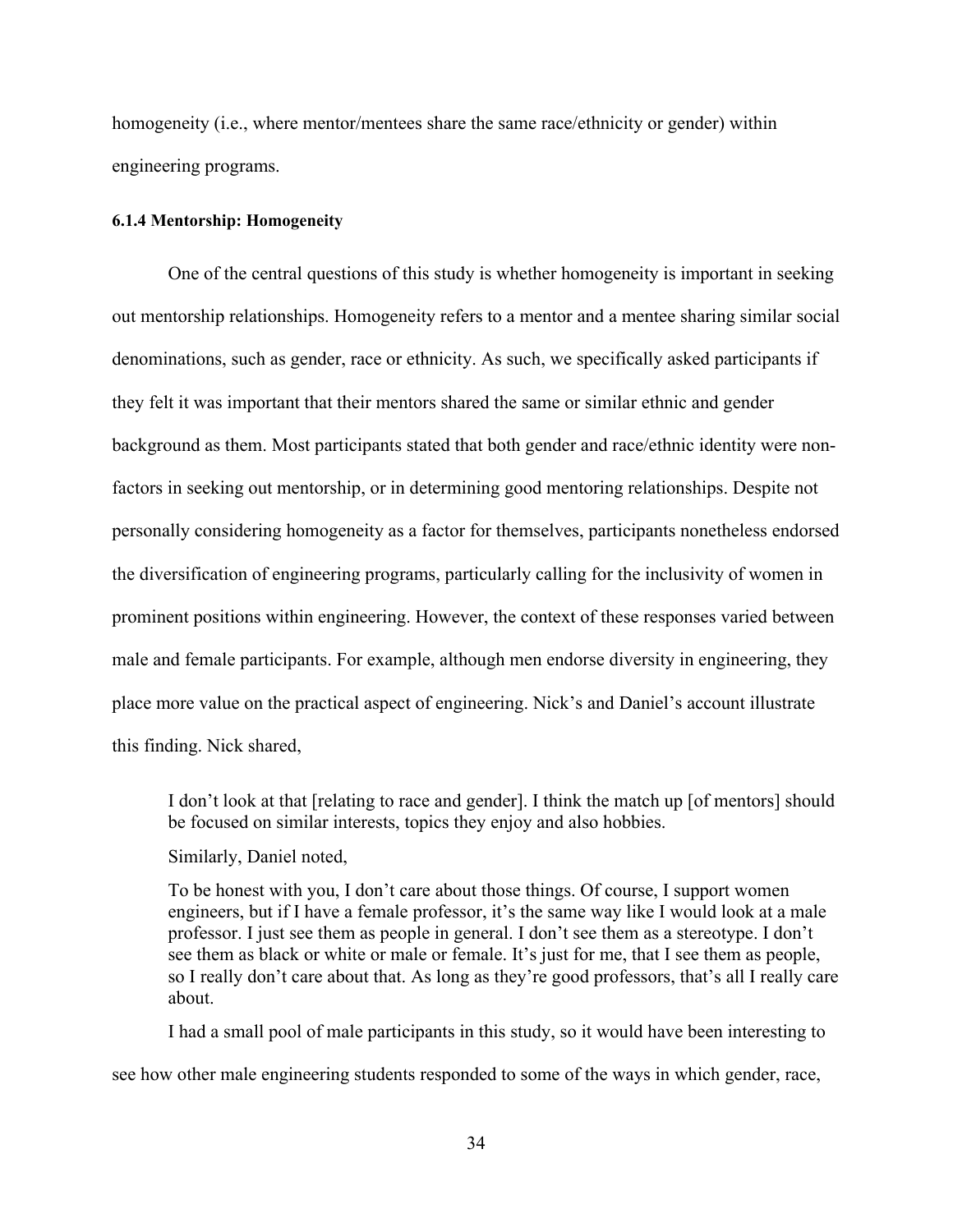and ethnicity play out in their experience as students. I think it is also important to note how structural racism and sexism may play out in these spaces where women and racial/ethnic minorities have been historically excluded from.

Though the women expressed similar views, Sarah's response shines more importance on a woman's passion and competence for engineering, as opposed to just being a woman in engineering. For instance, she says,

It was really refreshing to see someone who was passionate about engineering who was also a woman in engineering. So I definitely think it would be nice to have more. But of course, it's like you don't just want to have women in engineering with lacking that drive. I feel like, of course, they have to have that drive and that passion.

Sarah does note the importance of enabling more women to enter engineering programs,

but emphasizes the occupational importance of engineering. This feeds into the seemingly meritocratic nature of engineering, where engineers move up the professional ladder based on their competence as engineers. Sarah explains that as good as it may be for more women to enter engineering programs, it is all superfluous if those women do not demonstrate drive or passion.

Although showing similar responses to the men of this study, women provided answers that demonstrated more of an approval and encouragement of gender homogeneity compared to the men. Anne and Sophia went as far as to note that it can be easier to approach a women professor, although these situations are not necessarily what they dwell. For example, Anne shared,

Sometimes I do think about it. I'm like, there's some… there's even a shortage of women representation in education for engineering. But it makes me feel… I guess I don't really notice it, but it's nice sometimes having a female professor you can approach. They understand. They went through the same thing that you went through.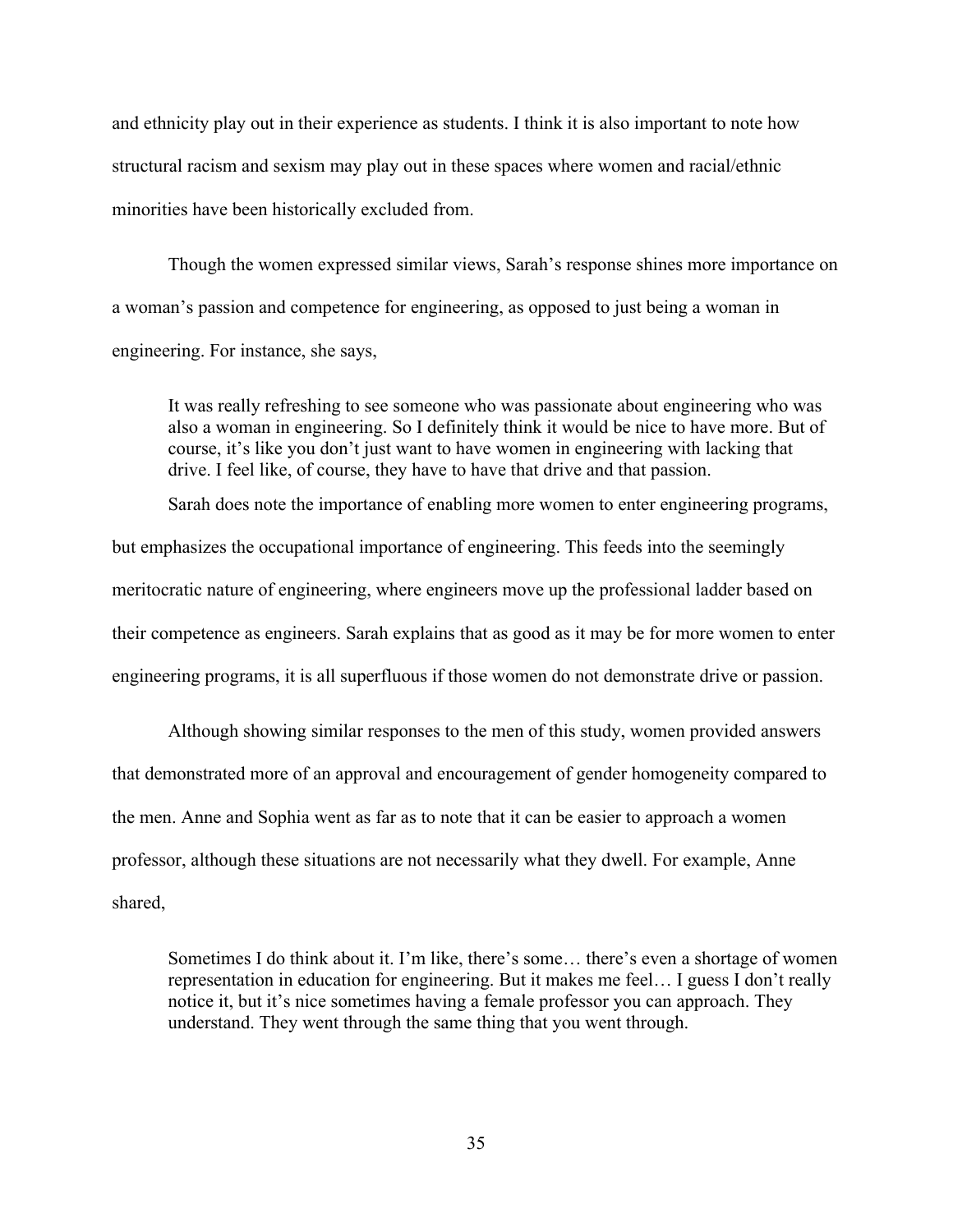Anne acknowledges the gender disparity that exists in engineering programs and engineering occupations. Anne goes as far as to say that it is good to have female professors to approach, compared to male professors. Sophia provides a similar comment. She says,

I felt like I was better able to be like, "I have a question," when the professor was a woman, and I was more hesitant to ask a question when the professor was a male. So that's just my experience. That's how I felt. But my hope is that the STEM field will diversify sooner rather than later.

Anne and Sophia speak on the importance of gender representation in engineering, particularly on the importance of women's inclusivity in faculty positions. Both Anne and Sophia even expressed how it can be easier and more comforting to approach engineering professors who are women. However, engineering programs are very occupational oriented, as in, students are indoctrinated to focus on engineering experience, tasks, and potential job opportunities. Because of this, participants like Anne and Sophia become engulfed in the occupational aspect of their degree (i.e., research tasks, internships), and pay not a whole of mind to issues of diversity within their programs.

For the participants in this study, gender, race or ethnicity, as it turns out, did not play a major role in assessing mentoring relationships. Still, the women in the study did feel that is important to have more faculty representation, particularly for the inclusivity of women in prominent engineering positions. When it comes to gender or race/ethnic discrimination at the HSI, participants commented that they rarely experienced any sort of discrimination. In the following section, I address participants' conversations around issues of diversity.

# **6.2 Diversity**

As I previously mentioned, this research was conducted at an HSI. Still, the discipline of engineering in the United States has historically been led by white men. Needless to say, the lack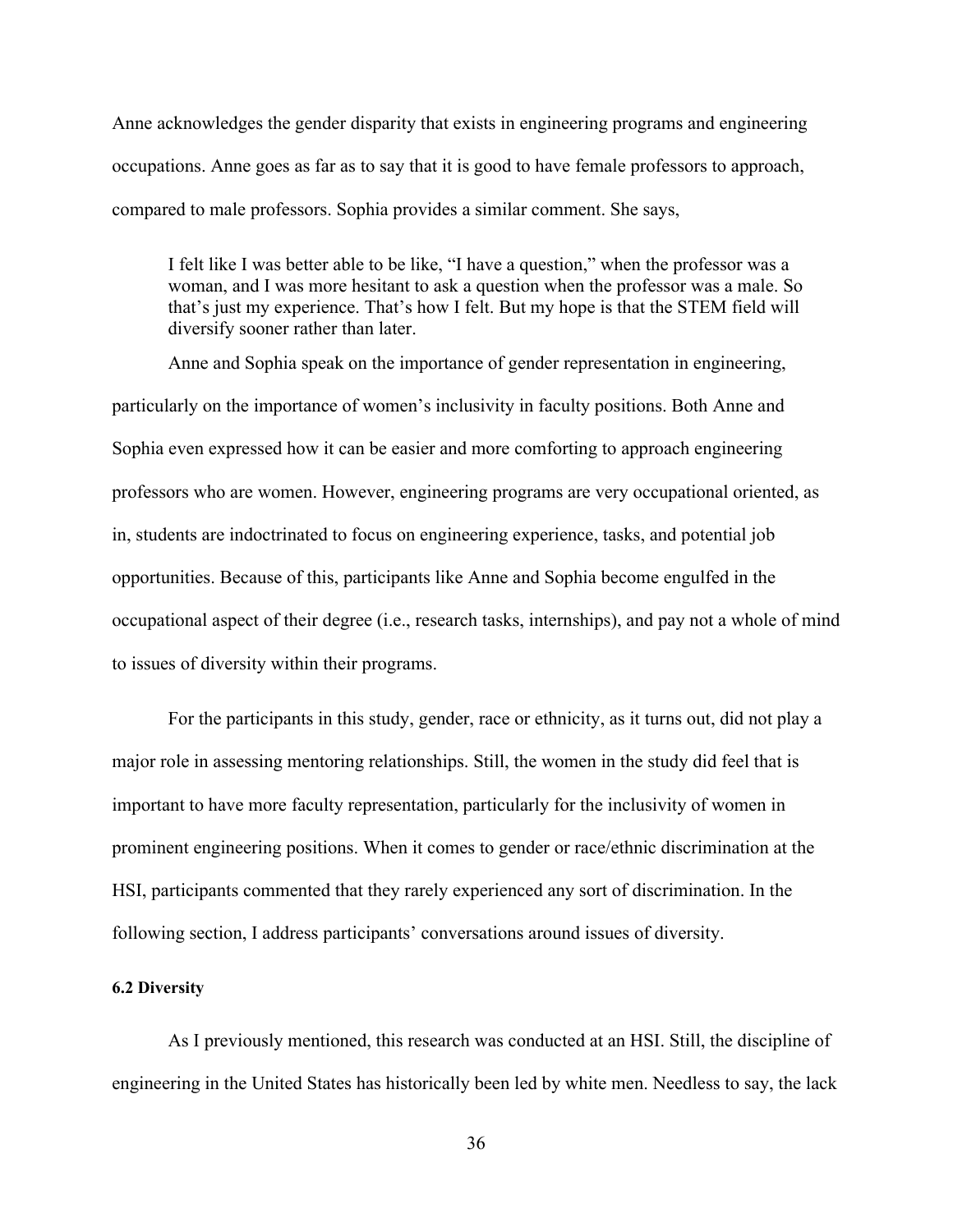of gender and racial/ethnic diversity is one of the main issues plaguing engineering programs and occupations today. Since this thesis investigates the mentorship and engineering program experiences of underrepresented engineering students, namely Hispanic women and men (with the exception of one white woman), it is important for me to analyze if participants feel included in their programs on the basis of their gender and race/ethnicity. As we interviewed participants about issues related to gender, race, and ethnicity, there were two main themes that arose, including ethnicity and gender.

# **6.2.1 Diversity: Ethnicity**

Discourse about race can be dichotomous, in that it mostly involves discussions of white vs. non-white narratives. Race is a human classification that is socially constructed to distinguish between groups of people who share phenotypical characteristics (Ray & De Loatch 2018). In our interviews, issues related to race did not emerge Instead, conversations centered around ethnicity. Ethnicity describes shared culture – the practices, values, and beliefs of a group. This may include shared language, religion, and traditions (Little 2016). In this sense, participants in our study, specifically raised issues related to language. Moreover, the topic of citizenship, or legal status, also emerged as a social status that impacted students. Daniel's account is particularly remarkable. He was the only participant that disclosed how legal status affected his experience as an engineering student. Below he shares his experience with being undocumented and then receiving legal permanent residence.

I don't think I ever felt excluded in the sense of race, or gender, or anything like that. It was mostly with nationality, of course, because I mean, I was just born two miles that way [referring to Mexico]. So I do think I was excluded in that sense. I'm a resident, but I can't apply to jobs that require citizenship. I cannot apply to jobs with the government. There's not much opportunities for residents, you have to be a citizen.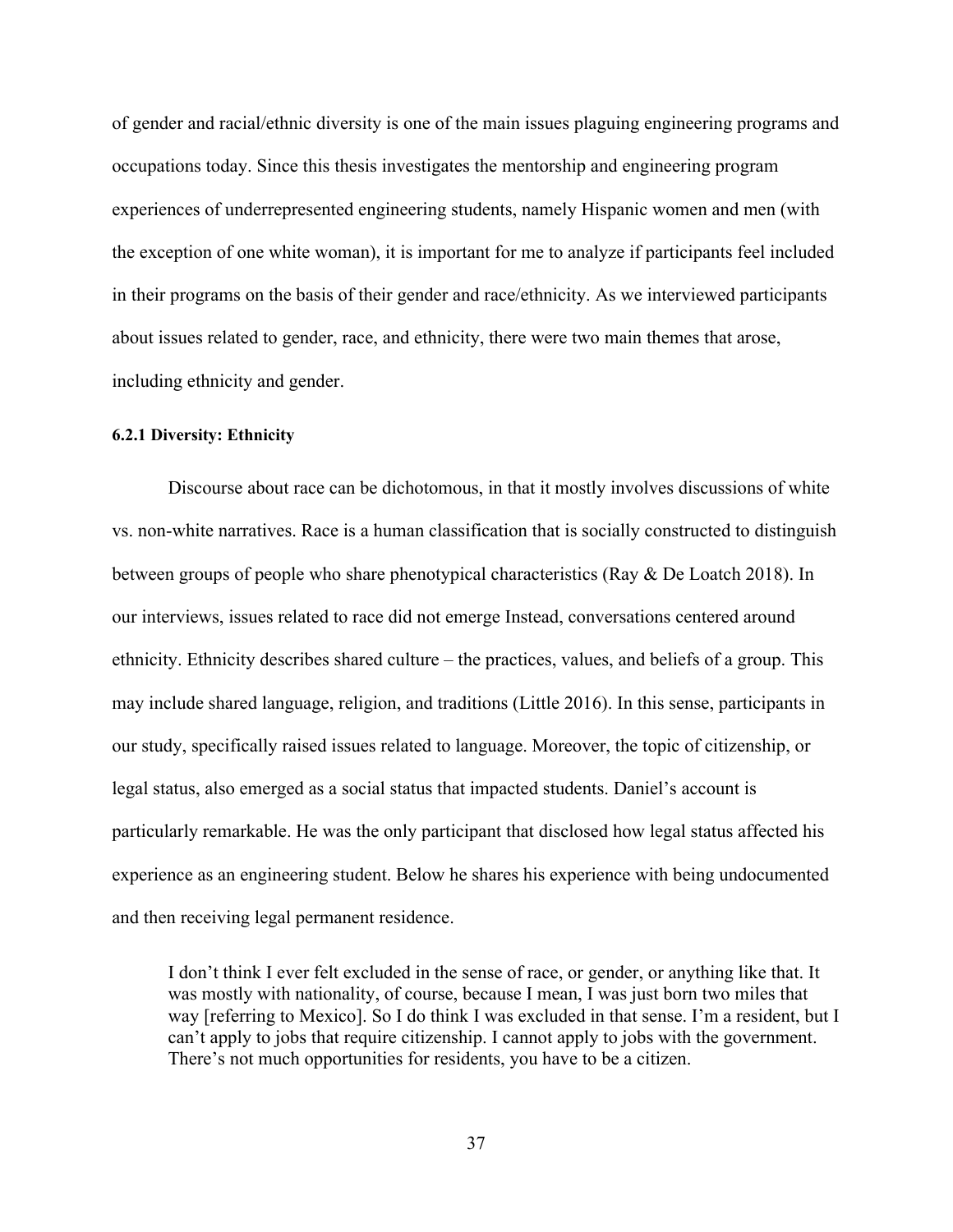Daniel found out he was undocumented in high school, which coincided with his engineering program applications for college. As such, Daniel's options were suddenly limited. While his counterparts were applying for engineering programs around the country. Daniel had to consider the cost and location of programs outside of his hometown. Although he was eventually able to enter an engineering program, he later missed out on internship opportunities because of his legal status. Fortunately, he has since received his legal permanent residency, which may open some opportunities. Still, he experiences limitations when applying to government employment positions. Daniel's account is likewise interesting since it was not a specific person, or a group of people, that have *othered* him for being undocumented. In fact, it is unlikely that his friends and peers knew – or cared – about his legal status. Instead, current harsh anti-immigration policies place individuals like Daniel at a significant disadvantage (Johnson 1998; Molina 2014; Speed 2020).

During our interviews, language also proved to emerge during conversations related to ethnicity. Anne, for example, noted being *othered* for her English fluency at work and while doing an internship.

When I go out to work or to internships, everybody tells me, "Is English your second language?" I know I have an accent, but I am able to communicate. Sometimes there's some words that I do need to practice, but overall, it's kind of hard because we live in this borderland, and in [HSI], everybody speaks Spanish, so I don't really get to practice [English fluency].

The HSI and living along the U.S.-Mexico border may prove to be protective spaces for some students for whom English is their second language. However, when students, like Anne, take part in internships, sometimes outside of their hometown, they are questioned about their English proficiency. For many individuals attending the HSI and living along the U.S.-Mexico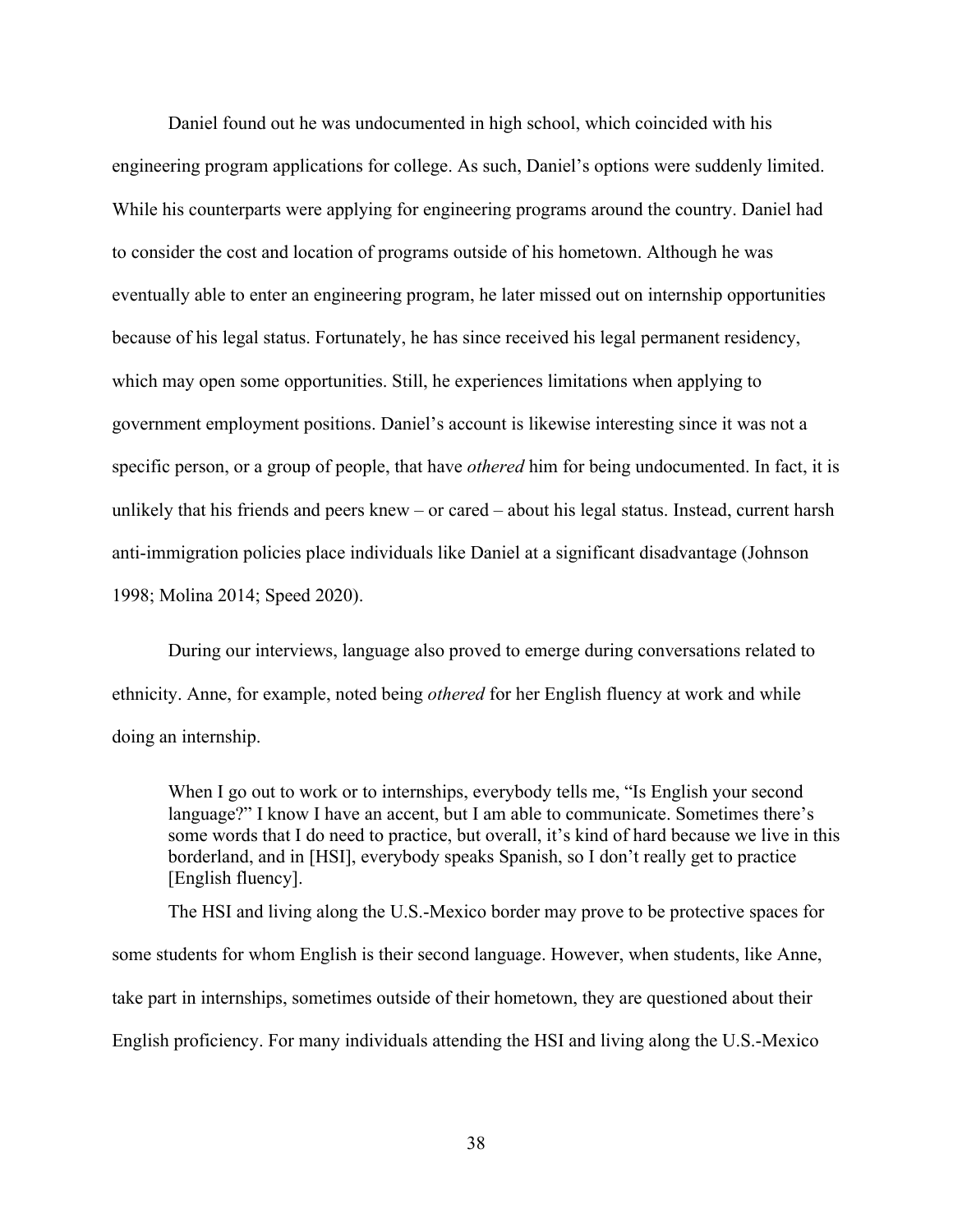border, this will be the first instance of discrimination that they will experience, and unfortunately not likely the last.

Language was also an issue that Sarah confronted, but it was the Anne's experience. This study takes place in a prominent border city, where according to the U.S. Census, approximately 82% of the population identifies as Hispanic. Located along the U.S.-Mexico border there is also a strong Mexican cultural presence. Sarah, noted how her lack of Spanish has affected her socializing abilities in this region.

I don't think I've ever felt personally excluded, but something I've struggled with since moving here is, of course, I'm not from here, and the predominant culture here is not the culture I grew up with. I'm not fluent in Spanish. I've been practicing and I can say certain phrases and I hear better than what I can speak, but sometimes I do feel like that disconnect to where I don't maybe meet as many people as I would hope to.

For Sarah the acquisition of Spanish was not an issue at the HSI, but rather something that she felt due to living in a city along the border. She was making efforts in order to learn more Spanish, and language was not something that she necessarily felt as a challenge while in the engineering program.

All of the experiences took place outside of the engineering program and the university. Most participants noted to never have been victims of racial/ethnic discrimination by their mentors or in their degree programs. Nick went as far as to say that the engineering industry is quite diverse. He explains,

The industry, it's very diverse. We have a lot of… there's a lot of people that come from the outside of the U.S. to be engineers here. We produce too little engineers [in the U.S.], and places like India, they produce too many engineers. So, a lot of them come over here. Nick is correct in discussing the inclusion of international engineers in U.S. engineering positions, which is a great opportunity for international students. Nick does note the fact that the U.S. is producing too little engineers (Roy 2019), and unfortunately, much of those engineers are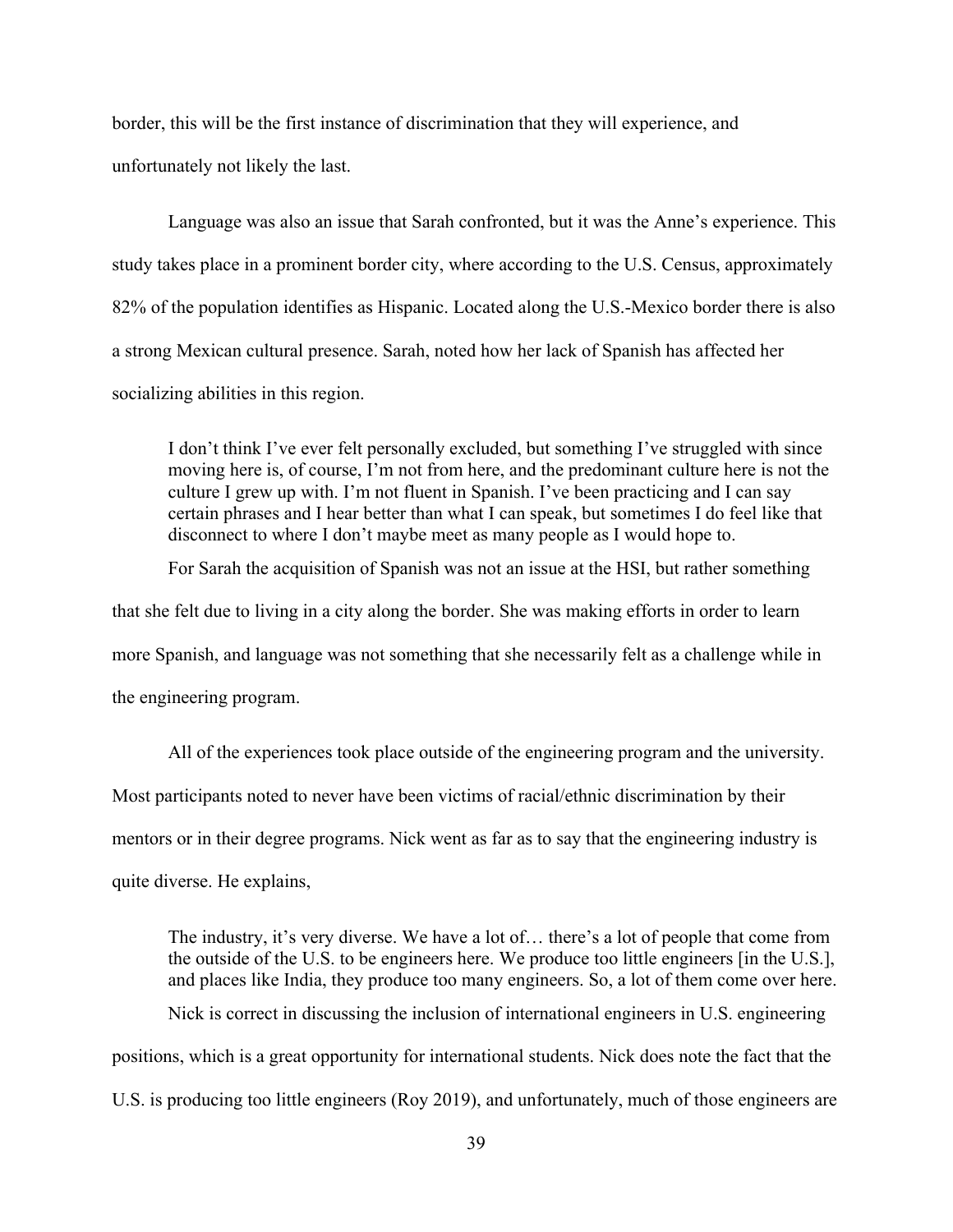not people of color. This is a problem, as engineering positions are opening up faster than what engineering students are graduating, and the inclusion of international engineers are not filling all engineering positions.

Similarly, to conversations surrounding ethnicity, most participants of this study did not perceive gender discrimination to be an issue that they dealt with at school. Instead, they experienced problematic gendered situations outside of campus. Given that the majority of participants in this study identified as women, discussions around that topic emerged more frequently than those revolving around race and ethnicity. There were plenty of accounts shared by female participants about with male peers, mentors, and professors. And, male participants shared their views about their female peers. In the next section, I explore some of these accounts on gender perceptions and interactions.

#### **6.2.2 Diversity: Gender – Interactions**

One of the questions we asked during the interviews dealt with whether participants perceived gender bias against them. We were looking at any experiences in the classroom, in the workplace, in the research labs, or with mentors where participants may have felt discriminated. Most participants reported never to have been victims of discrimination at the HSI's engineering programs. In fact, women participants in this study expressed feeling as though they were on equal standing with their male peers, and even noted their interactions with male peers, mentors, and professors were pleasant. For example, Anne illustrates how she felt a sense of equality, noting how she can "forget" that she is a woman as she interacts with her male peers within an engineering space. She said,

It's just funny because sometimes I feel like maybe they forget I'm a female. I guess I blend in with the guys. I haven't had any conflicts.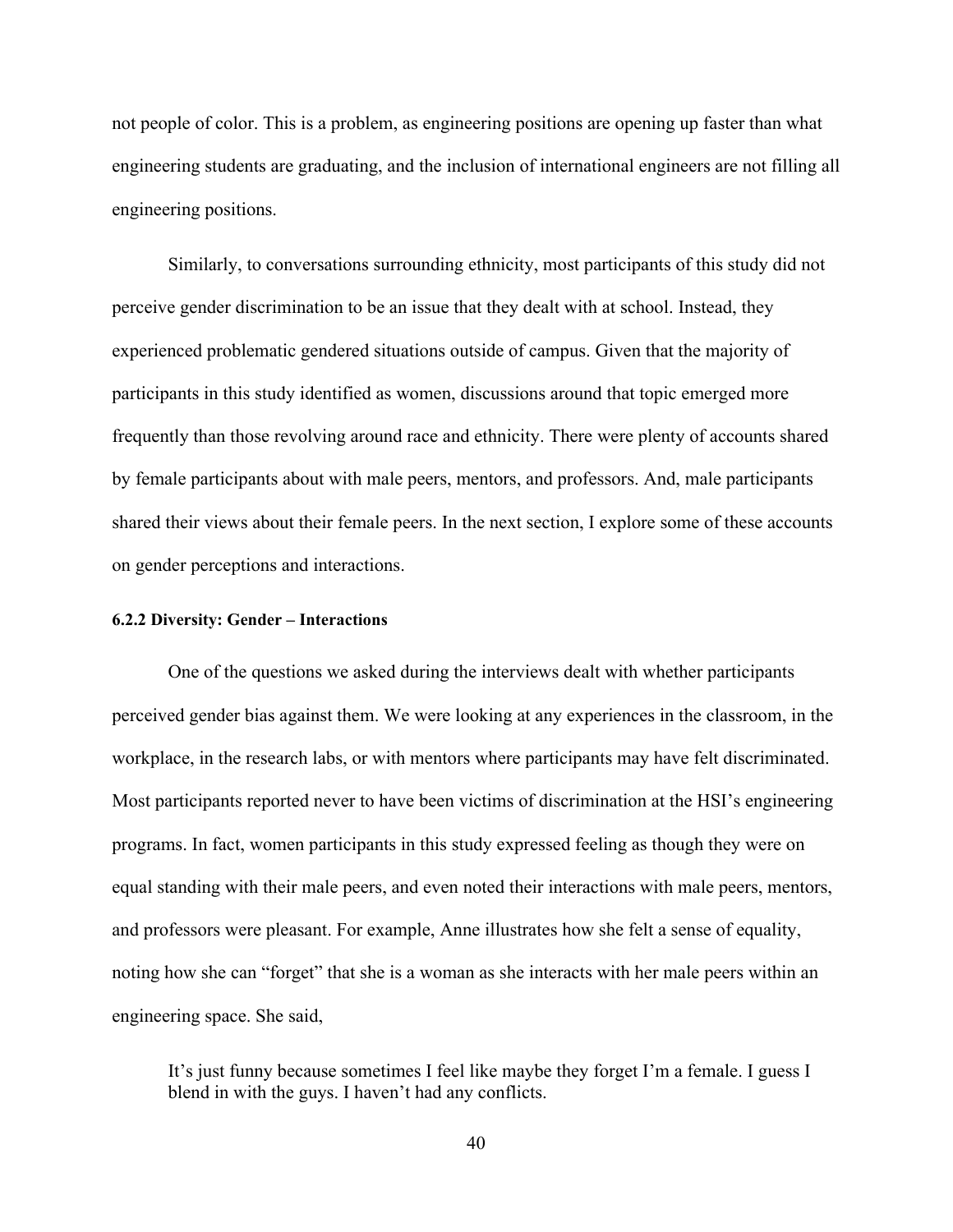Reyna and Andrea also reveal that they perceived equality at the HSI. Reyna makes an interesting point in noting that the gender disparity within her degree is not prominent, or she does not feel this in her classes. Because of this, it is easier for her to perceive a sense of equality among her female and male peers. Below she shares how the actual number of female students plays a role in this experience. She said,

I think here at [HSI] I haven't felt that way just because I think in my major, which is metallurgy, we do have a very good number of female students. Not like half-and-half, but at least 40% of them are woman, so I've never felt left out because of being a woman. Andrea, another participant in this study, expressed surprise and gratification at how polite and focused her male classmates were, originally thinking they would be "lazy," and feeling hesitant about being grouped together with only men. Below, she shares how this gendered situation surprised her,

I've always thought girls kind of grew up together with the girls and the girl groups. And I got paired with a guy group in that class that I liked. And it surprised me, working with two guys, that they weren't lazy or anything. That's how I feel like I see guys. But no, they were very… they had their stuff and they were very kind and sweet. They were good kids. I really enjoyed working with them.

Men and women are viewed differently in our society, with different characteristics

attributed to them. We can see how Andrea had adopted views about men as being "lazy", but

she was pleasantly surprised when her male groupmates were kind and sweet to her.

Unfortunately, not all interactions with male peers were as positive those noted above.

Sophia shared two gendered interactions that took place at the HSI. The first experience

describes her raising her voice explaining a topic to a male peer, and how he reacted defensively

to her explanation. The second experience describes Sophia's interaction, or lack thereof , with a

group of Middle Eastern male students in her electromechanics course.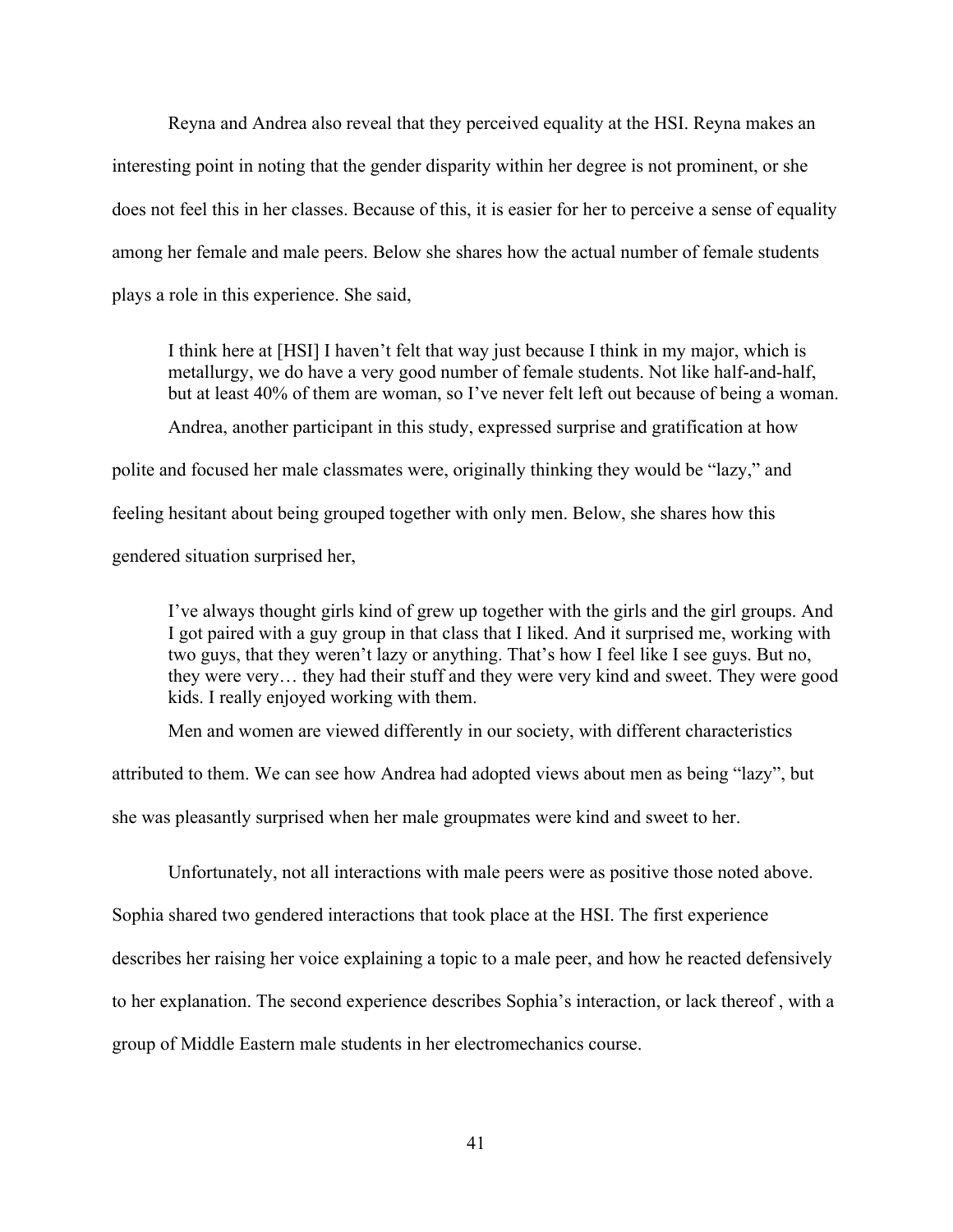I remember this time, I stayed after school for a study group. And we were just taking notes, we were teaching each other, and I wasn't discriminated. But I was like, "hey this is how you do it, because this, this, and this". And I didn't notice that I raised my voice, but I didn't mean it to offend or even… I was just being me and then at the end, when I finished, he [male classmate] was like, "okay, but don't raise your voice at me." … Also, when I took electromechanics, it was mostly men in that class. That was the most men I've ever had in a class. It was just four women, and then everyone else was men. And I got a group with mostly men, I think they were from the Middle East, and it was just one other girl. I remember giving my suggestions, but they were like "oh yeah, yeah, yeah," and then they would continue with their conversation.

Women, and particularly women of color, are reprimanded for being assertive (Cordova 1998). Sophia's experiences reflect some of this. When women raise their voice or show even an inch of passion, they are told to "calm down" or "lower their voice." In her explanation of the second experience, Sophia justified the lack of attention she faced from her Middle Eastern classmates, brushing it off as a cultural thing. Nonetheless, Sophia recalls this experience as a negative interaction with male peers in her degree. Sophia did not raise this as an issue with anyone, much less her male peers, and she may have internalized the experience. Still, just like with ethnicity, participants faced instances of discrimination outside of the school environment. Alex's account shows this "rude awakening," where she notes how she felt on equal standing to her male peers at the HSI, but once she graduated, she began experiencing gendered bias at work. She notes,

I believe it was pretty even all around, either male or female classmates will approach me to ask "hey, can you help me with the homework?" or, "do you want to be in my group?" or "do you want to work on this project together?" I will say they were equal. – Alex

Alex went on to elaborate that, although she did not experience gender bias at school, she

started experiencing bias at work,

When I started as a co-op [work], they would not take me seriously. They would not take me seriously, and they were mainly males. I was the planner of the raw materials, and one of the departments are all males, all of them. I will say we have eight people working there. All are males and old ones like 55, 60 years old… they didn't want to take instructions from me. They wanted me to go first with a supervisor, and the supervisor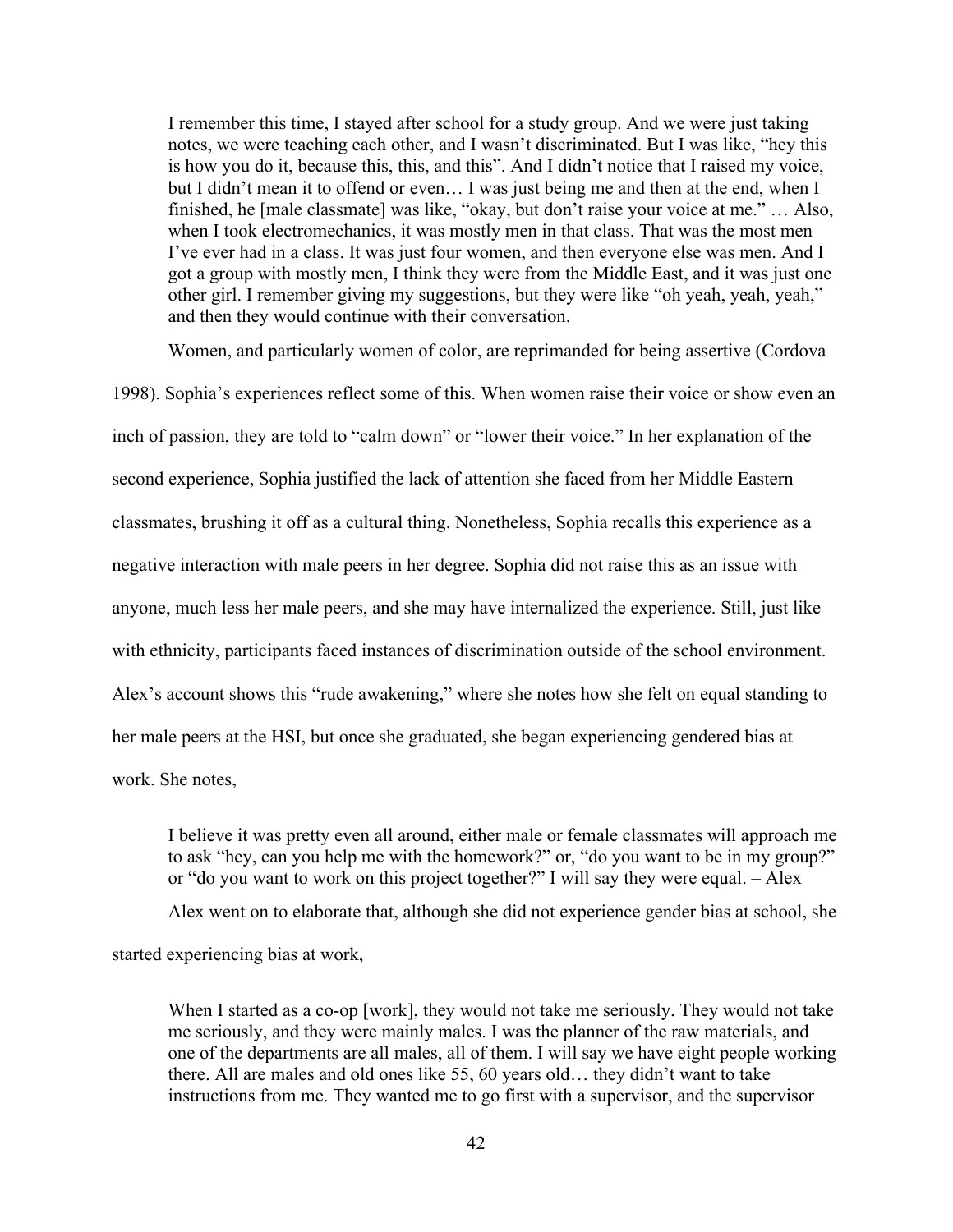would then tell them how to do it… it took me some time, I would say two months before they started believing that I was doing my job right.

It was difficult for Alex to not being taken seriously by her co-workers, and notes how frustrating it was that it took two months for her co-workers to finally believe she was competent at her job. Alex faced the realization that her sense of equality with her male peers is, sadly, not universal. Fortunately for Alex, however, is that she was able to finally get her co-workers to acknowledge her contribution. This situation is indicative of another issue, wherein women often have to work twice as hard than their male peers just to prove they are competent at their positions.

I do not believe it surprising that, male participants in the study did not feel or experience any instances of gender discrimination. As part of the study, we asked them about how they perceive their female counterparts. In a similar fashion, male participants showed feelings of equality, and even showing admiration and respect for their female peers. Hugo and Daniel, shared with us how inspiring it is to see women in engineering succeed, and even noted feeling proud of them. In the following quote we see how Hugo felt about this,

I think a lot of the women that I met in the field, they know what they want, and they're go-getters, and I have massive respect because you're being a minority within the minority. So I think for the most part, they are able to communicate well and interact well.

Hugo acknowledges that women in his field are minorities within the minority. That is that they are racial/ethnic minorities and women as well and because of this he respects their success within the field. Moreover, Daniel says,

I have noticed the women in engineering, although there's very few of them, they're successful. They're very successful with the ambition of being the perfect engineer. My friends that are ladies, you have to see their resume, what they've worked on, and kudos to them. They're even more successful than the guys.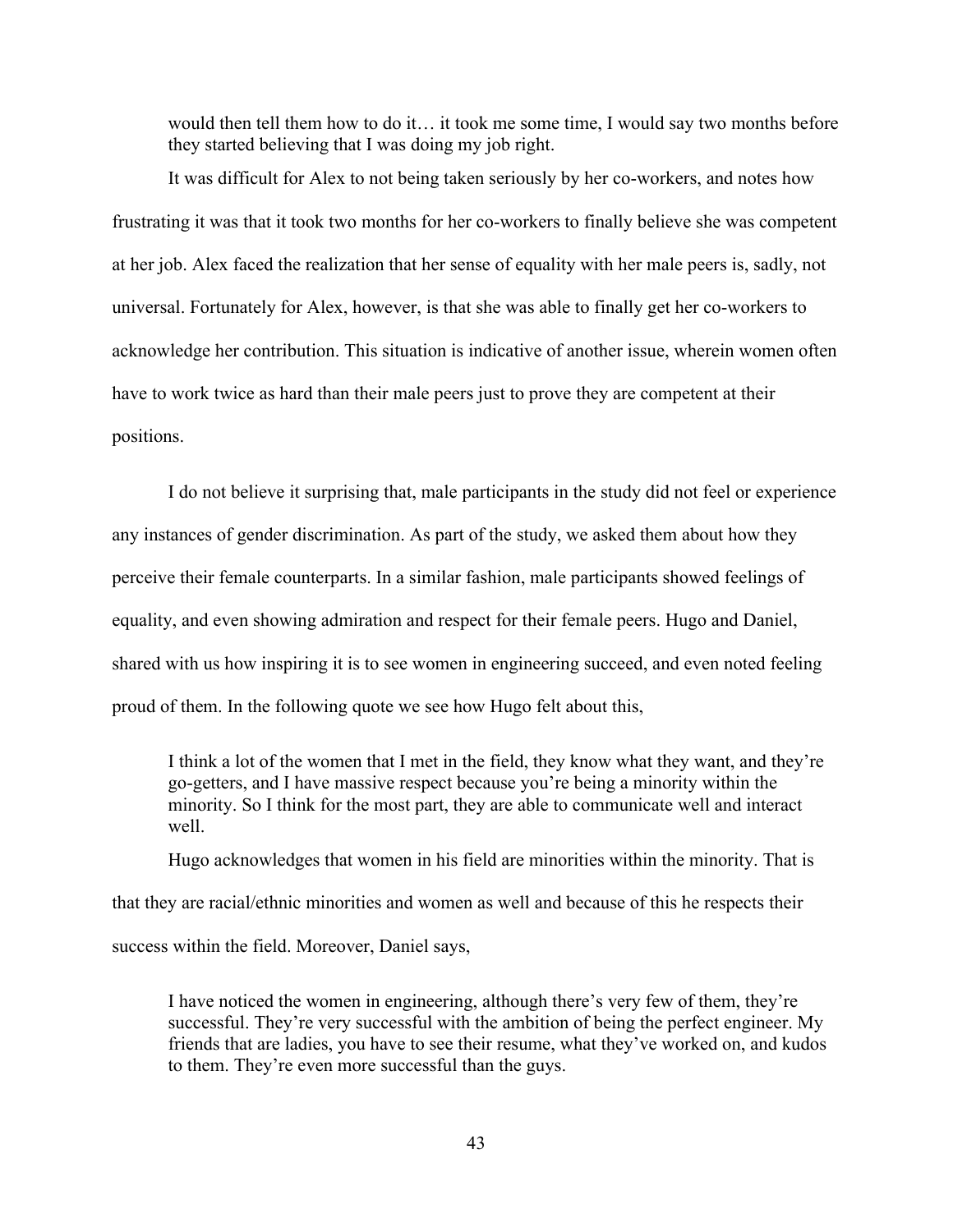As kindhearted as Hugo's and Daniel's comments are, there is a gendered perception in the way that they describe the success of their female peers. The context of their praise could be taken as condescending, giving the impression that women's who success in engineering is a feat in and of itself. When women in engineering succeed, it is rare and thus worthy of respect. This perspective makes it seem as though women are incapable of becoming engineers, and so when it happens, that is the only occasion where men recognize it. Despite this gender predisposition, as it pertains to engineering identity, or what makes an engineer, gender nor race/ethnicity were used to make these descriptions. It is also noteworthy to address that discussions around mentorship, the larger question within this study, was never brought up. In the following section, I explore how participants' identity as engineers, and the value of community formation within engineering spaces.

# **6.3 Engineering**

In utilizing a theoretical framework based on Bourdieu's theory of capital, it is important for me to analyze the experiences of participants within their programs, and if they identify as engineers. For this reason, I pay attention to interactions within the "fields" (engineering departments) and whether participants build the habitus and behave in accordance to their field. Recall that habitus is the mental filter that structures an individual's perceptions, experiences, and practices. Two themes that arose from participants' responses were about their identification as engineers and their connection to an engineering community.

# **6.3.1 Engineering: Identity**

By and large, participants identified as engineers, or acknowledged that they were engineers in the making. It is interesting to note that engineers defined what makes an engineer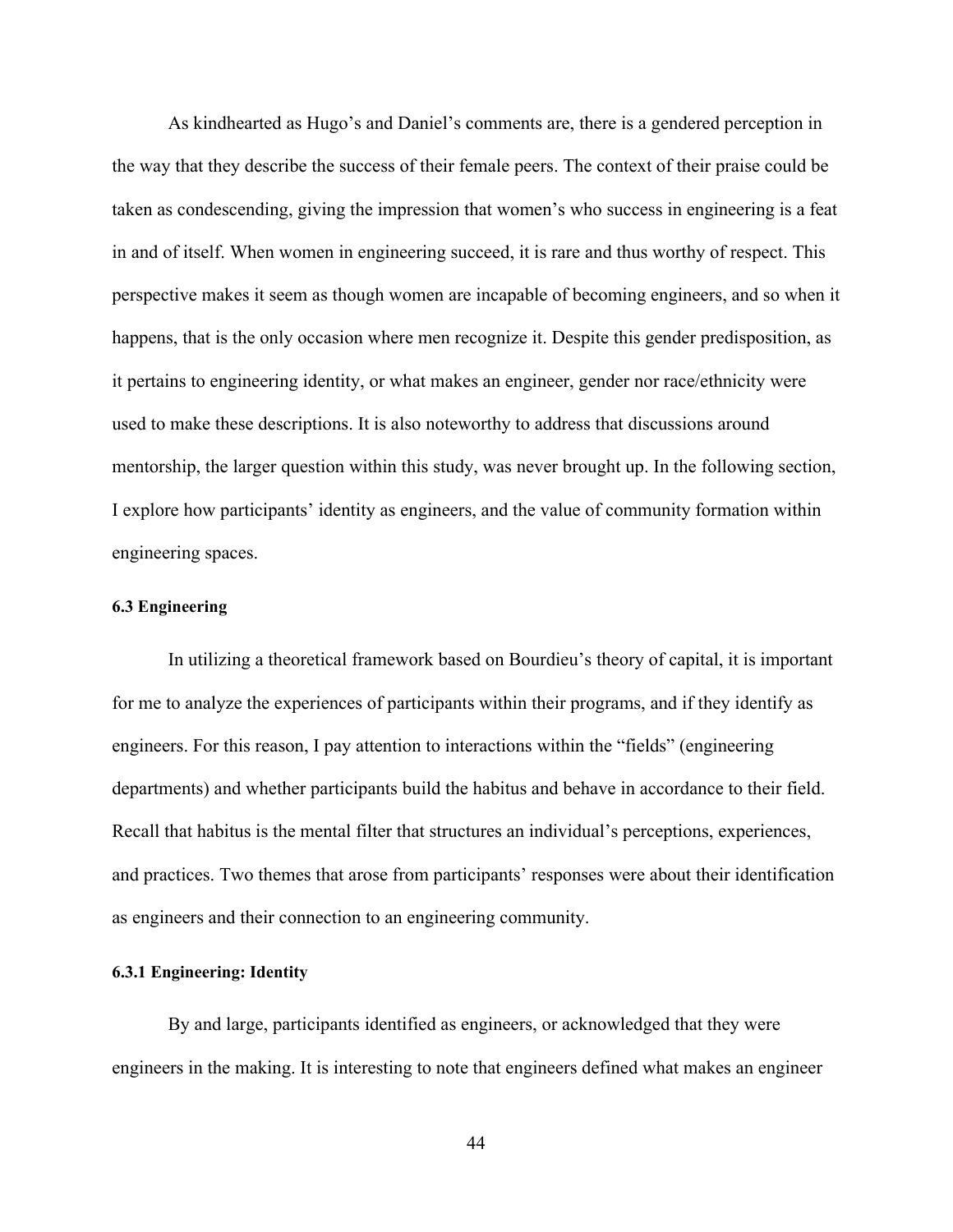in the occupational sense, and their perceptions of themselves as engineers also had occupational connotations. For example, there were participants that identified as engineers based on their work experience or degree completion. If a participant had completed his bachelor's degree in engineering, obtained a job as an engineer, or had prominent internship and research experience, then they identified as engineers. Sophia and Reyna describe how their engineering identity formation was based on degree completion and occupational experience.

I do picture myself as an engineer mainly because I already graduated and I'm an engineer and I have the job. But what was interesting was that going to school while still doing the studies, it wasn't always like that. It was like, oh well, I've always thought I will not be an engineer until I have my degree and I have a job".

While Sophia was studying for her engineering degree, she did not think of herself as an

engineer even though that was what she was being trained as and what her future career would

be. Similarly, Reyna is waiting for graduation to consider herself as an engineer. Still, her

experience with internships and research have expanded her view of herself as an engineer.

Below she explains,

I think so. I mean, I would have to graduate, and then I would consider myself an engineer. But because I had the opportunity to work on internships and research, I think of myself already almost as an engineer.

Likewise, there were participants that identified as engineers by virtue of being

engineering students. Daniel notes how he felt the education he has received in his degree places

him on par with engineers already in the field. He explains,

I do consider myself an engineer now because, although I haven't really finished my bachelor's, I think I am already at the same level (…) whenever it comes to understanding the new system, understanding how something works, now I'm able to figure out it, how it works, stuff like that based off my education as an engineer.

Interestingly, the examples I just shared differ by respondents' gender. That is, Sophia and

Reyna hesitated when identifying as engineers and were waiting to receive their degrees to say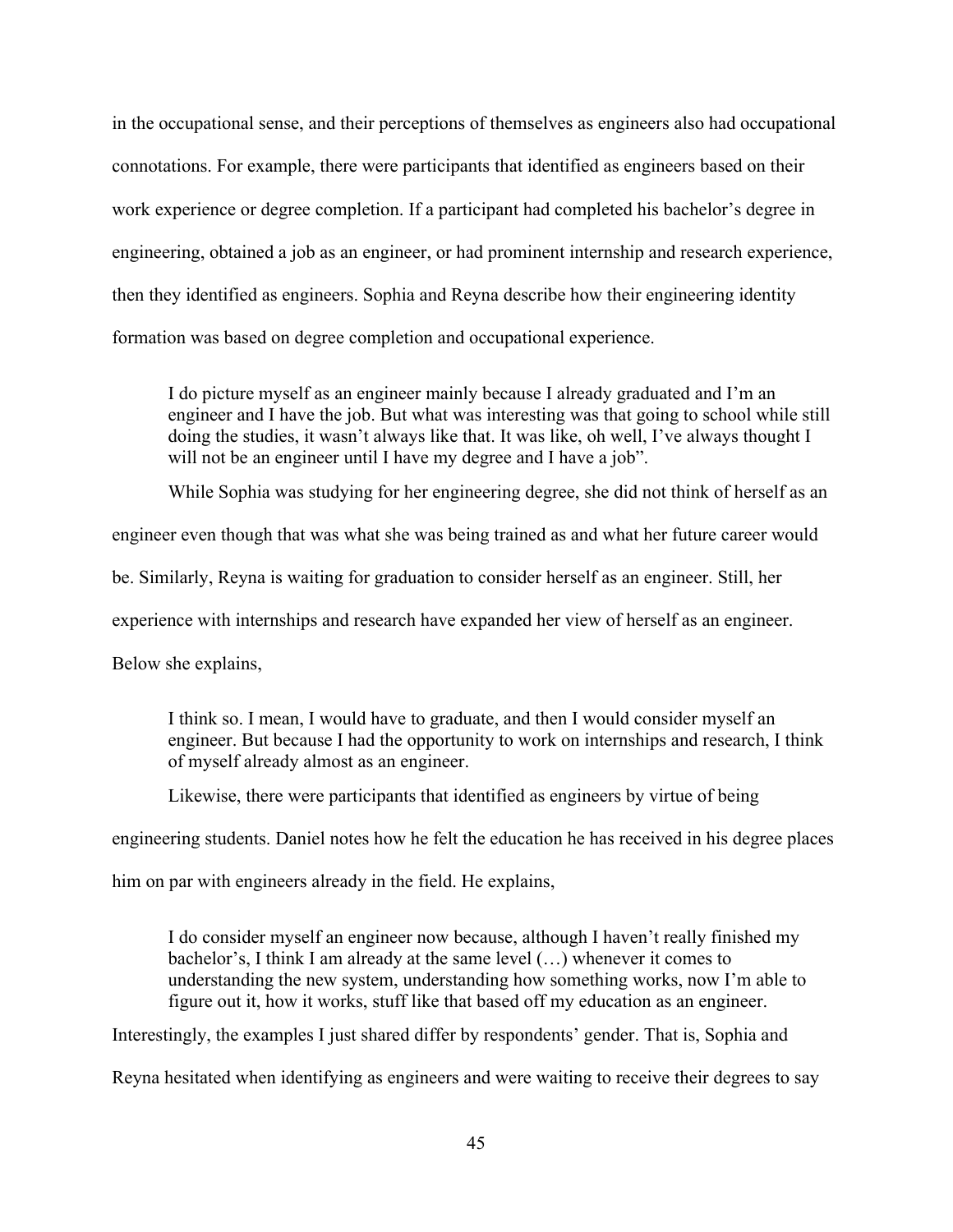they were engineers. However, Daniel's confidence in identifying as engineer, even before he completes his degree is perhaps indicative of a gender bias, in that men are more likely to receive support, and acknowledgment of their accomplishments in engineering compared to women.

Participants also received encouragement by their mentors, professors, and peers to begin thinking of themselves as engineers. Hugo, for example, provided a beautiful show of confidence in noting that he is the first person that comes to mind when he thinks about an engineer. He shares,

[When asked about what does an engineer look like] Myself… I think had you asked me six years ago, I would have probably gotten someone with the building hat [hard hat] and a pencil and paper. But yeah, what an engineer looks like, I think about myself.

Hugo's account is indicative of the importance of community development in engineering programs. Hugo's interactions with peers and his mentor helped shaped Hugo's identity as an engineer, and even the degree of confidence he has when making this assertion. Hugo's confidence of identity as an engineer is very similar to Daniel's.

In terms of describing what an engineer looks like, practically all participants provided occupational descriptions of engineers. For instance, most descriptions included people working with computer programs, engines, or drafting models. Physical descriptions usually included somebody wearing a hard-hat, holding blueprints, or dressing semi-formal at an office space. Interestingly, there was not a single account of participants describing engineers in terms of race, ethnicity, or gender. Alex's account illustrates the way in which practically all participants defined an engineer.

If I picture someone saying, "oh, I'm an engineer," I always picture them either working on machines like fixing gears or, I don't know, making everything work perfectly, smoothly, something like that, or in a computer making sense of numbers.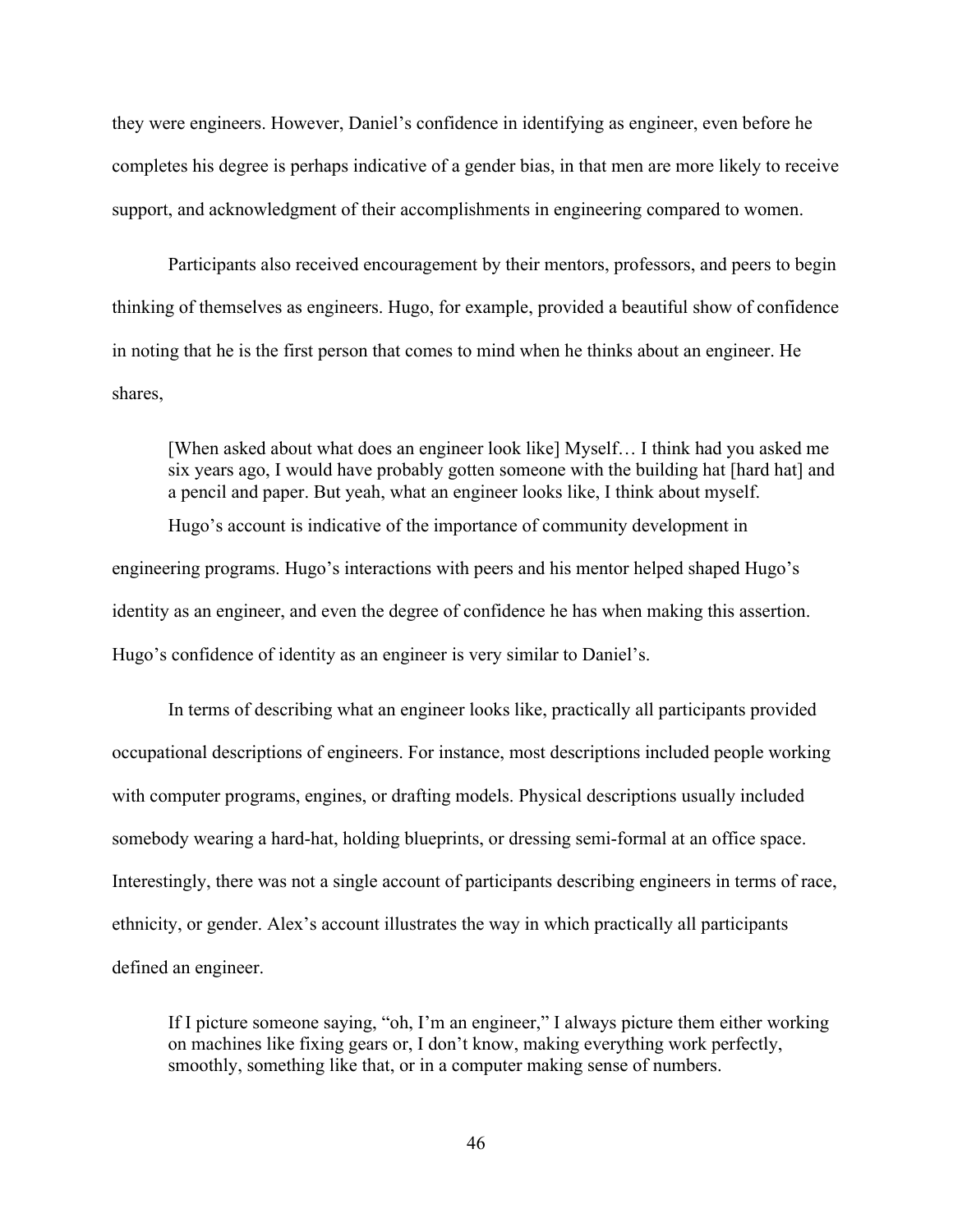This finding is consistent to participants' views on homogeneity. Participants of this study do not see gender or ethnicity as factors that significantly impacted their own experiences as engineering students. Thus, it makes sense that participants would not use gender or race/ethnicity when describing an engineer. This is also indicative of the emergence of cultural capital, as participants exposure to engineering experiences, such as networking for career advancement opportunities, coursework, research experience, or even part-time experience as an engineer have framed their understanding of themselves as engineers, or at the very least the acknowledgment that they are engineers in the making. Participants all have developed skills, used terms, and gone through similar experiences with peers as it pertains to engineering. Indeed, the presence of peers is very important to participants since they provide different career advancement opportunities, and networks of support.

# **6.3.2 Engineering: Community**

In our conversations with participants, a common theme that arose was the importance of networking with peers for career advancement opportunities and how they are networks of support. Unsurprisingly, it is common for participants to get together to do homework together, study together, and even help each other out with internship or job applications, even if they were competing for the same positions. Hugo describes his "community" as great and denotes the willingness of his peers to look out for each other.

I think we just had a great community. Everyone brought something different. And we were just always helping each other. We were studying late at night. And even though it was for a different class, it was just knowing that there were other people that you trusted and you appreciated. Another example is we were going for the same interview and for the same position and for the same company. And we're helping each other out.

In a similar sense, Reyna noted how it can actually be easier to make friends in her engineering degree compared to high school. She describes how she and her peers share similar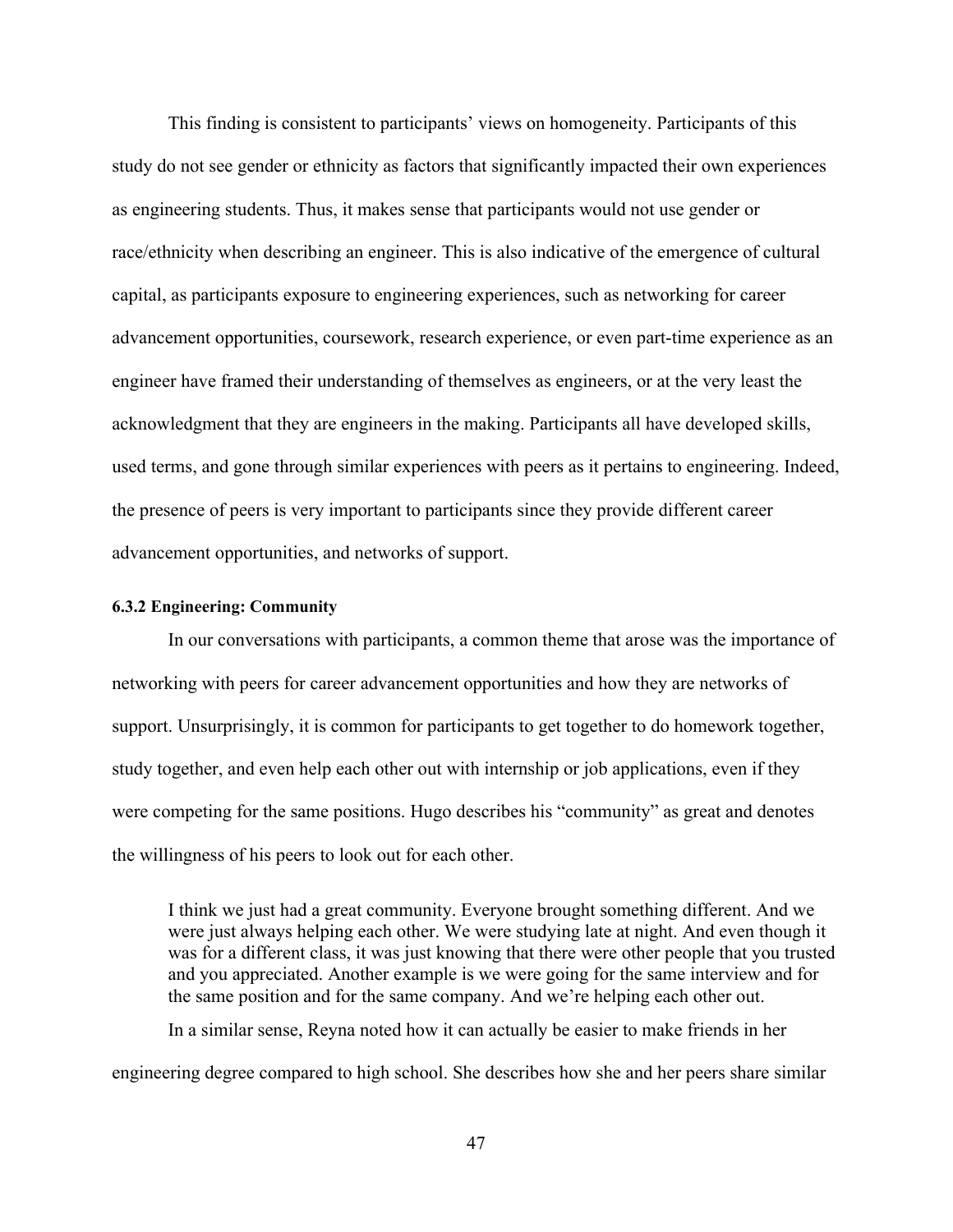experiences, since they attend the same classes, have the same professors, and go through the same struggles.

It's been easier to make friends in engineering than it was before in high school. Because in engineering, you're taking the same classes, you're talking about the same stuff. We talk about the same professors, talk about classes, and I think you get the struggle other students are going over like homework, quizzes, exams, and work. Most of my friends work and study at the same time. So, we all understand that role, and I think that just made it easier to connect with people from engineering.

Hugo and Reyna were able to benefit from their peers. Hugo was able to hang out with his classmates and get coursework done together, and even receive help through internships, or job application processes. Reyna noted how in pursuing the same degree as her peers, she was able to empathize with their experiences, noted that they tend to be very similar. Most importantly, both Hugo and Reyna made it known that they feel included in their degrees.

The sharing of similar experiences within these engineering spaces, a form of cultural capital, allows participants to identify as engineers, and feel as though they belong in their degree. More importantly, they embody their engineering degree, be it electrical, civil, or industrial, and carry themselves as if they belong to a team. This creates an interesting instance of competition among engineering programs, which provide the only instances of engineering exclusion that we found in this study. For example, Anne shared that she felt part of her degree, but once she began interacting with students from different engineering degrees, she began to feel a sense of exclusion.

So far in my classes, I had never… had felt excluded. But when I did research, I was with a masters' student. And the entire team was different, different majors. So I was the only electrical engineer there. And it was kind of difficult for you to gain credibility, especially from that masters' student.

Anne was an undergraduate fast-track bachelor to master student during this experience, so it could be that the graduate student expressed seniority during this situation. Anne also did not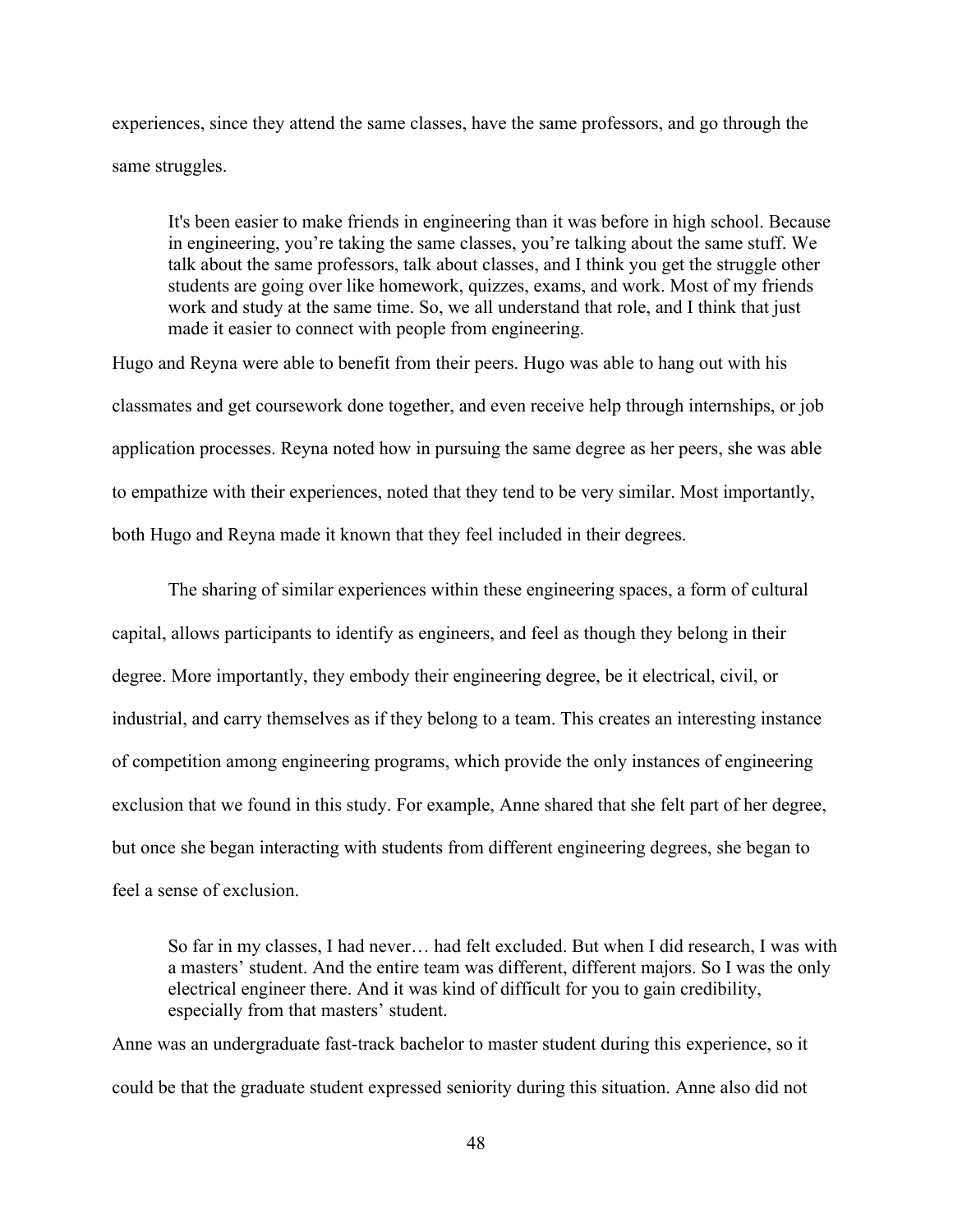share the graduate student's gender or race/ethnicity, which would have been interesting to know more about. Still, what is interesting is that Anne did not feel a need to share that information. She may have adhered to the feeling of "we are all engineers" that others have expressed. However, as Anne notes, there are differences between the larger engineering discipline based on specific degrees, and this was the only time when she felt a sense of exclusion or separation from the larger community.

Community formation is very important to participants, to the point where exposure to their degrees creates a sense of belonging, helps foment engineering identity formation, and provides students with career advancement opportunities and networks of support. As such, when the COVID-19 pandemic struck, this sense of community faltered and it impacted the experiences of participants.

# **6.4 COVID**

All participants of this study had the misfortune of experiencing their mentoring relationships, and the better part of their graduate school – and undergraduate senior year – experiences impacted by the COVID-19 pandemic. Because of the significant influence that the COVID-19 pandemic had – and continues to have – on the world, it is important for me to analyze how participants' experiences as engineering students and mentees were affected during this time. Unsurprisingly, most responses pertaining to COVID-19 had negative connotations, with the lack of social, face-to-face interactions being noted as the main hindrance to full and enjoyable experiences as engineering students.

#### **6.4.1 COVID: Impact**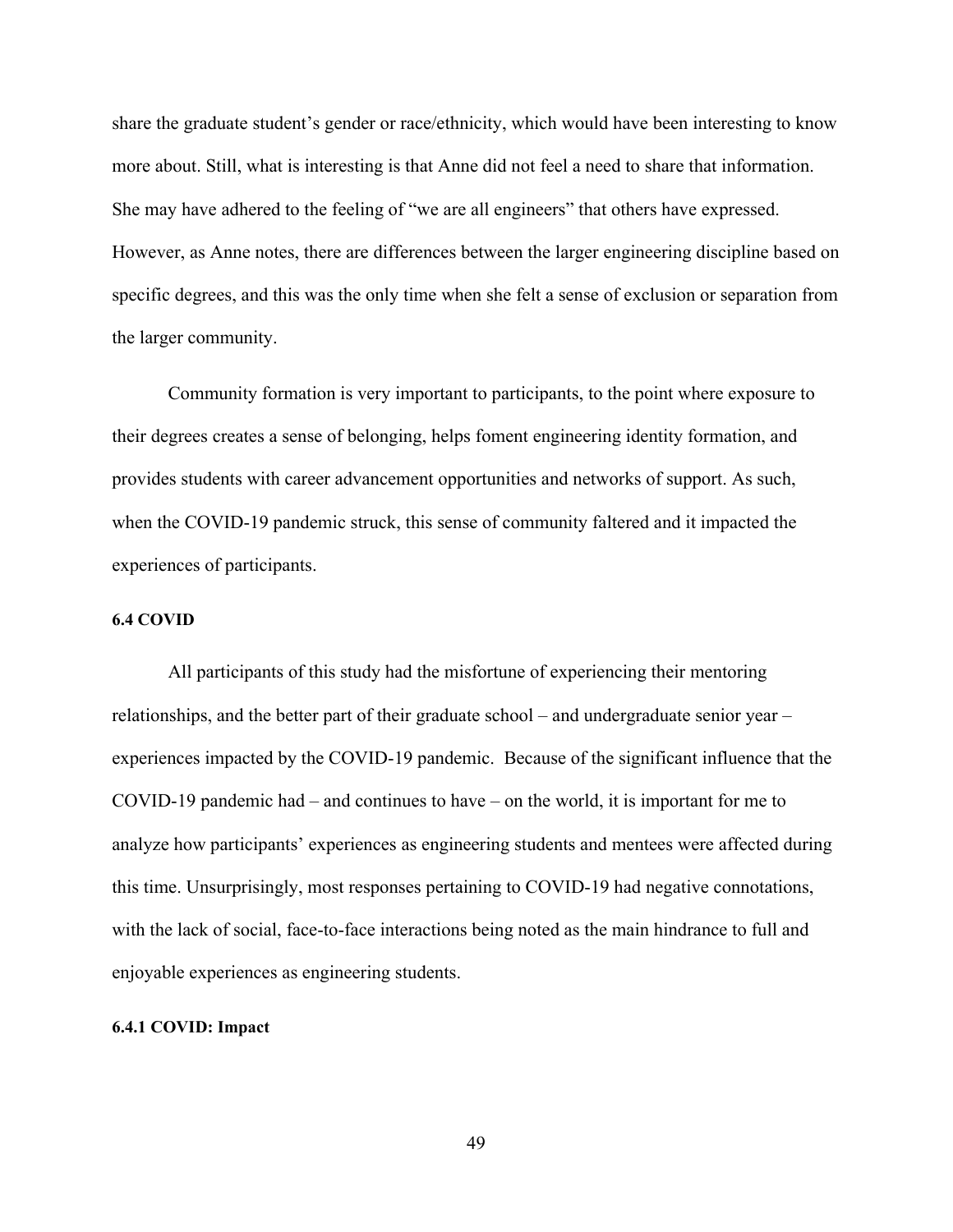The COVID-19 pandemic proved to be a hindrance for participants in this study.

Participants shared that they were unable to completely enjoy their degrees because of the pandemic. As I previously noted, community formation is something that participants valued on par with good mentoring relationships. Hugo, for example, stated how pursuing his master's degree during the pandemic took the fun out of learning, and how he even considered dropping out of the program. He did not feel incapable, but rather had an issue of pursuing a master's degree through online instruction. He comments,

I think it was just more like, "do I want to keep doing the master's during COVID? Yeah, never in my mind was it more of like, "I don't think I can do this." It was more like, "Do I want to do this?" Learning wasn't as exciting, that personal connection wasn't there for me. That COVID thing took a lot of the fun out of learning.

For Maggie it was an issue of transitioning to online instruction and even difficulty

adapting to it. However, she explains that she eventually became accustomed to online

instruction. She shares,

I think the pandemic was really hard. It is really hard mostly because you need to keep living your life and at the same time, there's a lot of people dying in your family, in your friend's family, so it's a lot. At the beginning it was really tough for me because I didn't know how I would be able to keep going with my classes. At the same time, I gained confidence after everything was virtual. There was good stuff. I really like virtual meetings, and I work remote, so that is how it's good.

Maggie expresses many of the concerns that students throughout the larger HSI

community were dealing with. For many students it was not only about adapting to online learning, but facing life outside of an academic environment where family and friends were ill and even dying as a result of the COVID-19 pandemic. Further, Maggie went on to note that, although she eventually got used to online instruction, she yearns for the physical presence of her community, noting that despite the best efforts of the program, seeing peers online is not the same as doing so in person.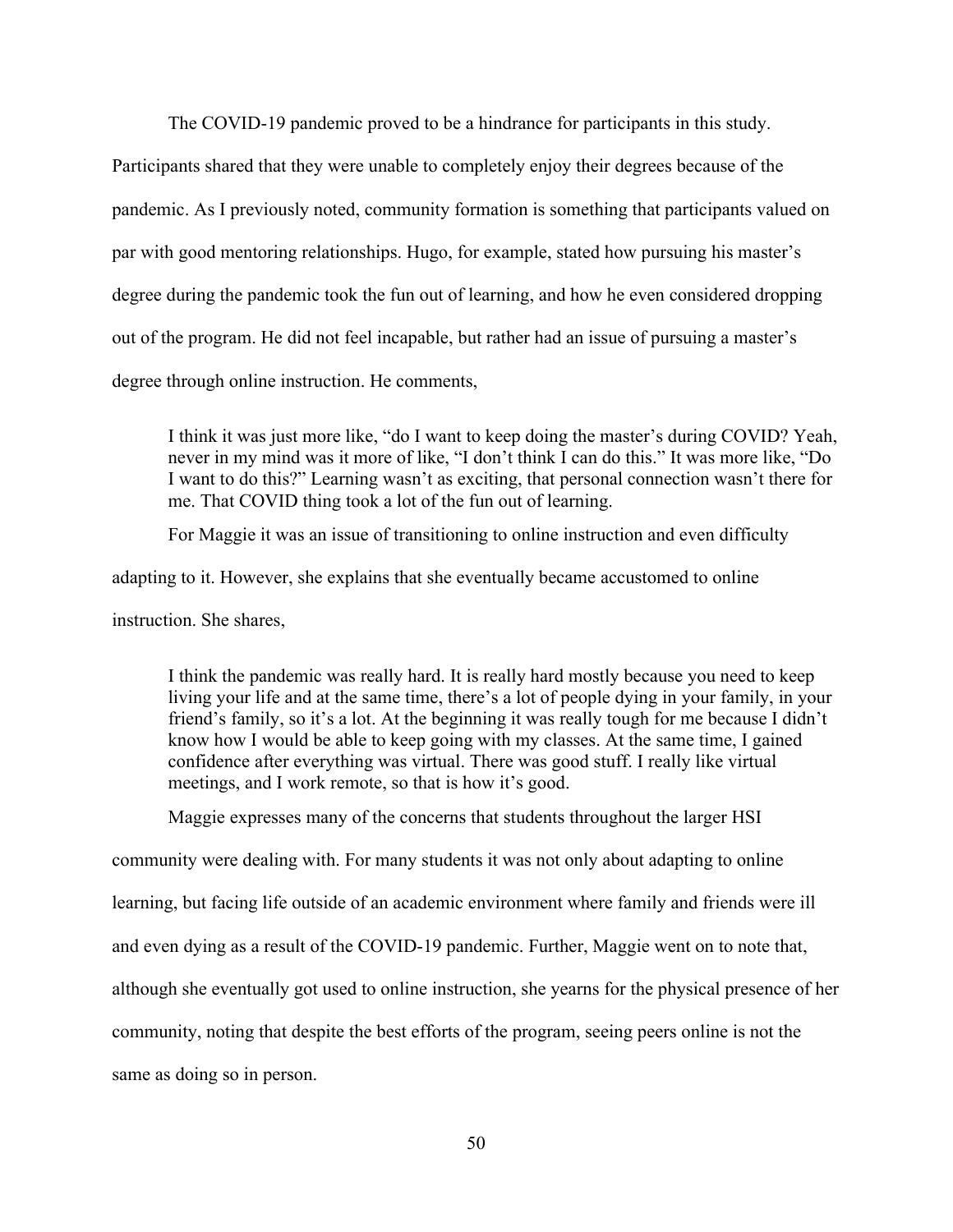[When asked if there was a felt disconnect from peers] Yes because you don't see them. You don't talk to them. You go to class in that set. You went to a meeting and that's it. You don't get to talk to anyone prior or after class. We had team projects and stuff like that where you have to meet, but sometimes, the camera wasn't even on, you know what I mean? You keep texting your friend from here [home], but it's not like you can go to lunch with them or even study together in the library.

Similarly, Andrea and Anne expressed the limitations that the COVID-19 pandemic had

on their interactions with peers and mentors. Andrea Turner shared her difficulty with online

instruction, noting how she missed being able to attend courses in the classroom and interact

with her community in person.

It was hard because I love going into a classroom and interacting with people and the professor. Being online, it really split the people who I have become close with. It was hard not being able to interact and study with people.

Anne even noted how the pandemic prevented her from getting to better know her mentor

outside of research tasks that she had to complete.

[When asked about if participant has gotten to know her mentors during the pandemic] Yes, but the only downside is that since it's all virtual, I haven't had the chance to get to know them very well or connect with them. Yeah, I know them, but I don't think they even know me in person because they never saw my face. – Anne

Alex went as far as to criticize the MPDE program's efforts to create networking

opportunities for the cohorts but noted how the pandemic hindered their efforts.

[Speaking about MPDE] A big goal of the program was to kind of create this community with professors and students who are working together. And I mean, obviously, you found your place with your mentor and everything. But I've talked to a few different people and they've kind of all said the same thing, the student network wasn't really there, but they've attributed a lot of that to the pandemic.

Despite these obstacles and criticisms, participants were able to accomplish their research

tasks and excel in their courses. Nick, for example, shares that he felt that his education did not

suffer during the pandemic, and even noted that he was able to accomplish his research goals.

At least in the classes I had during COVID, I think all the material was pretty well conveyed. So I don't think it put a hindrance on the topics I learned and what I learned. I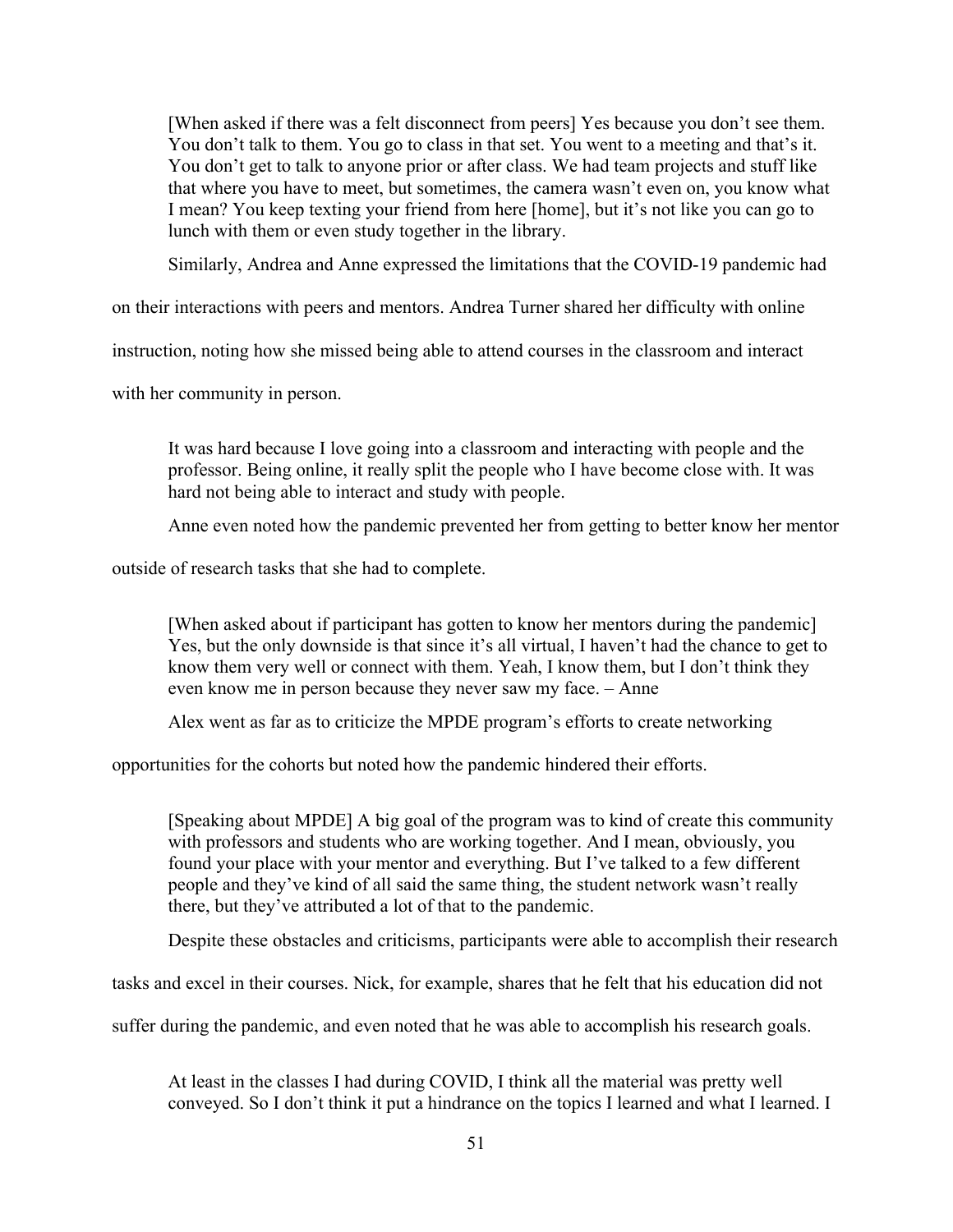don't really think my education suffered. My mentor was able to support me throughout the pandemic, and I got a lot of my goals accomplished.

The COVID-19 pandemic posed a challenge to mentees and mentors and their ability to communicate. As difficult as it was for participants to initially navigate their education online, their mentors played a key role in making sure this transition was as smooth as possible. Mentors and mentees continued to communicate, and mentees, as in the case of Nick, were able to accomplish their research tasks.

These findings are interesting, in that they reveal that social capital could still be obtained during the pandemic, but for students paled in comparison with the social capital obtained in face-to-face environments. This further reveals the importance of community. It seems as though once students transitioned to the online environment their sense of community weakened or began to falter. Even the assets that come with community formation, such as career advancement opportunities and networks of support, did not have the same impact as when those same assets were offered in person. Nonetheless, and despite these limitations, participants were largely able to accomplish their coursework and research tasks online.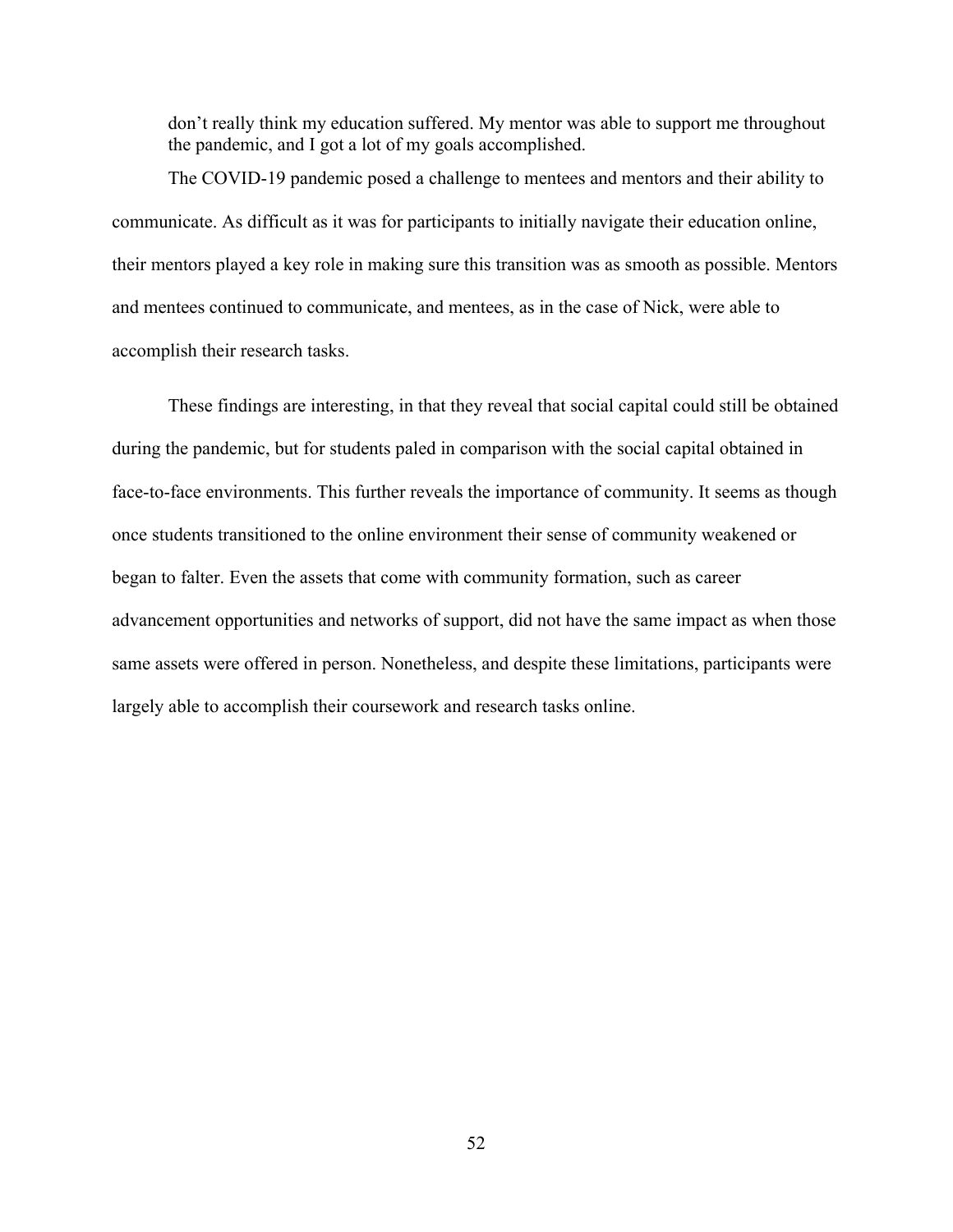# **7. Discussion**

Taken together, the results provide several indicators that to participants, the value of their mentoring relationships and experiences as engineering students is the exposure to, and experience of engineering itself, which lies in accordance to Fleming's (2016) own findings. Although participants expressed the importance of mentors providing professional advice and recommendations for career opportunities (i.e., internships and job opportunities), good mentorship is not the sole factor in determining underrepresented students' success in engineering degrees. As it turns out, community development is a key factor in determining underrepresented students' success in engineering degrees. Participants spoke on the importance of "getting together" with peers for networks of support. When engineering students converge, they are able to support each other emotionally, as they go through similar academic experiences, and they are able to support each other with homework assignments, study sessions, final projects, and research projects. Further, it is through community development that students are able to support each other professionally, as plenty of networking opportunities for career advancement stem from interactions with peers, just as much as networking opportunities from interactions with mentors. Professional support is actually expected, as Andrea Turner's and Hugo's experiences show, as students actively seek out students who are already employed by a company, or currently participating in an internship. Additionally, students will help each other out with job and internship application processes, even if students are competing for the same position.

Nevertheless, mentoring relationships are still very important in the development and success of engineering students (Kaul et al., 2015). A noted takeaway among participants is their mentor's ability to provide professional support. Students spoke fondly of mentors who helped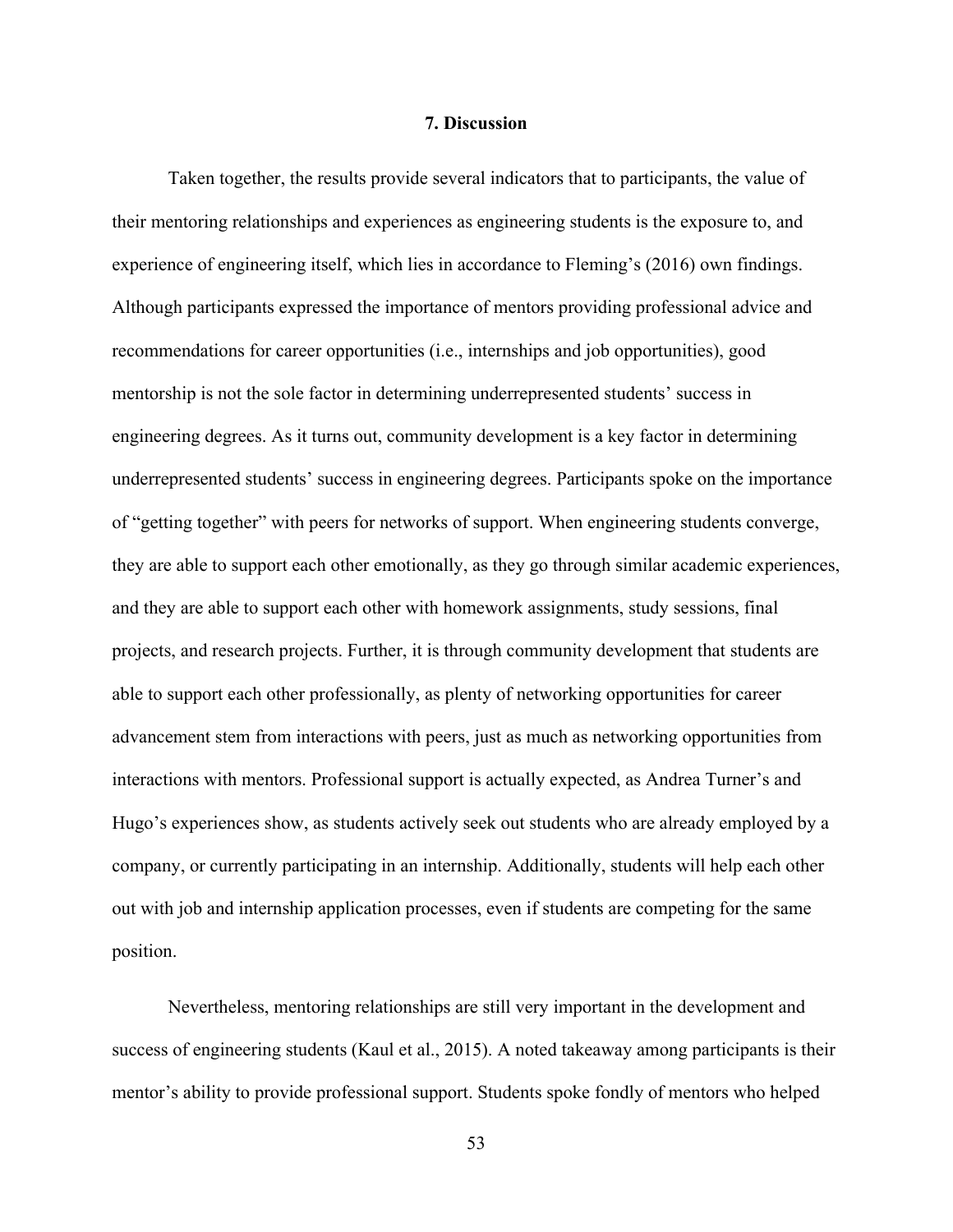mentees make career decisions, provided advice on internship or job applications, and outright "opened doors" to internship and job opportunities. Daniel Ray, for instance, was moved in the way his mentor met with him in short notice, and held a two-hour meeting where his mentor provided advice on what degree Daniel Ray should pursue. Underrepresented engineering students also sought out professors who shared similar interests to students, or were currently working on a research project. Actually, within engineering student groups, engineering students asked peers for recommendations on what professors to seek out for research projects, and potential mentorship relationships. Not all underrepresented engineering students sought out a mentor, as some were assigned their mentor by a third party, such as the MPDE program, and others were reached out by professors, mostly through class but also just by hanging out in the departments' lounge. Regardless of how participants were introduced to their mentors, participants were grateful of getting experience doing research projects and internships, as it is through these activities that participants got a "taste" of the occupational aspect of being an engineer.

In addition to providing professional support, underrepresented engineering students look for mentors that keep consistent communication, but afford their mentees independence. Most participants noted the importance of mentors who were "hands-off". Nick, Hugo, Alex, and Maggie Scott, for example, all spoke positively on their mentors' lenient approach to mentorship, noting that they did not enjoy being micromanaged, or thought no need to meet with mentors daily or even weekly. Underrepresented engineering students do not want to be left "hung out to dry," as they consider consistent communication with their mentors important. Although students do not feel it is important to meet with their mentors in person frequently, they hope to keep a steady stream e-mail exchange or text messages for instructions on research projects, and updates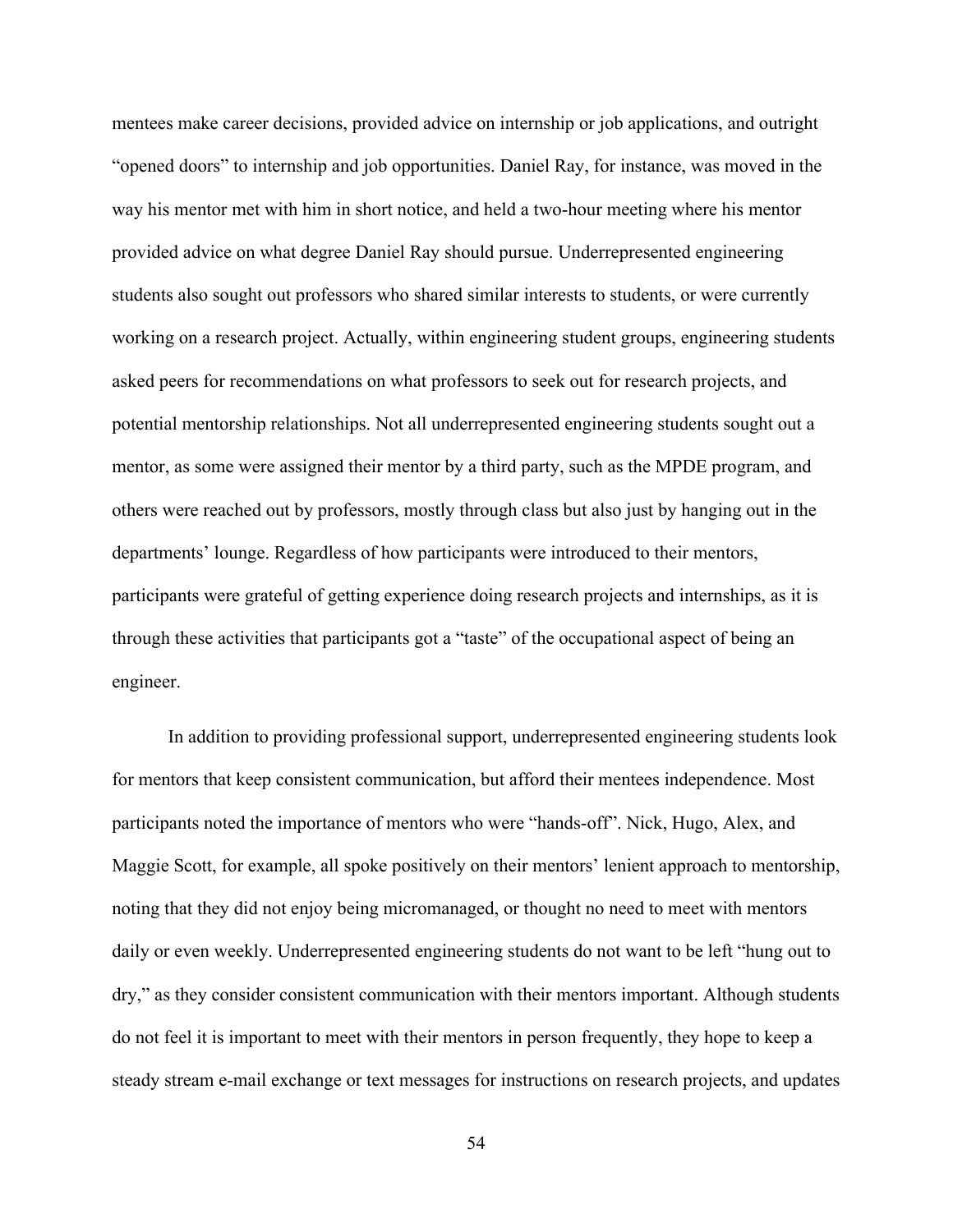on research tasks. Keeping these traits in consideration, underrepresented engineering student's interactions with their mentors were mostly positive. There were two noted experiences that were not optimal for participants, such as the case of Anne Davis and her mentor's disconnection, or Reyna's mentor who was new to the program and thus getting the "hang" of being an educator and a mentor. Nonetheless, participants showed satisfaction at their mentors' ability to provide professional support in the form of advice and career opportunities, and their mentors' ability to provide lenient oversight of their research projects, while staying in contact through text messaging and/or e-mails. Just as important, participants showed gratitude to getting occupational experience as engineers through research and internships.

Indeed, as it pertains to mentorship, underrepresented engineering students place more value to practical traits as opposed to social categorizations. Participants, above all else, wanted to get engineering experience, and mentors who afforded participants the opportunity to get their "feet wet" in engineering sufficed the expectations that participants had on their mentors. In contrast, background homogeneity between mentors and underrepresented students was not considered a significant factor in determining good mentorship, or in determining underrepresented students' success. The context of these responses is interesting, as participants noted it was not important to them to have mentors who "looked like them," but felt it is important to diversify faculty to create homogeneous mentoring relationships for other students. For example, Anne Davis, Reyna, Sarah Green and Sophia Roberts, noted how refreshing it is to see women in engineering positions, and how they even feel more comfortable approaching a woman professor as opposed to a man professor. Additionally, for these participants, it is easier to look up to a woman professor as a role model, as they see these women as living embodiments of perseverance and that they "can also make it." Nonetheless, these participants also noted more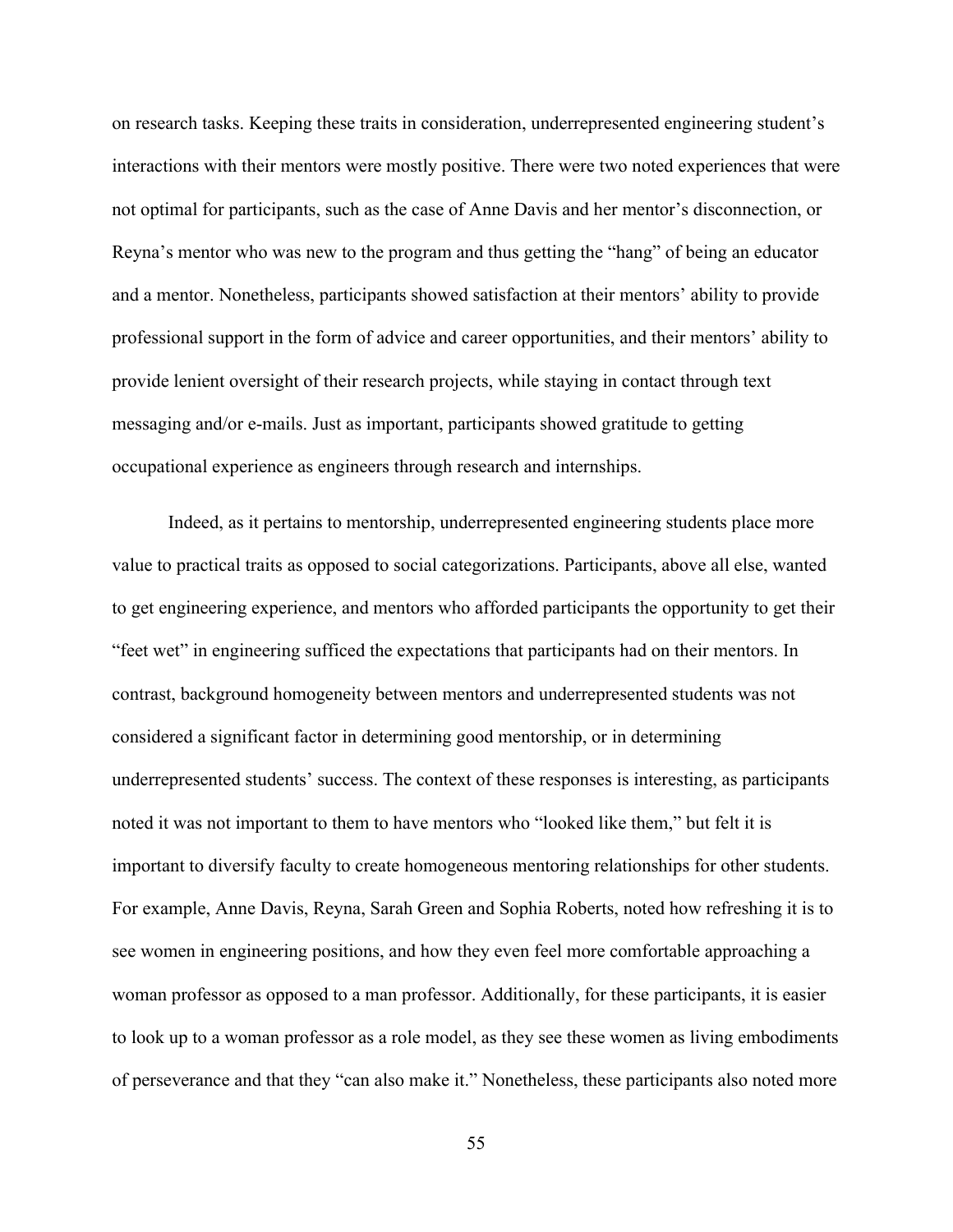value to their mentors – who were male – ability to provide engineering experience, except for Reyna mentor who was barely getting used to his role as a mentor. It is interesting to note that, across the board, participants placed more relevance to gender diversity in faculty (and thereby mentoring relationships), as opposed to racial/ethnic diversity. I attribute these perspectives to the fact that participants attend a HSI, which provided a unique environment where participants were not racial/ethnic minorities. It must be noted, however, that although most participants did not feel racial/ethnic or gendered prejudice at HSI, participants began experiencing instances of discrimination at internships and jobs. The case of Alex stands out as she had no unpleasant experiences at school, but started to feel prejudice at work when her male co-workers did not take her seriously for months. As it pertains to school though, men participants of this study spoke with respect and admiration of their women peers, and women participants in the most part reported no negative interactions, often speaking positively of their men counterparts as well.

In revisiting Bourdieu's theory of capital, it is true that there is social and capital gain abound in the engineering departments that participants attended. As noted, networking occurs often and is essential for underrepresented students' success in their engineering degrees. Unsurprisingly, participants embody their identities as engineers within these fields. Whether in electrical, or industrial, or metallurgical engineering departments, participants view themselves as engineers or as engineers in the making. Given underrepresented engineering students' value for practical traits in their mentoring relationships, they also define the "image" of an engineer in the practical and occupational sense. Most participants identified engineers as a person wearing a hard hat, working with computer programs designing or reviewing models, or working with machines in some laboratory or garage. Not one participant identified an engineer in terms of race/ethnicity or gender. In fact, Hugo remarkably said that, when he thinks of the image of an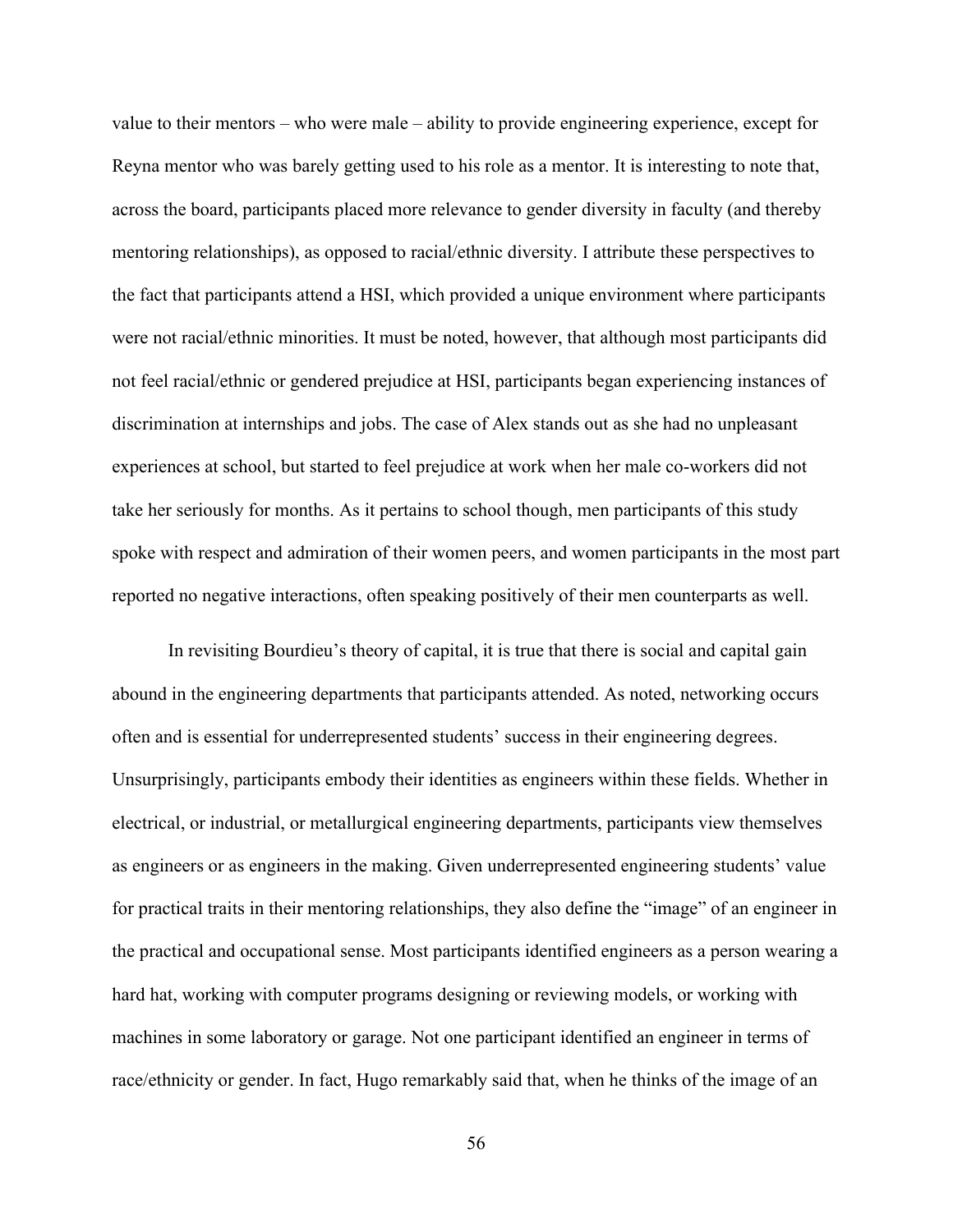engineer, the first thing that comes to his mind is himself. In a similar sense, most participants already view themselves as engineers by virtue of being in an engineering program, being encouraged by their mentors and professors to think of themselves as engineers, and by virtue of the education they have received in their respective programs. Daniel Ray made note of this, as she mentioned that although she has not finished her degree, she felt that her education was on par of that of a working engineer. Other participants identified as engineers in terms of experience; some participants noted that they were only engineers if they held a job as an engineer, or if they finished their degrees. For instance, G-Kid considers herself "almost" an engineer, as although she has gotten occupational experience through internships and research, she is yet to find a job as an engineer.

As noted, for participants the most important aspect of their mentoring relationships and their experience as engineering students is the exposure to engineering itself. Participants even defined the image of an engineer in a practical and occupational sense. Thus, when the COVID-19 pandemic struck, many students felt disheartened by taking their education online. Compared to other disciplines, engineering is very "hands-on," in that engineering students work with machines or computer programs mostly available on campus, and rely heavily on the face-to-face interactions with their peers. As it was noted by most participants, pursuing an engineering degree online "took out the fun" of learning, and this feeling was further exacerbated by the inability to work in the laboratories available at HSI. Furthermore, during the height of the pandemic, students yearned for in-person interactions with their peers, as they felt that, although Zoom conference calls were effective in conveying information and communication, they were simply "not the same" as being in person. The MPDE program attempted to create networking opportunities for their students (mostly in the sense of having participants interact with one-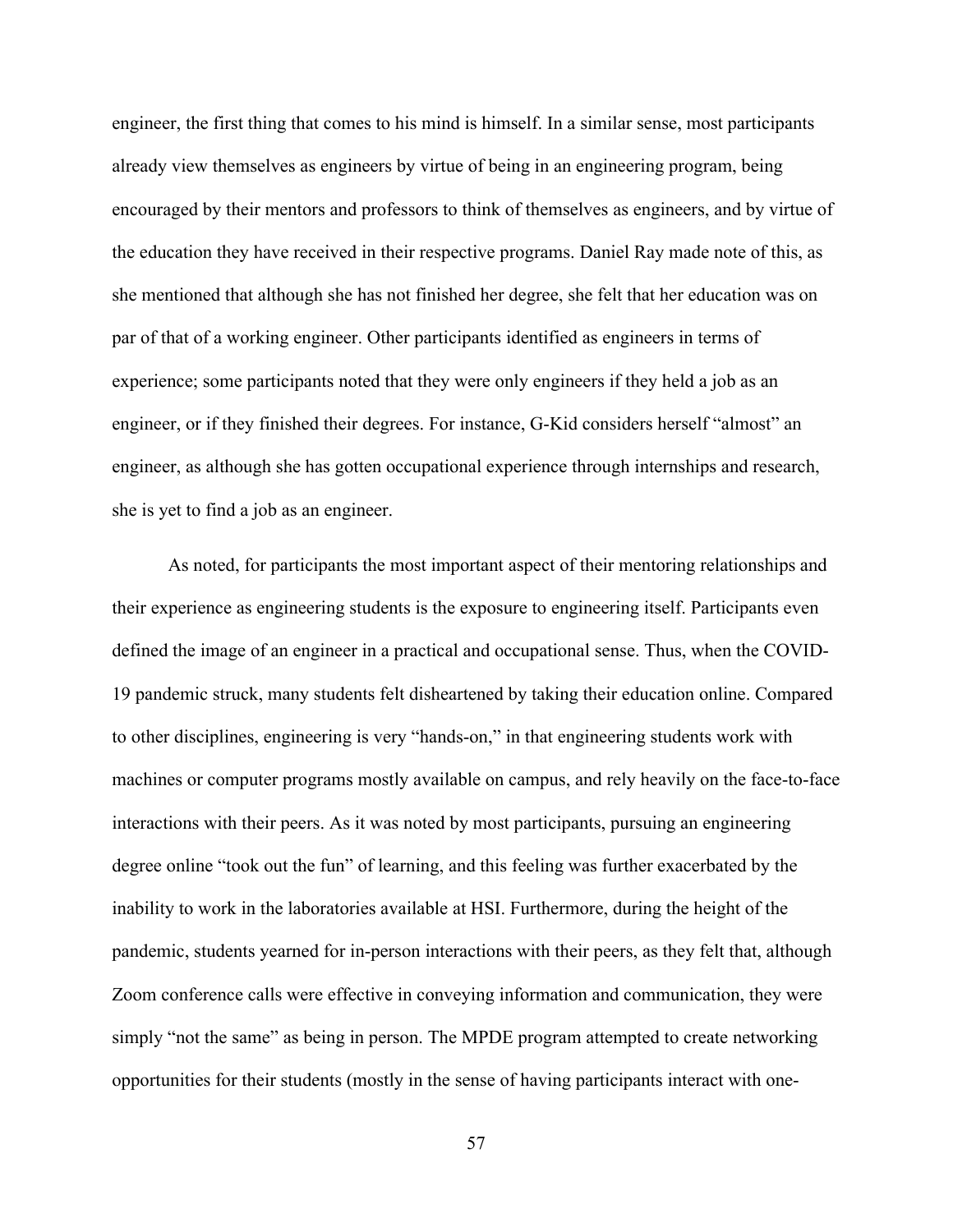another remotely), but their attempts were criticized by participants for being inconsistent and restrained by the pandemic itself. Despite the effect of the pandemic, students were still able to carry on with their education, stay in touch with their mentors, and even complete research tasks remotely.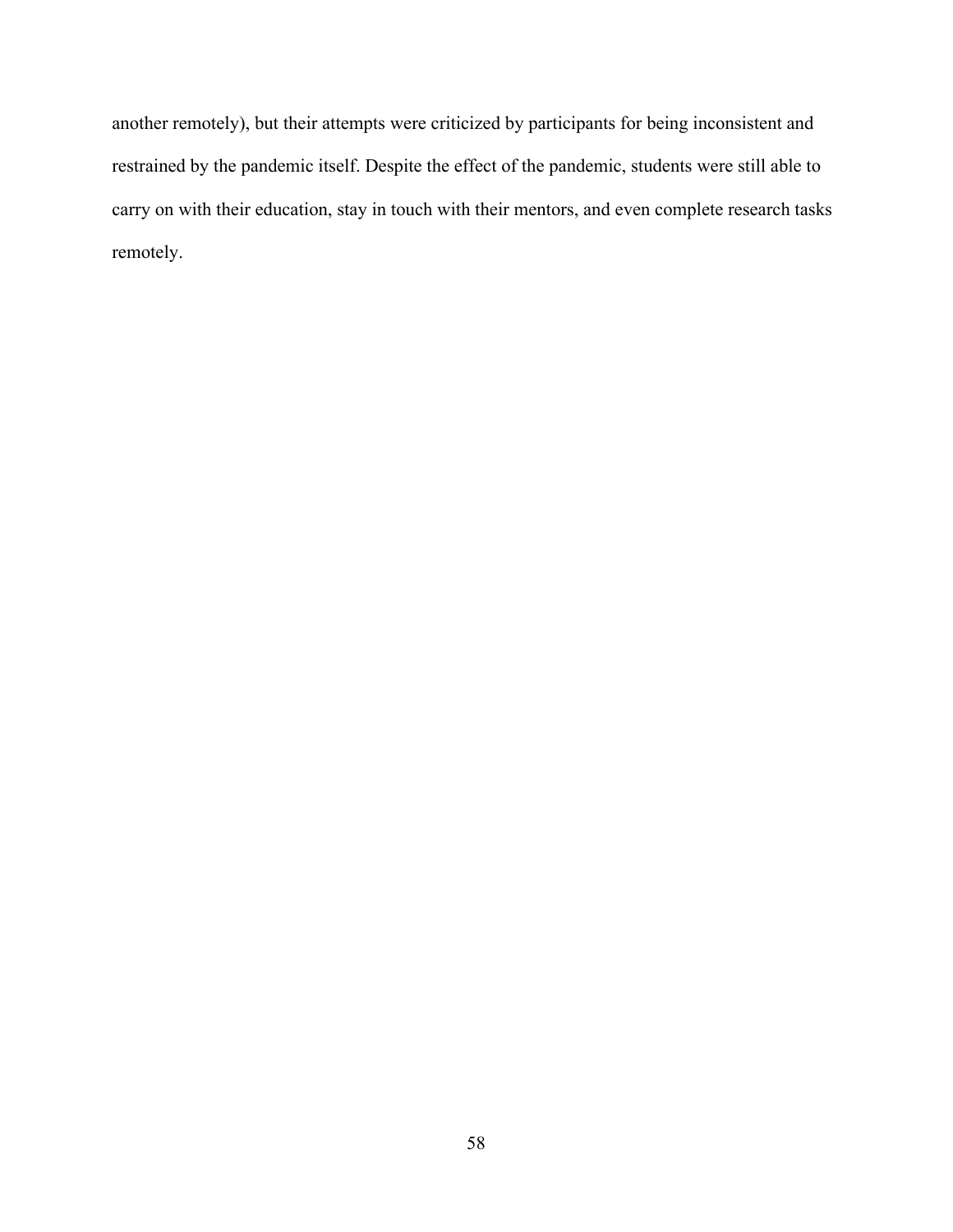#### **8. Study Limitations**

This study is limited due to its sample size and largely Hispanic sample pool. Although this study focuses on the experiences of underrepresented students, participants of this study attend a Hispanic Serving Institution (HSI), meaning that in this environment they are not ethnic minorities. In fact, as of the Fall Semester of 2021, 84.8% of undergraduate students in this institution identify as Hispanic. Thus, it is important to note that our participant's experiences may have been different than that of other students pursuing engineering degrees in different institutions. Nonetheless, women, which comprise most of my sample, are a notable minority at HSI's college of engineering, wherein 21% of engineering undergraduate students identify as female, compared to 79% that identify as male. Still, a larger sample of students, including underrepresented engineering students outside the MPDE program or from different universities would have enabled me to consider further differences in the experiences of students with different demographics.

The main disadvantage of qualitative methodology is that findings cannot be extended to wider populations with the same degree of certainty that quantitative analysis can. This is important to note since this study is made up of a convenience sample of participants that are members of a mentorship and professional development program, which limited the sample size to 10 participants. However, this study is concerned in learning more about underrepresented engineering students' own perspectives on their mentoring relationships and experiences as engineering students. As such, generalizability was not the purpose of this study.

Another limitation of this study is the fact that it took place during the COVID-19 pandemic. The lack of face-to-face interactions between participants with their peers, mentors, and professors impacted their experiences as engineering students. Although the pandemic was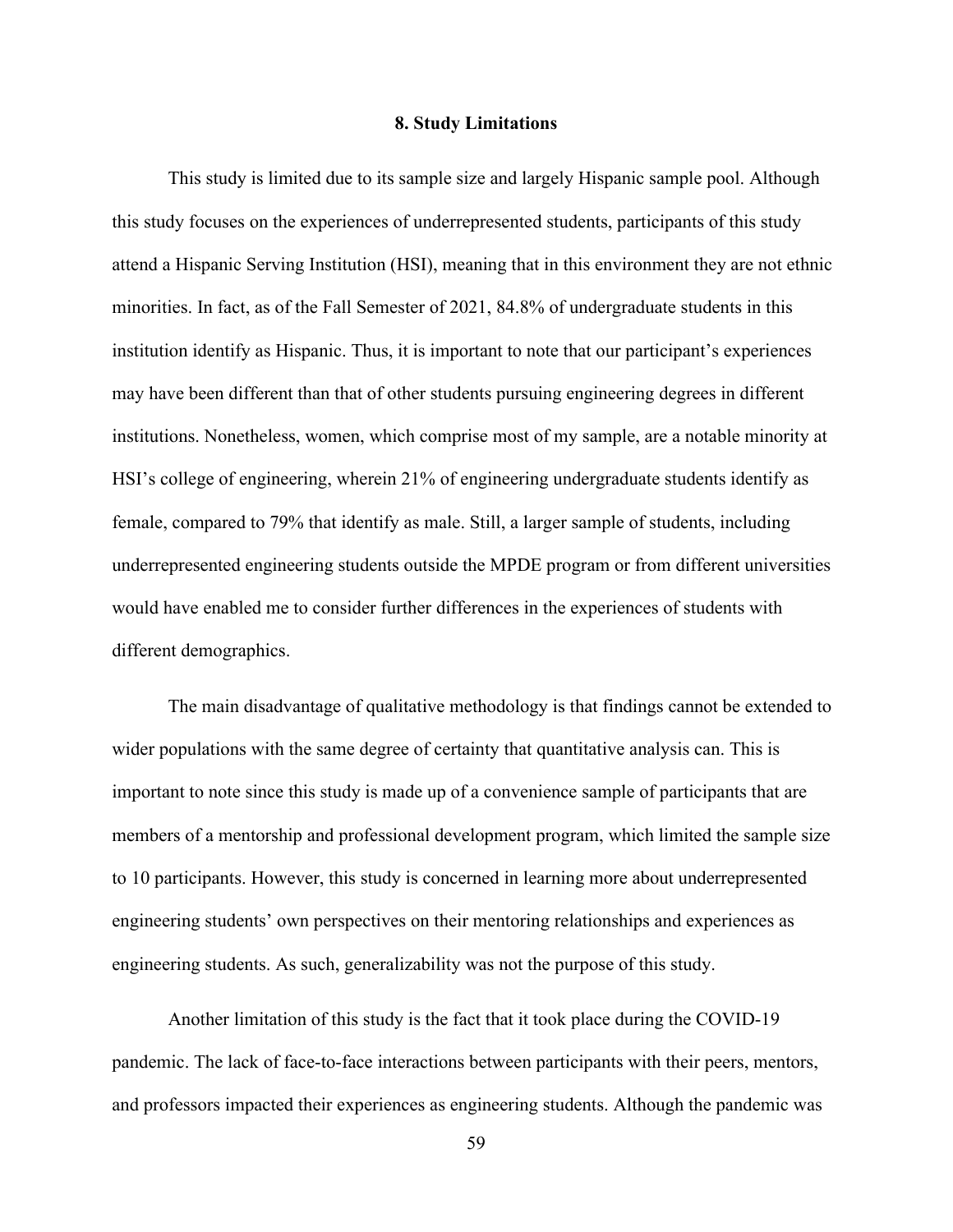beyond anybody's control, it would be beneficial to collect data at a time where students are fully integrated back to in-person education to get a better sense of their mentoring and student experiences. Furthermore, it would have also been beneficial to interact with participants in their "fields" to get a first-hand account on what its like to be an engineering student. I believe an ethnographic approach could have added more depth to students' perspectives on mentoring, and their experience as engineering students. Indeed, the pandemic made it very difficult, if not outright impossible to take this approach. Moreover, although my research team met every two weeks through Zoom, and kept in contact through text messaging, I think the data collection and analysis of this project could have been improved if we had done in person. I think feedback and collaboration could have been more immediate and precise in person, compared to how it was through an online setting.

As noted, this thesis is part of a larger research project, meaning that data collection was done by three different researchers (including myself) with varying degrees of research experience, and in different settings. Although most interviews were conducted through Zoom, the physical setting of participants and researchers alike, along with the varying levels of experience of the researchers, may have influenced the interaction between researchers and participants. Thus, the responses collected for this project may have been influenced. Finally, data analysis for this study was only conducted by myself. It would have been beneficial to have multiple codes for the same data in order to pick up any nuances that I may have missed during the coding process.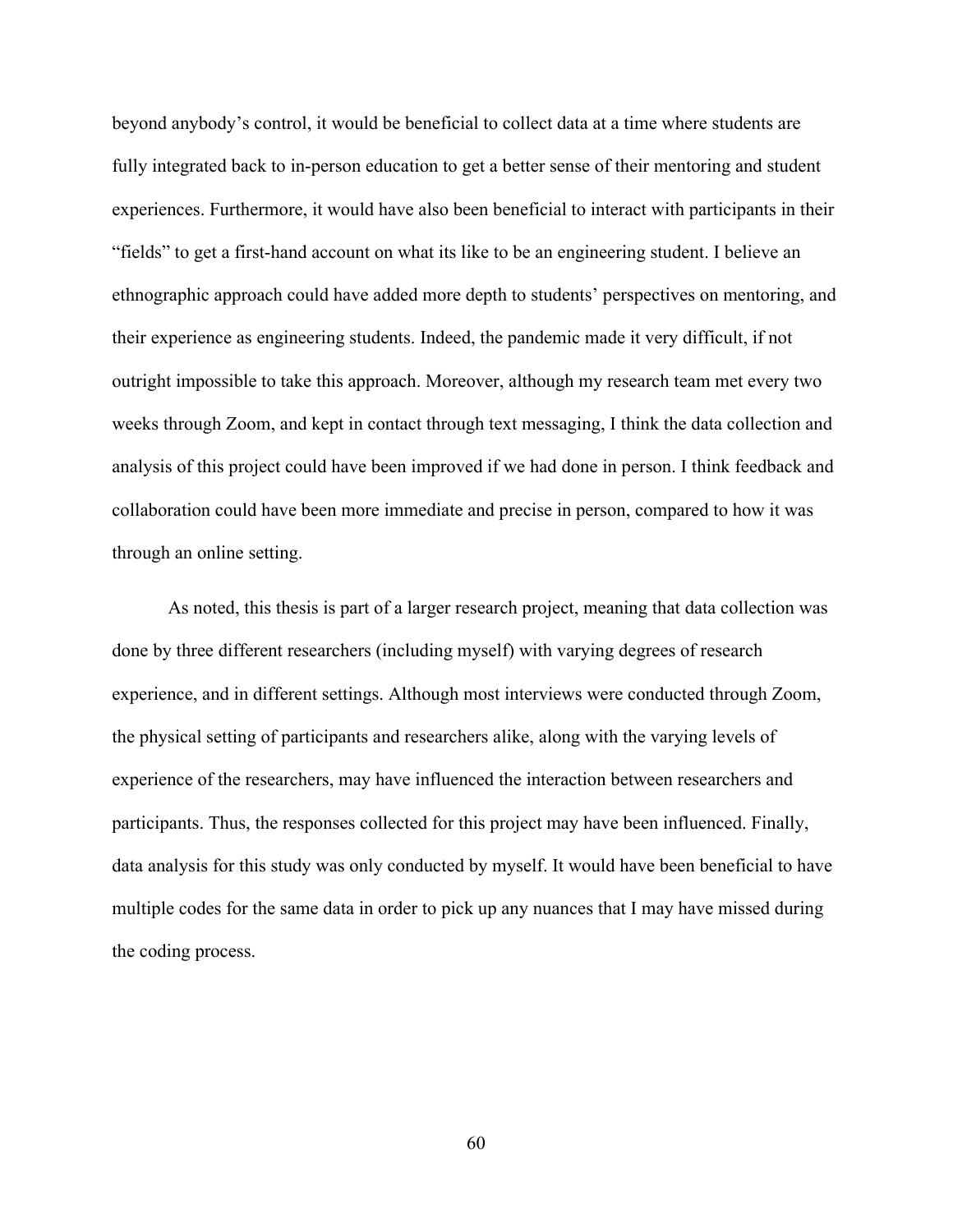# **9. Conclusion**

Before more engineering programs continue to diversify their student populations through mentorship and professional development programs, they must get a sense of what makes good mentorship directly from underrepresented engineering students. Bourdieu's theory of capital enabled me to understand the abundance of social and cultural capital that exists within engineering programs. Participants of this study relied on their peers and mentors for career advancement opportunities, which is in itself a form of social capital, and all were able to identify as engineers to some extent in a practical and occupational sense, which is a form of cultural capital. To my surprise, the social categorizations of race/ethnicity and gender did not play a significant factor in acquiring social and cultural capital. As such, the use of critical race theory for this thesis is better applied to a project with a larger, and more diverse sample size, as the background of participants of this study is largely homogeneous. Nonetheless, the experiences of my participants provide a valuable glimpse into what makes an ideal mentor to underrepresented engineering students. My thesis aligns to the findings of Fleming's (2016) own study, in that underrepresented engineering students value the "engineering aspect" of engineering. Underrepresented engineering students, like all engineering students, frankly, desire to make connections with peers and professors for research, internship, and job opportunities. Furthermore, underrepresented engineering students desire to obtain occupational experience in their degrees. Although participants of my study did not personally yearn for homogeneous mentoring relationships, they endorsed the inclusion of more women into engineering education and occupations. In other words, underrepresented engineering students largely define an ideal mentor as the one that allows mentees to be engineers, regardless of their own race, ethnicity, or gender, and regardless of their mentor's own race, ethnicity, or gender.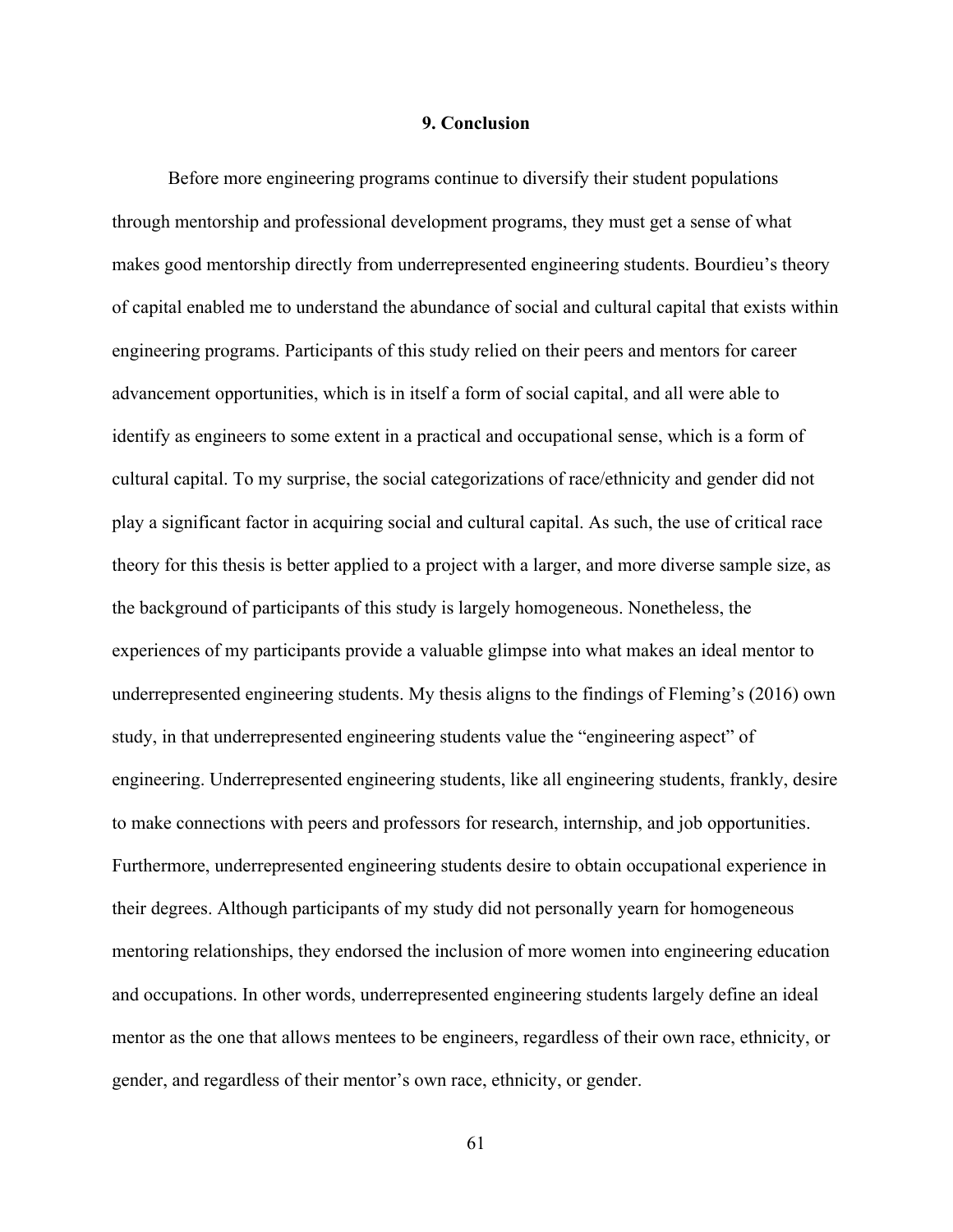This means that, above anything else, mentorship and professional development programs aimed at diversifying engineering programs, must foment underrepresented students' ability to feel and identify as engineers through networking, and occupational opportunities. Granted, future direction of this project should consider a larger and more diversified sample to get a more solid answer as to what makes an ideal mentor. Nonetheless, I believe this study provides a good foundation in understanding, and showcasing the experiences of underrepresented engineering students, of which current and new mentors should take keen attention to. In listening and understanding these experiences, I believe mentorship and professional development programs will be informed, and be better able to create more effective recruitment, and most importantly, retention efforts for underrepresented engineering students.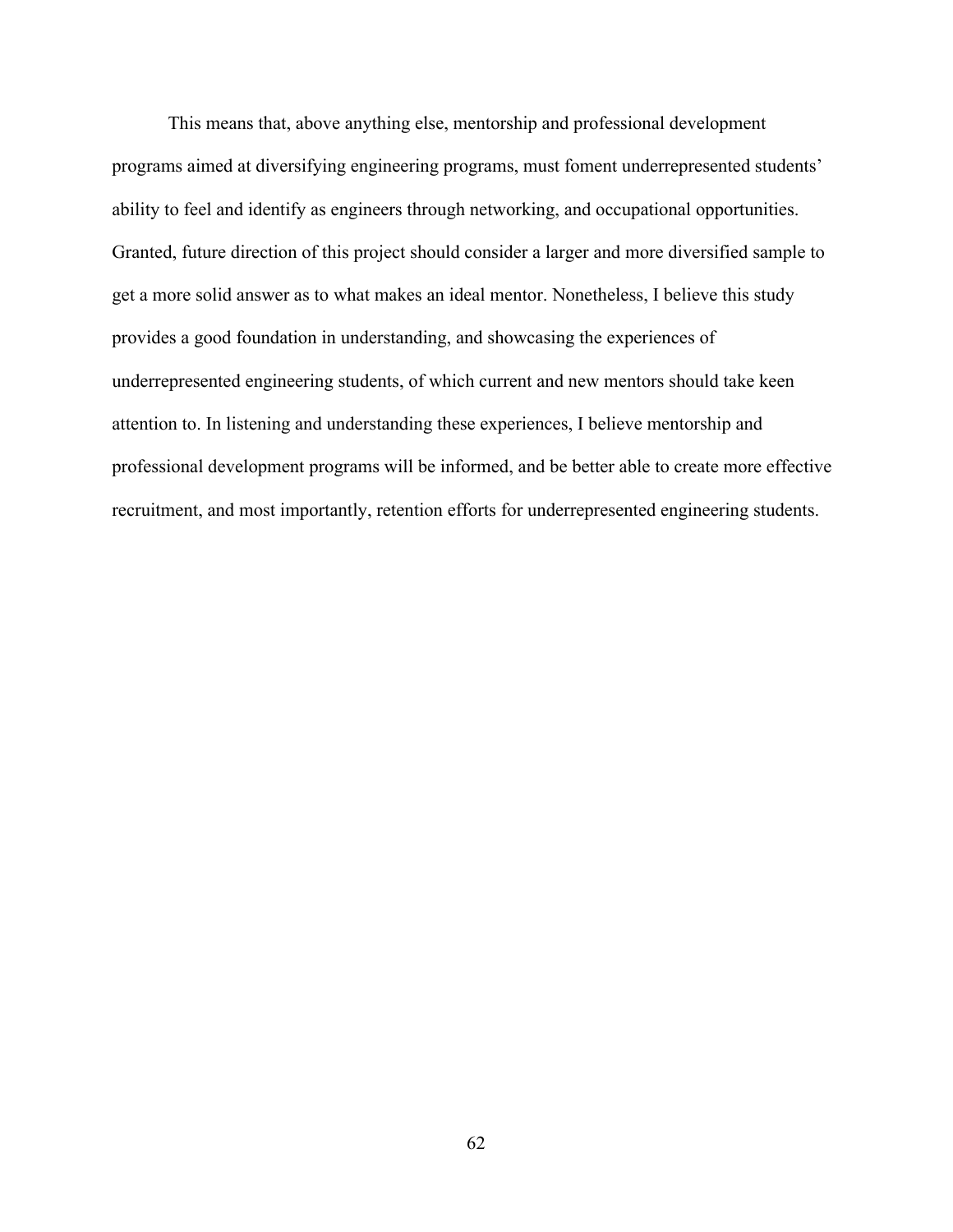## **10. References**

- Appelrouth, S & Desfor Edles, L. (2016). Classical and Contemporary Sociological Theory (3rd edition) Los Angeles, Sage Publications.
- Beech, B, M., Calles-Escandon, J., Hairston, K, G., Langdon, S, E., Latham-Sadler, B, A., & Bell, R, A. (2013). Mentoring programs for underrepresented minority faculty in academic medical centers: a systematic review of the literature. *Acad Med, 88*(4). <https://dx.doi.org/10.1097%2FACM.0b013e31828589e3>
- Braun, D, C., Gormally, C., & Clark, M, D. (2017). The deaf mentoring survey: a community cultural wealth framework for measuring mentoring effectiveness with underrepresented students. *CBE – Life Sciences Education, 16*(1).<https://doi.org/10.1187/cbe.15-07-0155>
- Bubbar, K., Dimopolous, A., Gaetz, R., Wild, P., & McWilliam, M. (2016). Evolution of the design engineering mentorship program. *Proceedings of the Canadian Engineering Education Association*. DOI: https://doi.org/10.24908/pceea.v0i0.6462
- Carroll, T. (2007). The engineering labor shortage: facing the challenge. *Power Engineering, 111*(8), 88-89. link.gale.com/apps/doc/A168814006/AONE?u=anon~96216158&sid=googleScholar&xi d=9b3e2b0a.
- Chang, F. J. (2008). Averting a labor shortage in the U.S. biomedical engineering industry. ProQuest Dissertations & Theses Global. Retrieved from: https://www.proquest.com/docview/304463501?fromopenview=true&pqorigsite=gscholar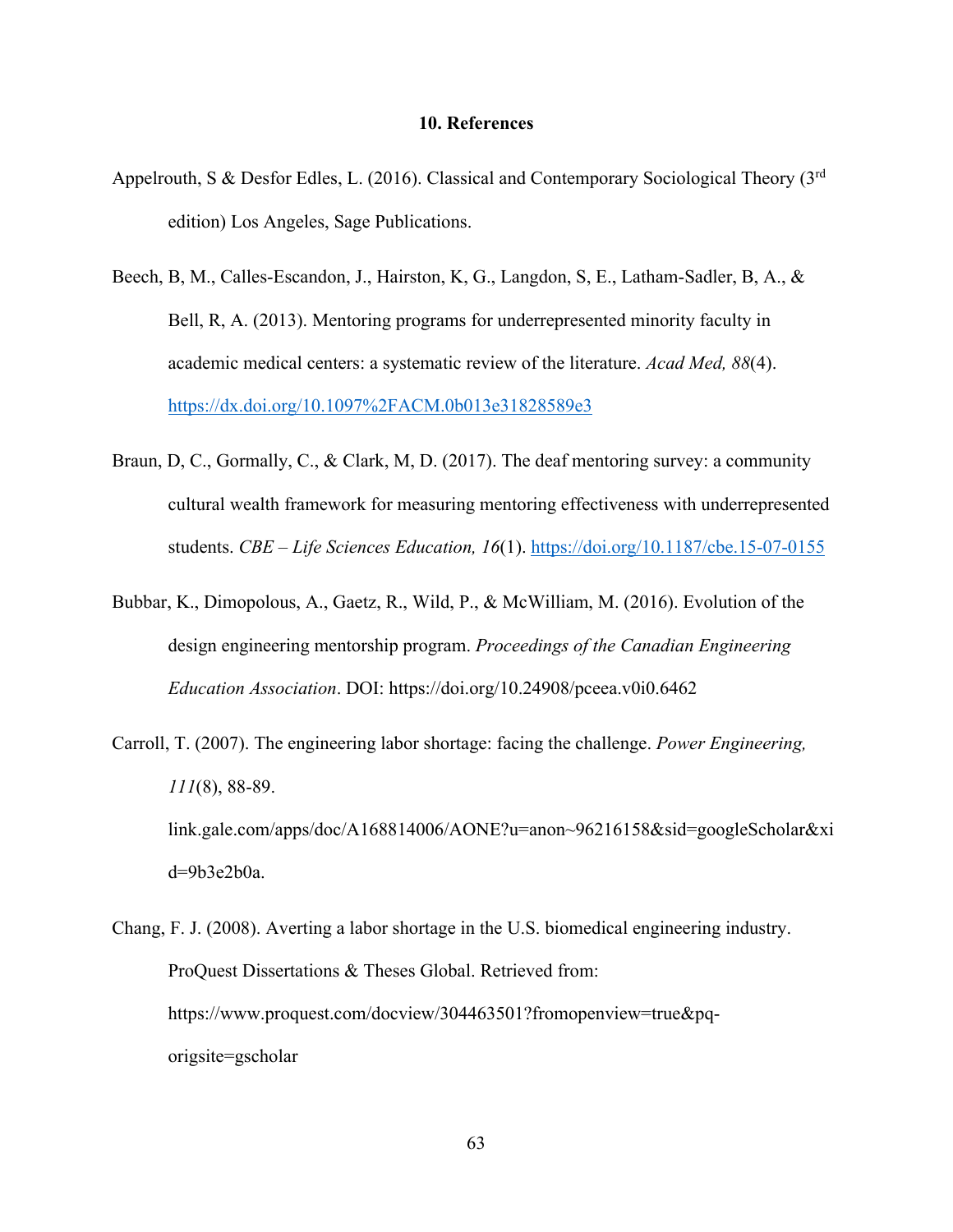- Chen, Y. (2014). STEM attrition: college students' paths into and out of STEM fields. https://www.researchgate.net/publication/292937634 STEM attrition College students' paths\_into\_and\_out\_of\_STEM\_fields
- Chen, Y., Johri, A., & Rangwala, H. (2017). Running out of STEM: a comparative study across STEM majors of college students at-risk of dropping out early. *International Conference on Learning Analytics and Knowledge.*

<https://dl.acm.org/doi/pdf/10.1145/3170358.3170410>

- Cordova, T. (1998). Power and knowledge: colonialism in the academy. *Living Chicana theory*, 17-45.
- Espinosa, L. (2011). Pipelines and pathways: women of color in undergraduate STEM majors and the college experiences that contribute to persistence. *Harvard Educational Review, 81*(2), 209-240.<https://0-doi-org.lib.utep.edu/10/17763/haer.81.2.92315ww157656k3u>
- Feldman, S. (2019). Steady rise for women in STEM but gender gap remains. *Women in Stem*. <https://www.statista.com/chart/16970/women-stem/>
- Fleming, J. (2016). Success factors for minorities in engineering: analysis of focus group minisurveys. In *2016 ASEE Annual Conference & Exposition.*
- Geisinger, B. N., & Raman, D. R. (2013). Why they leave: understanding student attrition from engineering majors. *International Journal of Engineering Education, 29*(4), 914-925. <https://www.rise.hs.iastate.edu/projects/CBiRC/IJEE-WhyTheyLeave.pdf>
- Handelsman, J., & Smith, M. (2016). STEM for all. Retrieved from: <https://obamawhitehouse.archives.gov/blog/2016/02/11/stem-all>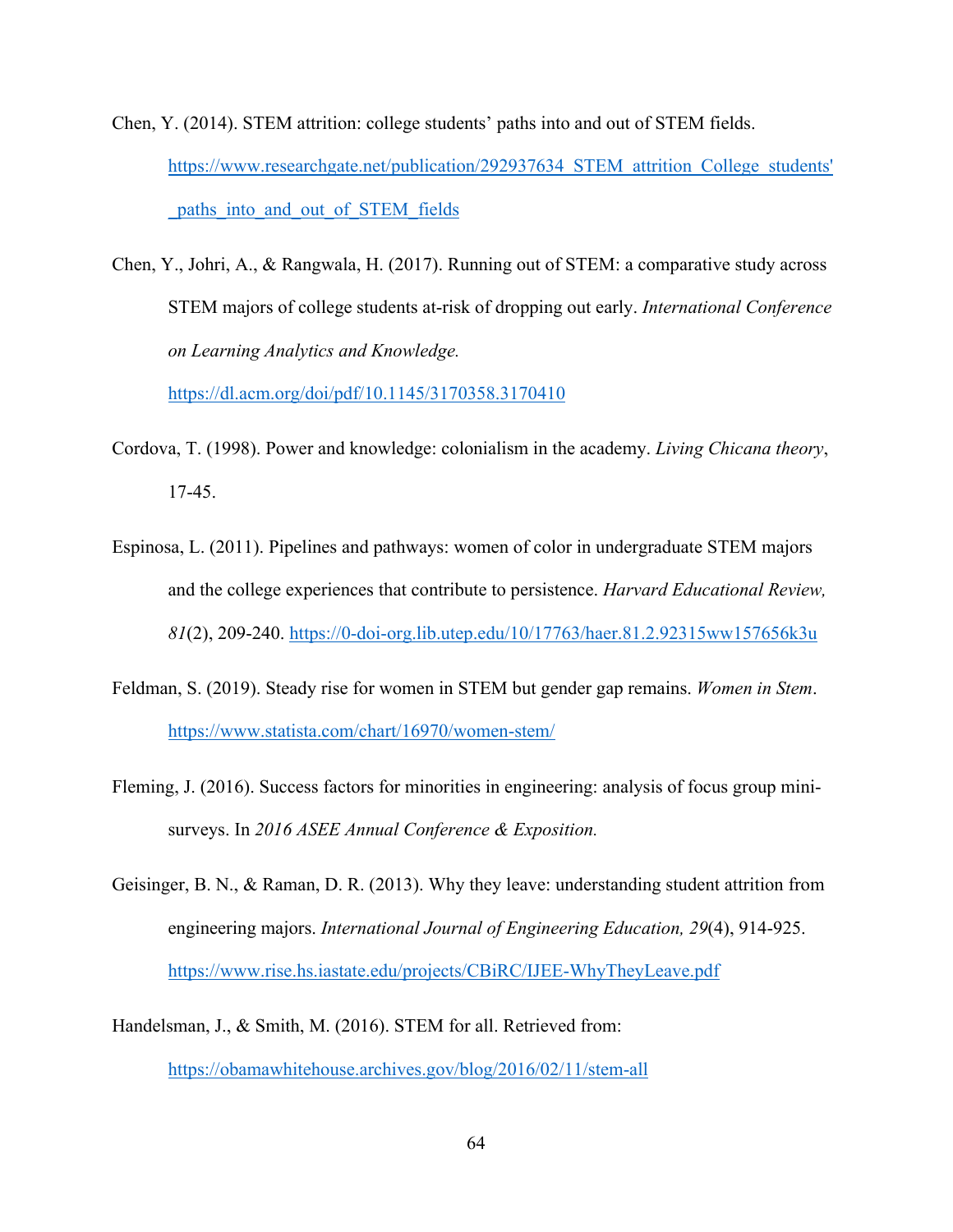- Jensen, L., & Deemer, E. (2019). Identity, campus climate, and burnout among undergraduate women in STEM fields. *Career Development Quarterly, 67*(2), 96-109. [https://0-doi](https://0-doi-org.lib.utep.edu/10.1002/cdq.12174)[org.lib.utep.edu/10.1002/cdq.12174](https://0-doi-org.lib.utep.edu/10.1002/cdq.12174)
- Johnson, K. R. (1997). Race, the immigration laws, and domestic race relations: A magic mirror into the heart of darkness*. Ind, LJ*, 73, 1111.
- Jones, C. (1999). The euro, Y2K, and the US software labor shortage. *IEEE Software, 16*(3), 55- 61. DOI: 10.1109/52.765788.
- Kaul, S., Chang, G., Yanik, P., & Ferguson, C. (2015). Development of a mentorship program in engineering and engineering technology. *American Society for Engineering*. DOI: https://doi.org/10.18260/p.23862

Landivar, L, C. (2013). Disparities in STEM employment by sex, race, and Hispanic origin. *Education Review, 29*(6), 911-922. DOI: <https://selectra.co.uk/sites/default/files/pdf/stememployment.pdf>

Labib, W., Abdelsattar, A., Ibrahim, Y., & Abdelhadi, A. (2021). What motivates students to study engineering? A comparative study between males and females in Saudi Arabia. *Education Sciences, 11*(4), 147. https://doi.org/10.3390/educsci11040147

Leao, C. P., & Ferreira, A. C. (2013). Shedding light on important mentorship relationships issues in advanced engineering education. 1<sup>st</sup> International Conference of the Portuguese Society for Engineering Education. Retrieved from:

<https://ieeexplore.ieee.org/abstract/document/6701974>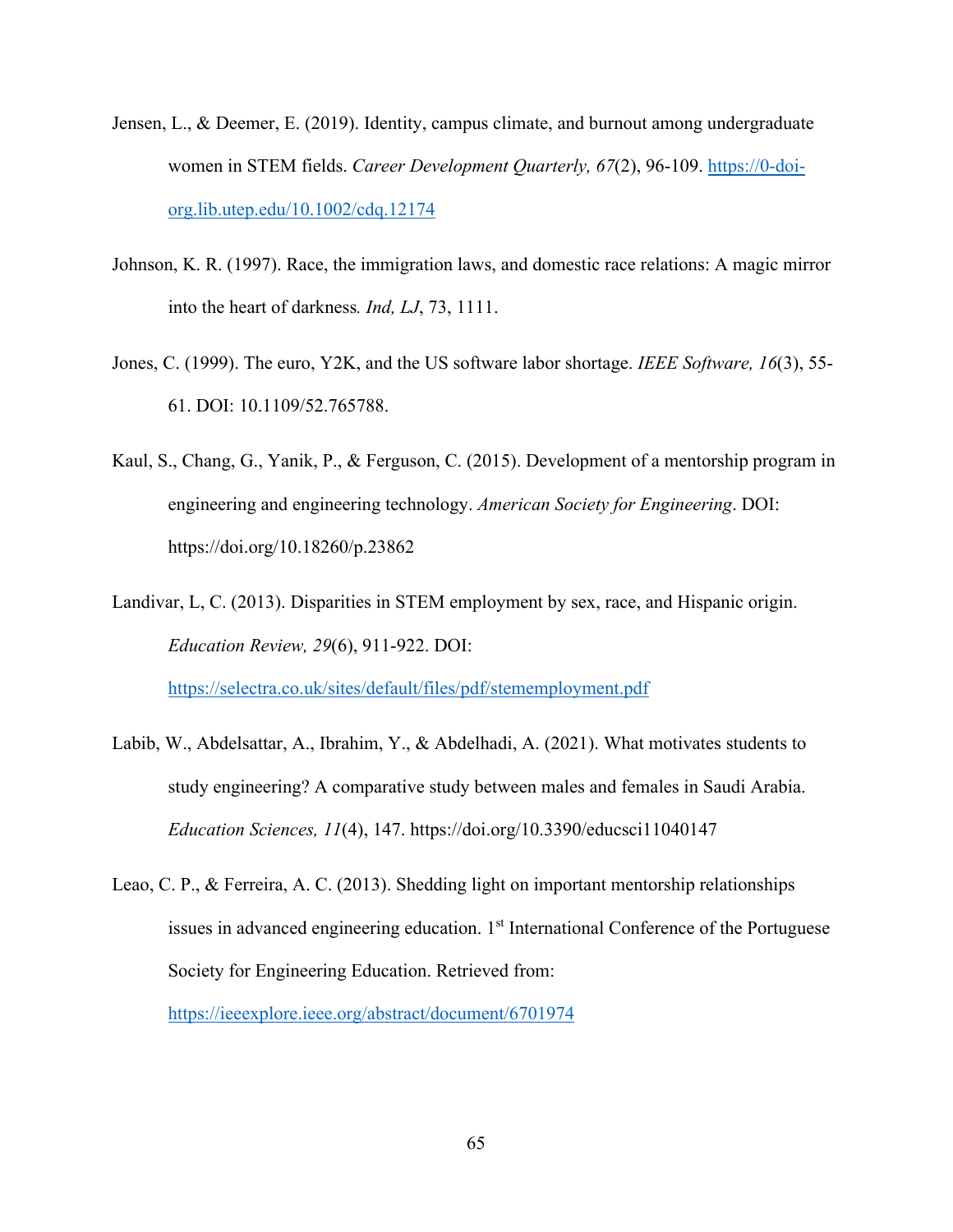Mannan, R. (2021). Overcoming the shortage of engineers. Retrieved from:

<https://newengineer.com/blog/overcoming-the-shortage-of-engineers-1509925>

- McGuire, J. R. (1996). Engineering education in Japan: my experience. *Technology-Based Re-Engineering Engineering Education Proceedings of Frontiers in Education, 1*, 368-371. https://doi.org/10.1109/FIE.1996.569987
- Molina, N. (2014). How race is made in America: immigration, citizenship, and the historical power of racial scripts. University of California Press.
- National Science Foundation. (2016). Women, minorities, and persons with disabilities in science and engineering.

<https://www.nsf.gov/statistics/2017/nsf17310/digest/occupation/overall.cfm>

- National Society of Professional Engineers. (2020). Why women choose, and stay, in engineering. https://www.nspe.org/resources/pe-magazine/january-2020/why-womenchoose-and-stay-engineering
- Oppliger, D. (2002). Using first Lego league to enhance engineering education and to increase the pool of engineering students. *32nd annual frontiers in education, 3*. Retrieved from: https://ieeexplore.ieee.org/abstract/document/1158731?casa\_token=QQmjps9QrXoAAA AA:1MYvl-Gi5Jhw35OD\_ZuWMjhxCC-CkvfCSWJGMAo49HsP3- 6otcnrof1Um4tRTTdcD94HblLxtPk
- Postmore, M., Rogers, C., & Pickering, M. (2003). STOMP: Student teacher outreach mentorship program. Retrieved from: [https://peer.asee.org/stomp-student-teacher](https://peer.asee.org/stomp-student-teacher-outreach-mentorship-program)[outreach-mentorship-program](https://peer.asee.org/stomp-student-teacher-outreach-mentorship-program)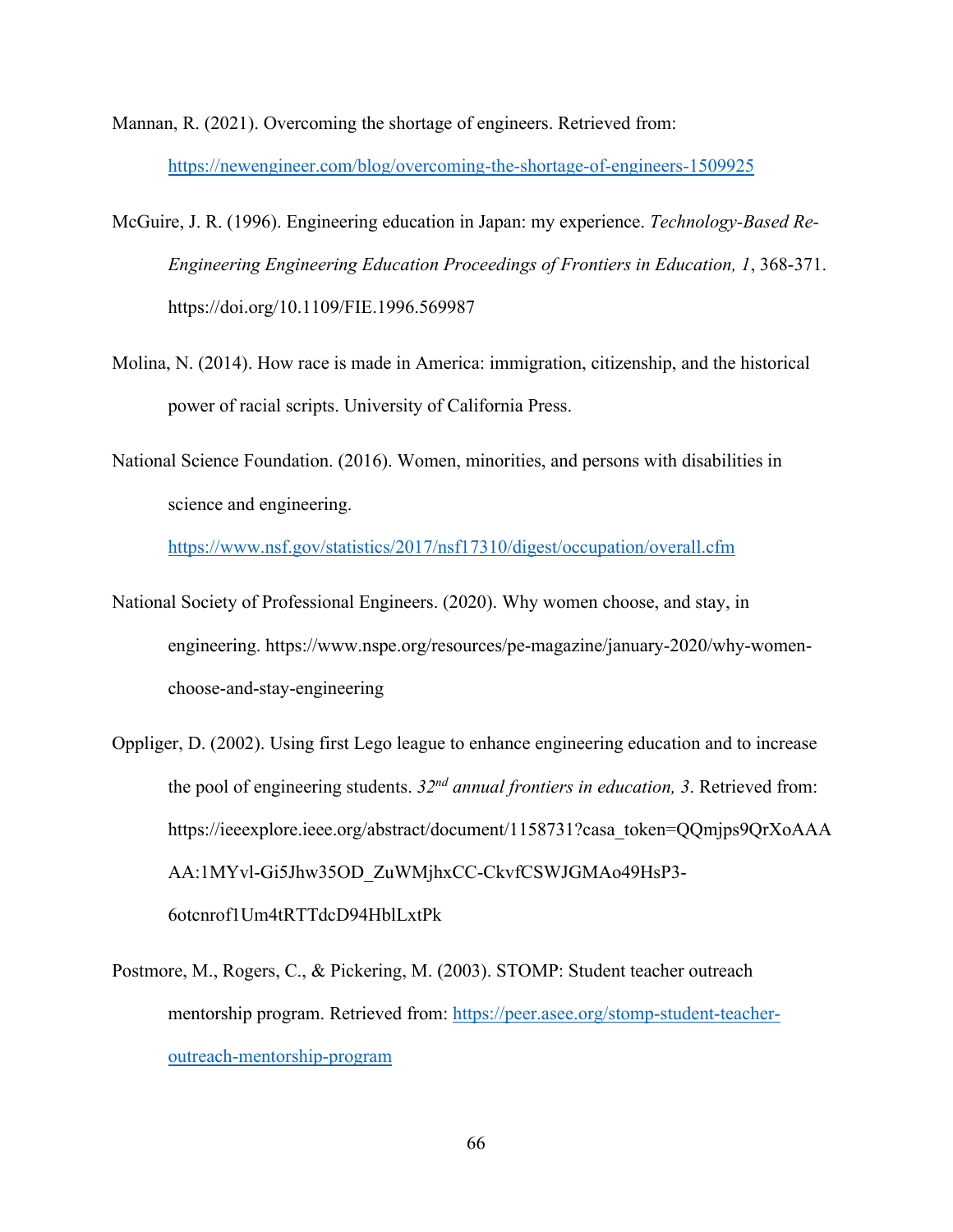- Reyes, M. (2011). Unique challenges for women of color in STEM transferring from community colleges to universities. *Harvard Educational Review, 81*(2), 241-262. [https://0-doi](https://0-doi-org.lib.utep.edu/10/17763/haer.81.2.324m5t535026g76)[org.lib.utep.edu/10/17763/haer.81.2.324m5t535026g76](https://0-doi-org.lib.utep.edu/10/17763/haer.81.2.324m5t535026g76)
- Riegle-Crumb, C., & King, B. (2010). Questioning a white male advantage in STEM: examining disparities in college major by gender and race/ethnicity. *Educational Researcher, 39*(9), 656-664. DOI:<https://doi.org/10.3102/0013189X10391657>
- Roy, J. (2019). Engineering by the numbers. *American Society for Engineering Education*, pp. 1- 40. [https://ira.asee.org/wp-content/uploads/2019/07/2018-Engineering-by-Numbers-](https://ira.asee.org/wp-content/uploads/2019/07/2018-Engineering-by-Numbers-Engineering-Statistics-UPDATED-15-July-2019.pdf)[Engineering-Statistics-UPDATED-15-July-2019.pdf](https://ira.asee.org/wp-content/uploads/2019/07/2018-Engineering-by-Numbers-Engineering-Statistics-UPDATED-15-July-2019.pdf)
- Shapiro, J., & Williams, A. (2012). The role of stereotype threats in undermining girls' and women's performance and interest in STEM fields. *Sex Roles, 66*(3-4), 175-183. <https://0-doi-org.lib.edu/10.1007/s11199-011-0051-0>
- Singleton, R. A. & Straits, B. C. (2017). *Approaches to Social Research (6th edition)*; New York: Oxford University Press.
- Smith, K. C., Flemming, L., Williams, D., Bliss, L., Moore, I., Burris, S., & Bornmann, F. (2014). Black undergraduate success in engineering: the "prove them wrong syndrome" or social responsibility. In *American Society for Engineering Education's 121st conference and exposition, Indianapolis, IN.*
- Speed, S. (2020). The persistence of White supremacy: indigenous women migrants and the structures of settler capitalism. *American Anthropologist, 122*(1), 76-85.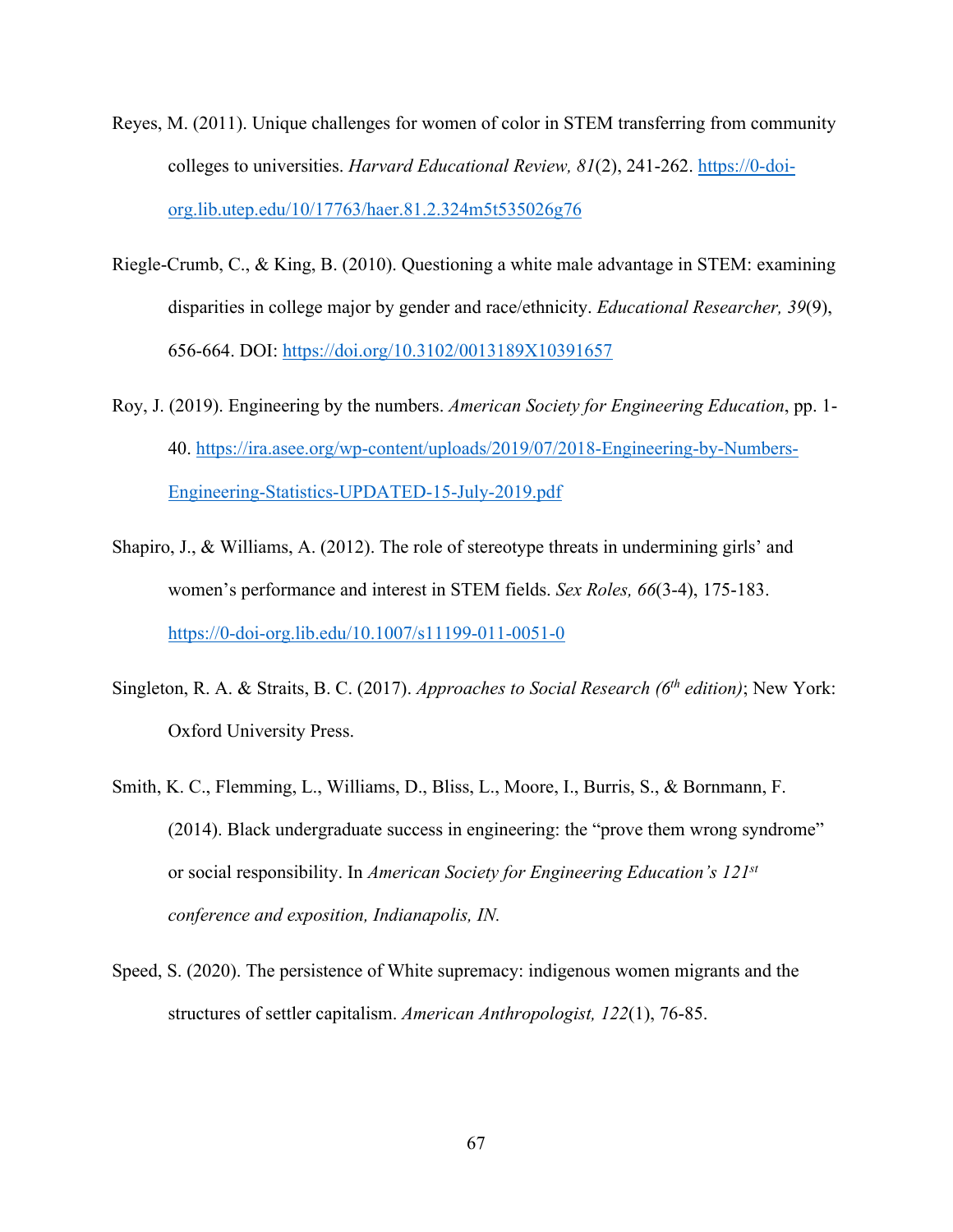- Stelter, R. L., Kupersmidt, J. B., & Stump, K. N. (2021). Establishing effective STEM mentoring through mentor training. *Annals of the New York Academy of Sciences, 1438*(1), 224-243. <https://doi-org.utep.idm.oclc.org/10.1111/nyas.14470>
- Suzdalova, M., Politsinskaya, E., & Sushko, A. (2015). About the problem of professional personnel shortage in mechanical engineering industry and ways of solving. *Procedia-Social and Behavioral Sciences, 206*(2015), 394-398. doi: 10.1016/j.sbspro.2015.10.072
- Vincent, B. (2020). Trump sings law to boost girls' access to STEM education at earlier ages. Retrieved from: [https://www.nextgov.com/policy/2020/01/trump-signs-law-boost-girls](https://www.nextgov.com/policy/2020/01/trump-signs-law-boost-girls-access-stem-education-earlier-ages/162247/)[access-stem-education-earlier-ages/162247/](https://www.nextgov.com/policy/2020/01/trump-signs-law-boost-girls-access-stem-education-earlier-ages/162247/)
- Walker, S, L. (2014). Why diversity is key to the future of engineering. *UC Riverside*. Retrieved from: [https://engineeringonline.ucr.edu/blog/why-diversity-is-key-to-the-future-of](https://engineeringonline.ucr.edu/blog/why-diversity-is-key-to-the-future-of-engineering/)[engineering/](https://engineeringonline.ucr.edu/blog/why-diversity-is-key-to-the-future-of-engineering/)
- Wilson, Z. S., Homes, L., Degravelles, K., Sylvain, M. R., Batiest, L., et al. (2012). Hierarchical mentoring: a transformative strategy for improving diversity and retention in undergraduate STEM disciplines. *Journal of Science Education and Technology, 21*(1), 148-156.<https://doi.org/10.1007/s10956-011-9292-5>
- Winkless, L. (2016). It's official engineering helps economies to grow. *Forbes*. Retrieved from: [https://www.forbes.com/sites/lauriewinkless/2016/09/26/its-official-engineering](https://www.forbes.com/sites/lauriewinkless/2016/09/26/its-official-engineering-helps-economies-to-grow/?sh=317bafaf76c5)[helps-economies-to-grow/?sh=317bafaf76c5](https://www.forbes.com/sites/lauriewinkless/2016/09/26/its-official-engineering-helps-economies-to-grow/?sh=317bafaf76c5)
- Current status of the U.S. engineering and computing workforce. (2019). *American Society for Engineering Education*. Retrieved from: https://ira.asee.org/national-benchmarkreports/workforce2019/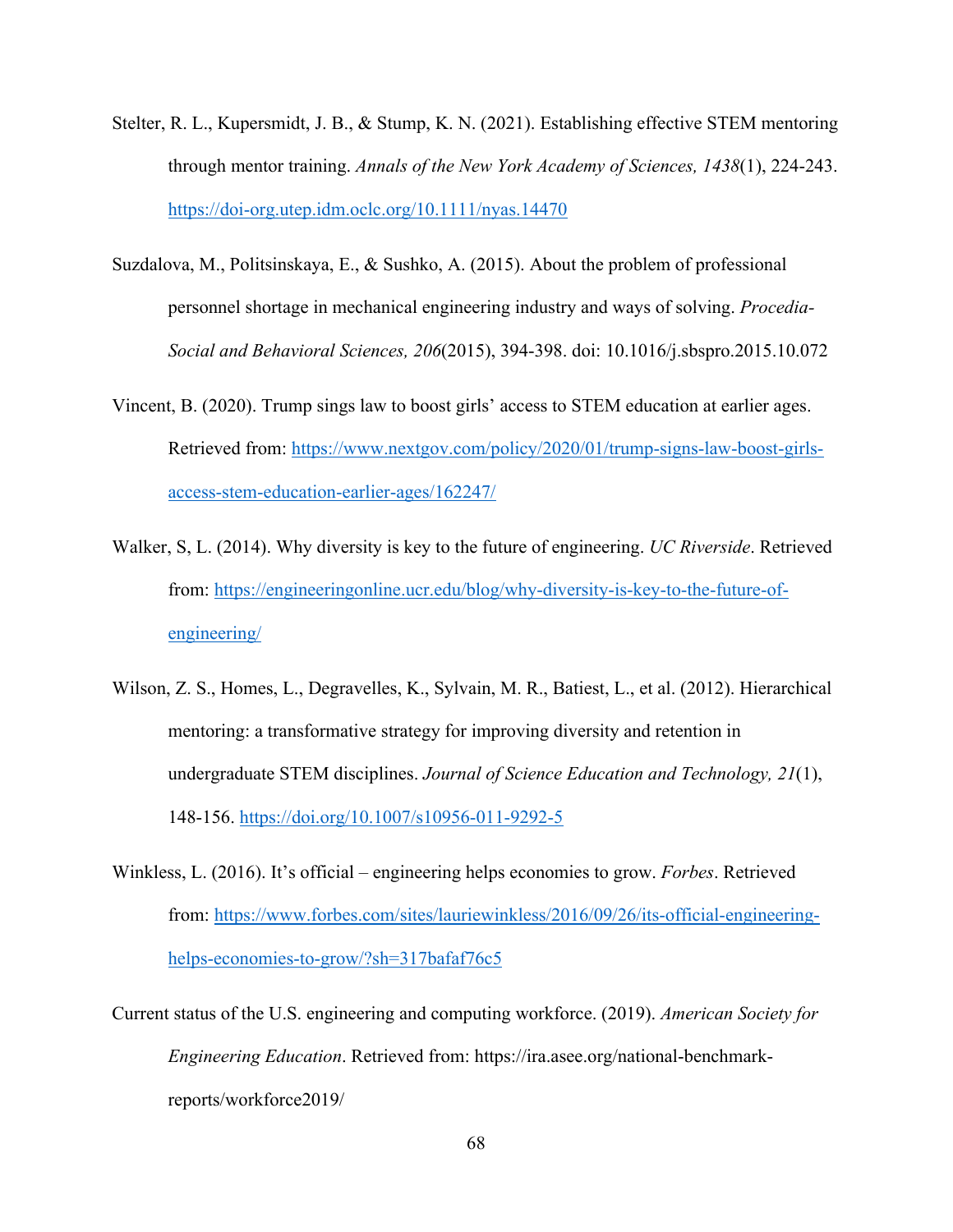Emerson survey: 2 in 5 Americans believe the STEM worker shortage is at crisis level. (2018). *Emerson*. Retrieved from: [https://www.emerson.com/en-us/news/corporate/2018-stem](https://www.emerson.com/en-us/news/corporate/2018-stem-survey)[survey](https://www.emerson.com/en-us/news/corporate/2018-stem-survey) 

New analysis finds STEM jobs have significant impact on the U.S. economy. (2020). *The American Society of Mechanical Engineers.* Retrieved from: [https://www.asme.org/government-relations/capitol-update/new-analysis-finds-stem](https://www.asme.org/government-relations/capitol-update/new-analysis-finds-stem-jobs-have-significant-impact-on-the-u-s-economy)[jobs-have-significant-impact-on-the-u-s-economy](https://www.asme.org/government-relations/capitol-update/new-analysis-finds-stem-jobs-have-significant-impact-on-the-u-s-economy)

- Research on the engineering talent shortage say we should start worrying. (2019). *Brightwing*. Retrieved from: [https://gobrightwing.com/2019/02/12/research-engineering-talent](https://gobrightwing.com/2019/02/12/research-engineering-talent-shortage/)[shortage/](https://gobrightwing.com/2019/02/12/research-engineering-talent-shortage/)
- 1 in 2 UK engineering and technology firms are concerned that a shortage of engineers in the UK is a threat to their business. (2019). *Education Journal*. Retrieved from: [https://web-s](https://web-s-ebscohost-com.utep.idm.oclc.org/ehost/pdfviewer/pdfviewer?vid=4&sid=2c599eb8-cee3-4564-bc32-12c02b34975a%40redis)[ebscohost-com.utep.idm.oclc.org/ehost/pdfviewer/pdfviewer?vid=4&sid=2c599eb8](https://web-s-ebscohost-com.utep.idm.oclc.org/ehost/pdfviewer/pdfviewer?vid=4&sid=2c599eb8-cee3-4564-bc32-12c02b34975a%40redis) [cee3-4564-bc32-12c02b34975a%40redis](https://web-s-ebscohost-com.utep.idm.oclc.org/ehost/pdfviewer/pdfviewer?vid=4&sid=2c599eb8-cee3-4564-bc32-12c02b34975a%40redis)